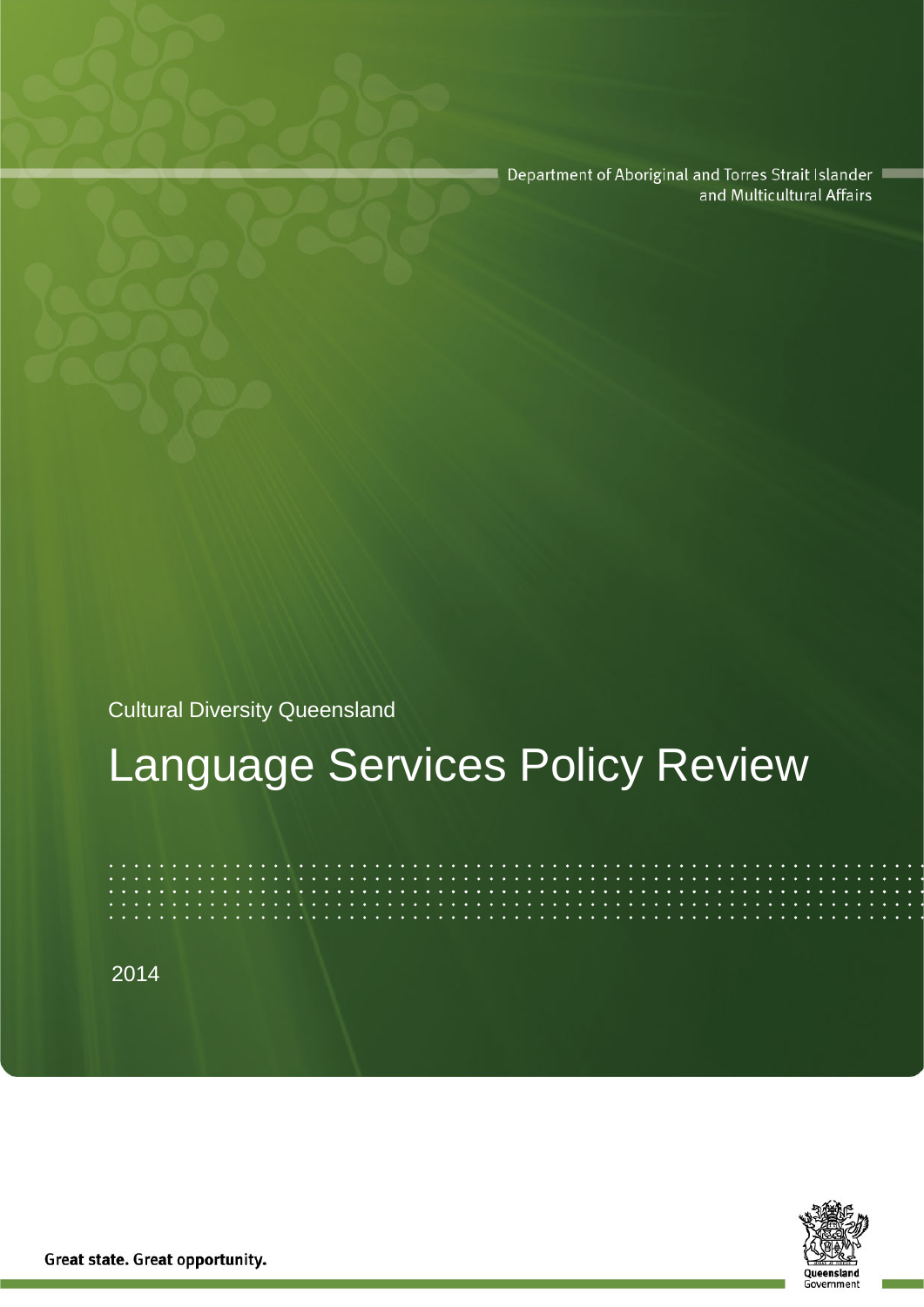# Table of contents

| 1                                                                   |      |                                                                                          |  |  |
|---------------------------------------------------------------------|------|------------------------------------------------------------------------------------------|--|--|
|                                                                     | 1.1  |                                                                                          |  |  |
|                                                                     | 1.2  |                                                                                          |  |  |
| 1.3                                                                 |      |                                                                                          |  |  |
|                                                                     |      | 1.3.1                                                                                    |  |  |
|                                                                     |      | 1.3.2                                                                                    |  |  |
|                                                                     |      | 1.3.3                                                                                    |  |  |
|                                                                     |      | 1.3.4                                                                                    |  |  |
|                                                                     |      | 1.3.5                                                                                    |  |  |
|                                                                     | 1.4  |                                                                                          |  |  |
|                                                                     | 1.5  |                                                                                          |  |  |
|                                                                     | 1.6  | Interpreting in Aboriginal and Torres Strait Islander languages and Auslan  6            |  |  |
|                                                                     | 1.7  |                                                                                          |  |  |
| 2                                                                   |      |                                                                                          |  |  |
|                                                                     | 2.1  |                                                                                          |  |  |
|                                                                     | 2.2  |                                                                                          |  |  |
|                                                                     | 2.3  |                                                                                          |  |  |
|                                                                     | 2.4  |                                                                                          |  |  |
|                                                                     | 2.5  |                                                                                          |  |  |
|                                                                     | 2.6  |                                                                                          |  |  |
|                                                                     | 2.7  |                                                                                          |  |  |
|                                                                     |      | 2.7.1                                                                                    |  |  |
|                                                                     | 2.8  |                                                                                          |  |  |
|                                                                     | 2.9  |                                                                                          |  |  |
|                                                                     |      | How and when to use technology to support clients with limited English language<br>2.9.1 |  |  |
|                                                                     |      |                                                                                          |  |  |
|                                                                     | 2.10 | Interpreter access for Queensland Government funded services 30                          |  |  |
|                                                                     | 2.11 |                                                                                          |  |  |
|                                                                     |      |                                                                                          |  |  |
| Appendix 2 - Departmental policies relating to language services 46 |      |                                                                                          |  |  |
|                                                                     |      |                                                                                          |  |  |
|                                                                     |      |                                                                                          |  |  |
|                                                                     |      |                                                                                          |  |  |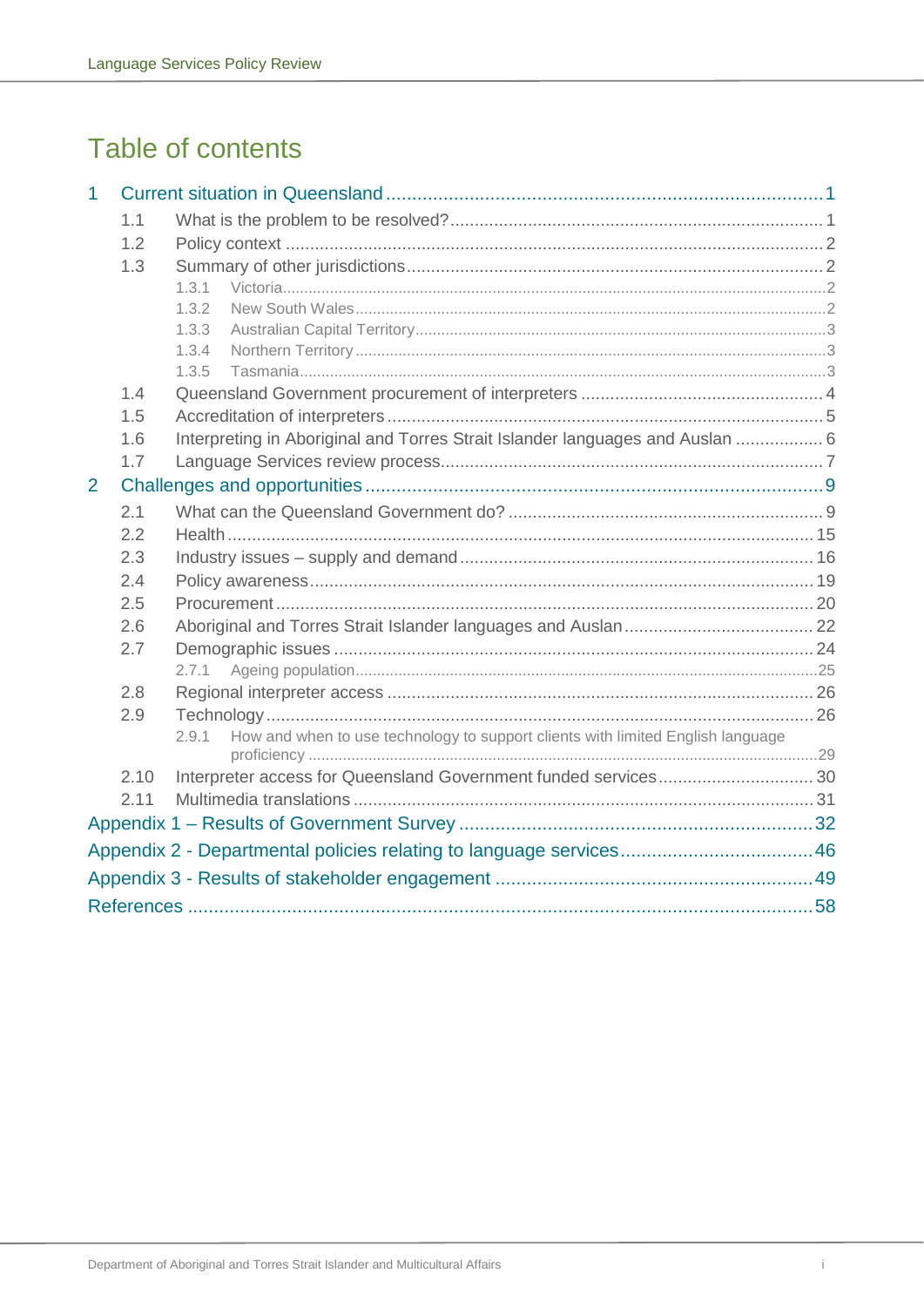# <span id="page-2-0"></span>1 Current situation in Queensland

## <span id="page-2-1"></span>1.1 What is the problem to be resolved?

The *Queensland Cultural Diversity Policy*, 2013, identified that a lack of English language proficiency is a significant barrier to accessing services, economic independence and participation within the community.

The *Queensland Cultural Diversity Policy* provides a commitment to delivering frontline services that are the most culturally responsive services in Australia. For services to be culturally responsive they should be accessible to all Queenslanders regardless of their English language ability. The provision of language services, such as interpreters, to customers unable to communicate in English supports people during the period in which they are learning English, as well as:

- helping them to overcome complex service systems
- ensuring that substandard services are not provided due to misunderstanding of customers' needs
- ensuring health and legal requirements are met (e.g. obtaining informed consent)
- reducing the potential for compensation claims and litigation related to inadequate service provision
- enhancing the quality of program and service delivery, including potential cost savings resulting from a more effective and targeted approach.

A report released in October 2012 by the Queensland Accessing Interpreters Working Group (QAIWG), a consortium of non-government organisations and community sector peak bodies, identified a number of areas across the Queensland Government where use of interpreters was not embedded in service delivery. The report also identified that delivering an effective service initially by engaging an accredited interpreter, often costs significantly less than the remedial costs incurred when a service is not delivered effectively due to language barriers.

It is acknowledged that new arrivals will ultimately be more successful in settling into Australian society and gaining economic independence if they are able to speak English. However, the reality is that not all new arrivals will be able to speak English and for those who have acquired English language skills, these may progressively diminish as they age. An inability to communicate can be one of the greatest forms of isolation for people from culturally diverse backgrounds. The availability of information in languages other than English can assist people's comprehension, as well as alleviating some of the disadvantage experienced by people unable to communicate in English.

To support the focus on *Language Independence* in the new *Queensland Cultural Diversity Policy*, the Department of Aboriginal and Torres Strait Islander and Multicultural Affairs (DATSIMA) was tasked with conducting a review of the *Queensland Language Services Policy* (LSP). The purpose of the review was to determine whether the LSP was achieving its aim to enhance access to interpreters and translated information for people from culturally diverse backgrounds to enable equitable access to the full range of services. The review also considered whether there are cost-effective and streamlined measures which will achieve this objective more effectively (refer to section 1.7 for more information on the review process). More efficient processes will also support the development of the interpreter industry in Queensland.

Stakeholder consultation identified that the current LSP was good but that implementation was often ad-hoc across government and could be improved (refer Appendix 4).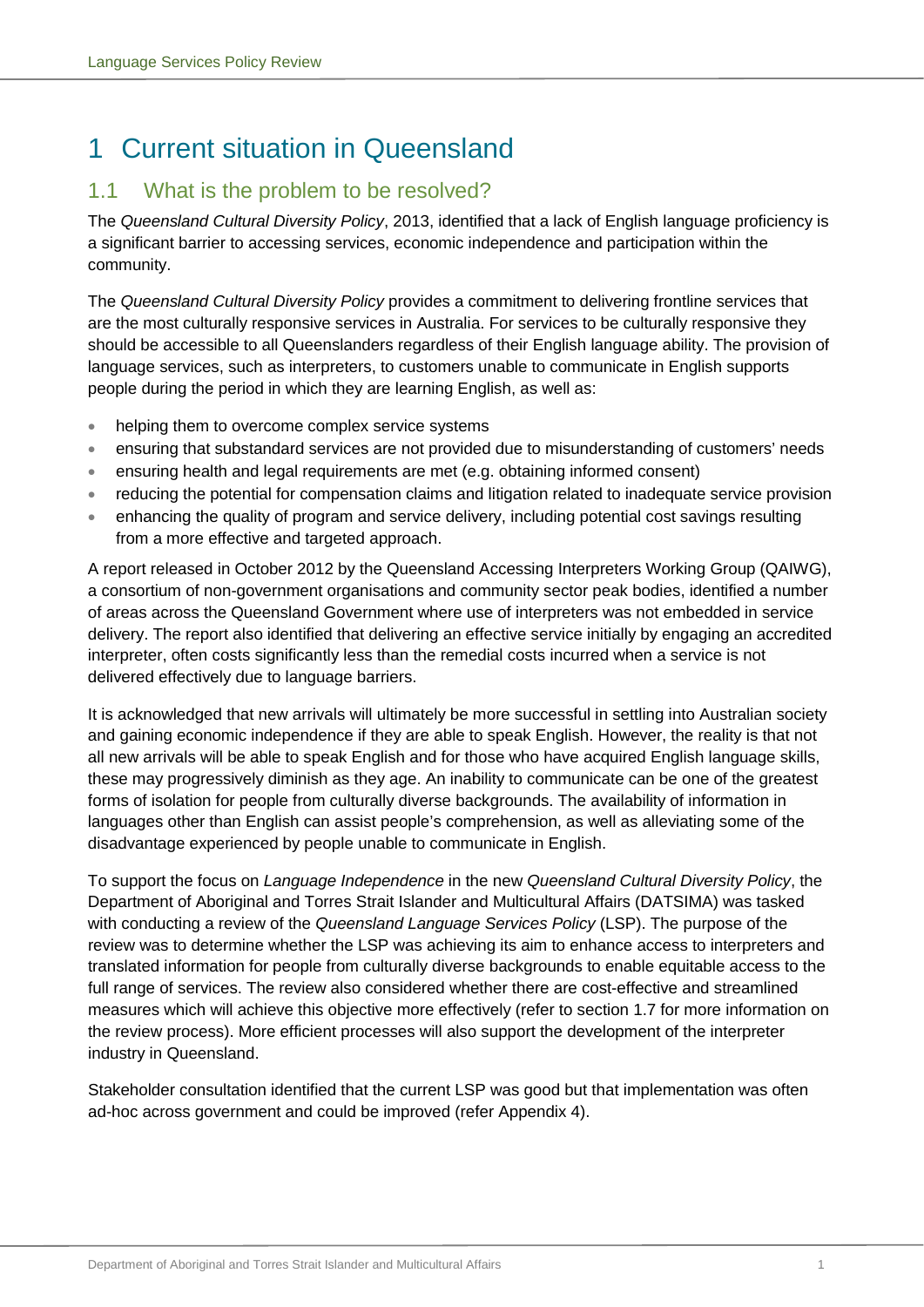## <span id="page-3-0"></span>1.2 Policy context

The LSP has been in existence since 1998 with amendments and revisions culminating in the version that was launched in July 2011. In November 2013, the Queensland Government approved the undertaking of a review of the LSP.

The policy is implemented by each department, through strategies funded within their operating budget. There are multiple arrangements in place to procure interpreters and translation services, to monitor and report on expenditure, quality and effectiveness of service delivery and training of staff.

Unlike some other jurisdictions, the Queensland Government does not operate an interpreter service. It does have a Memorandum of Understanding (MoU) with the Australian Government's Translation and Interpreter Service (TIS National) in relation to the quality of services, reporting on usage and fees. This does not limit departments from accessing other service providers and there are many other companies offering these services which departments utilise. The MOU is administered by DATSIMA on behalf of the Queensland Government.

The LSP commits Queensland Government agencies to use professional interpreters and translators accredited through the National Accreditation Authority for Translating and Interpreting (NAATI). NAATI is the national body responsible for accreditation of interpreters and translators. The current LSP defines agencies as Queensland Government departments and the non-government organisations (NGOs) which these departments fund to provide services (funded services).

## <span id="page-3-1"></span>1.3 Summary of other jurisdictions

The Australian, Victorian, Western Australian, Tasmanian, Australian Capital Territory (ACT), and Northern Territory Governments also have language services policies. Some individual government agencies, in Queensland and other states, have individual language services policies detailing specific guidelines and procedures for their agencies. In the NGO sphere some have a language services policy for their organisation.

The South Australian, New South Wales (NSW) and Northern Territory governments operate an interpreter and translating service for state government agencies. The Victorian Interpreting and Translating Service (VITS) is a Victorian Government owned government business enterprise. They compete in an open market with other commercial language service providers. In Western Australia, the Kimberley Interpreting Service is a community controlled service funded jointly by the Western Australian and Australian governments to provide interpreter services in Indigenous languages.

## <span id="page-3-2"></span>1.3.1 Victoria

The Victorian Government's *Using Interpreting Services - Victorian Government Policy and Procedures* sets out the obligations of government service providers to provide language services and gives advice to assist in the practical planning and delivery of services to people with low English language proficienc[y1](#page-59-1) . It also includes requirements for funded services. The policy includes Auslan, Australian sign language, but is silent on Indigenous interpreting.

## <span id="page-3-3"></span>1.3.2 New South Wales

The Multicultural Policies and Services Program requires each NSW government agency to have a current multicultural plan which shows how it will conduct its business within a culturally, linguistically and religiously diverse society<sup>[2](#page-59-2)</sup>. Agencies' multicultural plans must outline how agencies will ensure equitable access to services for people from culturally and linguistically diverse backgrounds which may include the provision of interpreters and information in community languages.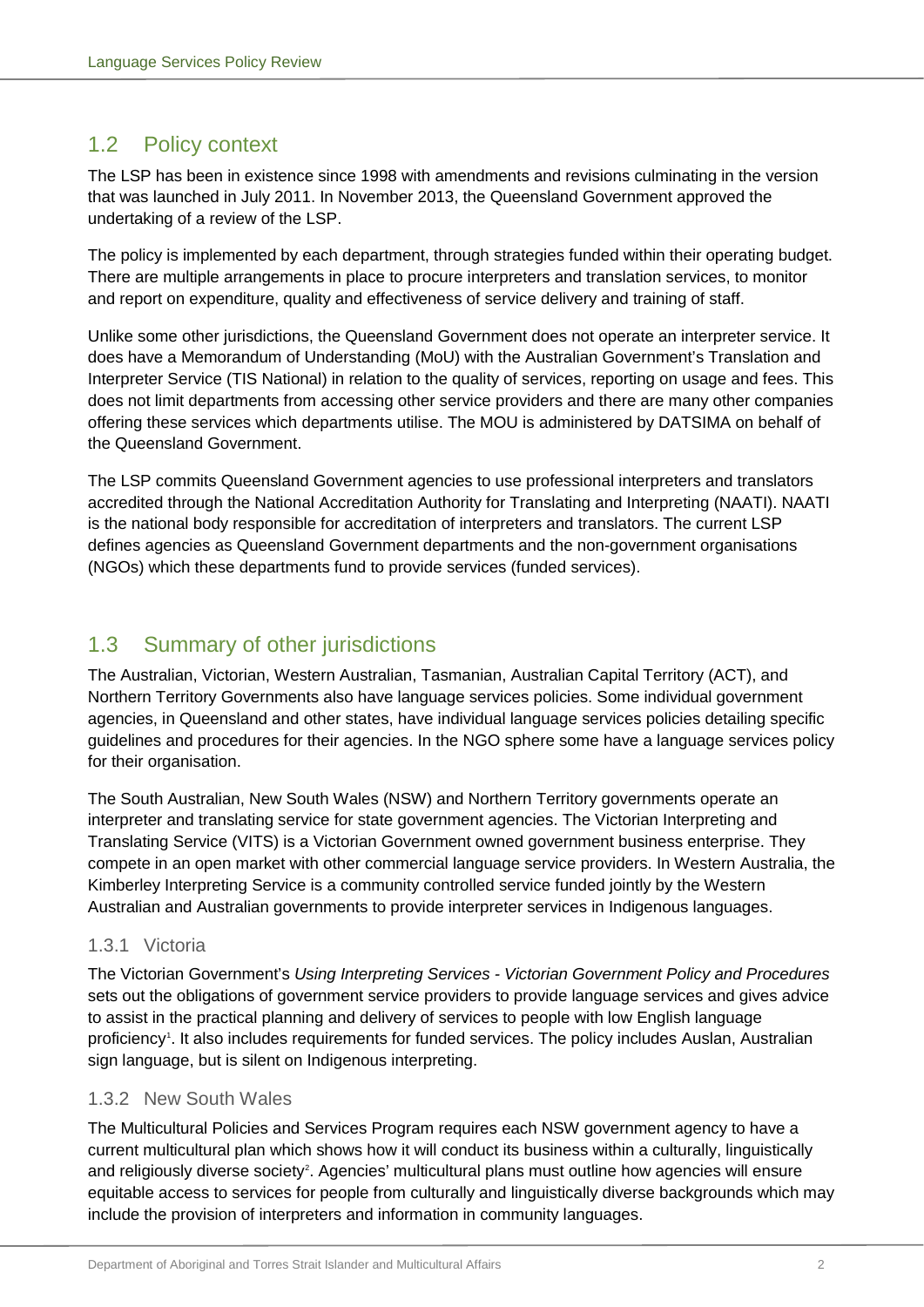While NSW does not have a specific language services policy, the Community Relations Commission for a multicultural NSW does operate an interpreter service for NSW government agencies and provides fact sheets regarding how to engage and work with an interpreter.

## <span id="page-4-0"></span>1.3.3 Australian Capital Territory

The ACT's *Many Voices: 2012-16 Australian Capital Territory Language Policy* includes commitments to English language programs, recognition of Indigenous languages and to use language services for people who do not speak English very well or are hearing impaired<sup>3</sup>.The policy also includes recognition of the role of English as the national language, as well as the economic benefit of teaching English to international students.

The policy encourages agencies to consider the need and process for engaging interpreters within their agencies and ensure that staff are adequately trained. In relation to translated resources, the policy goes a step further than a general commitment to translate information into other languages and stipulates that:

*"… as a priority in the context of limited resources and need, the translation of essential public information in languages used by new non-English speaking arrivals to Canberra or other vulnerable groups rather than just according to the size of established communities." (Many Voices: 2012-16 Australian Capital Territory Language Policy).*

The ACT policy also includes a section on learning languages other than English, which encourages English speakers to learn another language and supports community language schools.

## <span id="page-4-1"></span>1.3.4 Northern Territory

The *Northern Territory Language Services Policy* outlines how and where language services can be accessed, why it's important to use these services and how they should be used<sup>4</sup>. It includes a commitment to use qualified interpreters and translators, as well as ensuring that staff are aware of the policy. The policy includes Indigenous interpreting.

## <span id="page-4-2"></span>1.3.5 Tasmania

The Tasmanian Government has recently reviewed and released a new *Tasmania Multicultural Policy 2014*, including *Multicultural Language Services Guidelines for Tasmanian Government Agencies* that was released in 2013<sup>5</sup>. The Guidelines reflect the Tasmanian Government's commitment to the development of whole-of-government communication strategies that address language barriers and aims to enhance access to interpreters and translated information for people from culturally and linguistically diverse backgrounds to enable equitable access to the full range of services.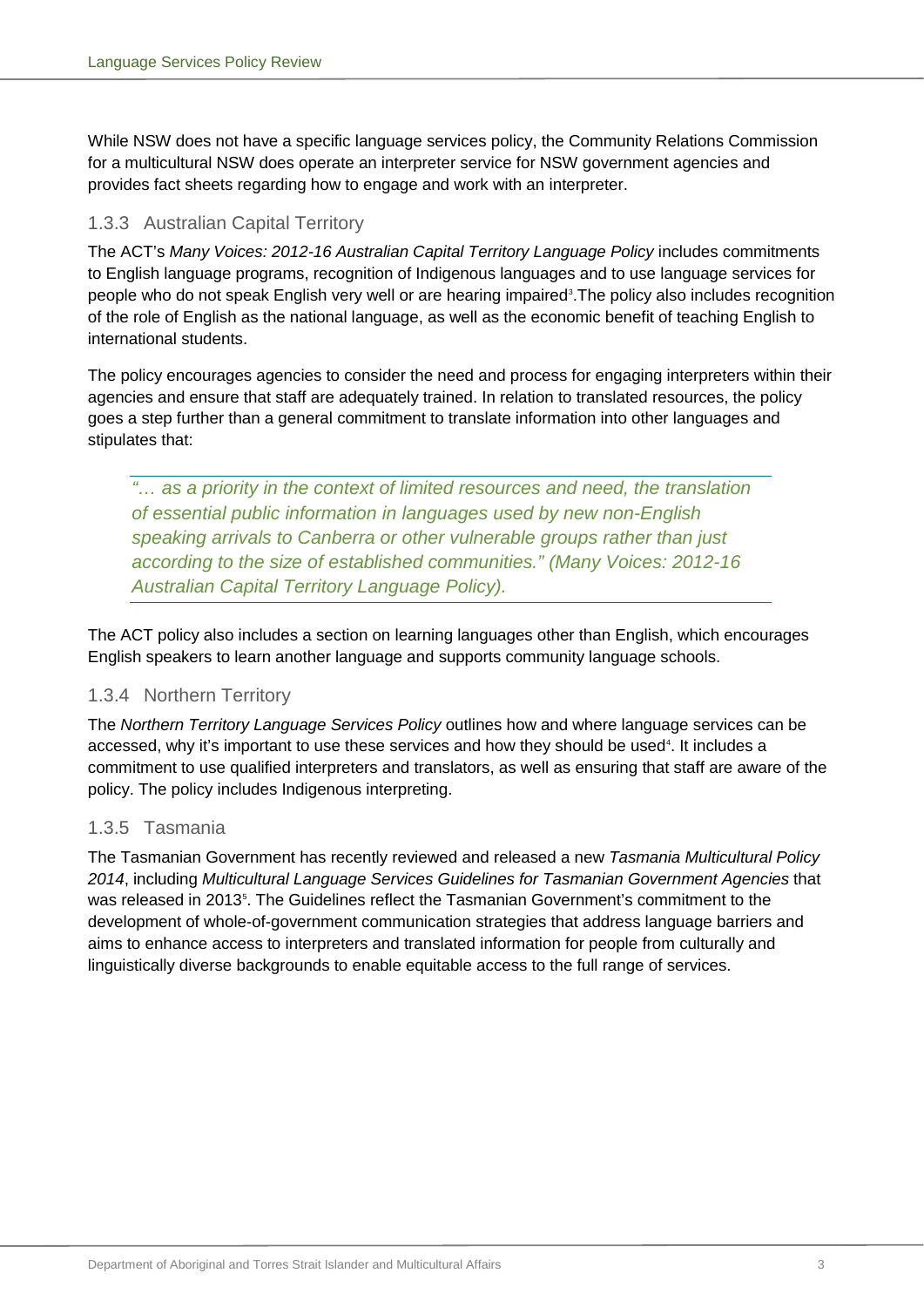## <span id="page-5-0"></span>1.4 Queensland Government procurement of interpreters

Currently across government, the provision of language services is fragmented with agencies operating a range of different models to procure and engage interpreters and translators.

| Current arrangements across Queensland Government (see Appendix 1 for further detail) |  |  |
|---------------------------------------------------------------------------------------|--|--|
|---------------------------------------------------------------------------------------|--|--|

| Type of arrangement                                                      | <b>Description</b>                                                                                                                                                                                | <b>Benefits and risks</b>                                                                                                                                                                                                                                                                                                                                                                                                                                                       |
|--------------------------------------------------------------------------|---------------------------------------------------------------------------------------------------------------------------------------------------------------------------------------------------|---------------------------------------------------------------------------------------------------------------------------------------------------------------------------------------------------------------------------------------------------------------------------------------------------------------------------------------------------------------------------------------------------------------------------------------------------------------------------------|
| In-house provision                                                       | Limited to some Hospital and Health Services<br>with a high level of demand for certain<br>languages within their local area.                                                                     | Greater chance of ensuring an<br>$\bullet$<br>interpreter is available when<br>needed and means that the<br>agency can have greater<br>control on the quality of<br>interpreter services provided.<br>Impractical for more than a few<br>$\bullet$<br>languages. There are currently<br>more than 220 languages<br>spoken in Queensland.<br>For some agencies the demand<br>$\bullet$<br>for interpreters would not<br>warrant in house provision even<br>in limited languages. |
| Whole-of-agency<br>contracted interpreter<br>service                     | Department of Health has a contracted<br>arrangement with ONCALL to deliver<br>interpreter services to publicly funded health<br>services across the state.                                       | Availability of interpreters in<br>$\bullet$<br>multiple languages.<br>Contract provides some control<br>$\bullet$<br>over quality of services<br>provided, mechanisms to<br>resolve concerns and cost.<br>May not be viable for smaller<br>$\bullet$<br>agencies or agencies with<br>limited public engagement and<br>therefore less demand for<br>interpreters.                                                                                                               |
| Account code with TIS<br>National                                        | Ad hoc arrangement whereby if the need<br>arises the agency can arrange an interpreter<br>by providing a specific account code to TIS<br>National and then be billed for the service<br>provided. | Allows flexibility in engaging an<br>$\bullet$<br>interpreter if needed for<br>agencies with low/limited<br>demand.<br>Less control over quality of<br>$\bullet$<br>interpreter provided and cost.                                                                                                                                                                                                                                                                              |
| Engaging individual<br>interpreters or translators<br>on an ad-hoc basis | This may be a mixture of TIS National or using<br>the NAATI directory to directly engage<br>interpreters.                                                                                         | Allows flexibility in engaging an<br>$\bullet$<br>interpreter if needed for<br>agencies with low/limited<br>demand.<br>Less control over quality of<br>$\bullet$<br>interpreter provided and cost.                                                                                                                                                                                                                                                                              |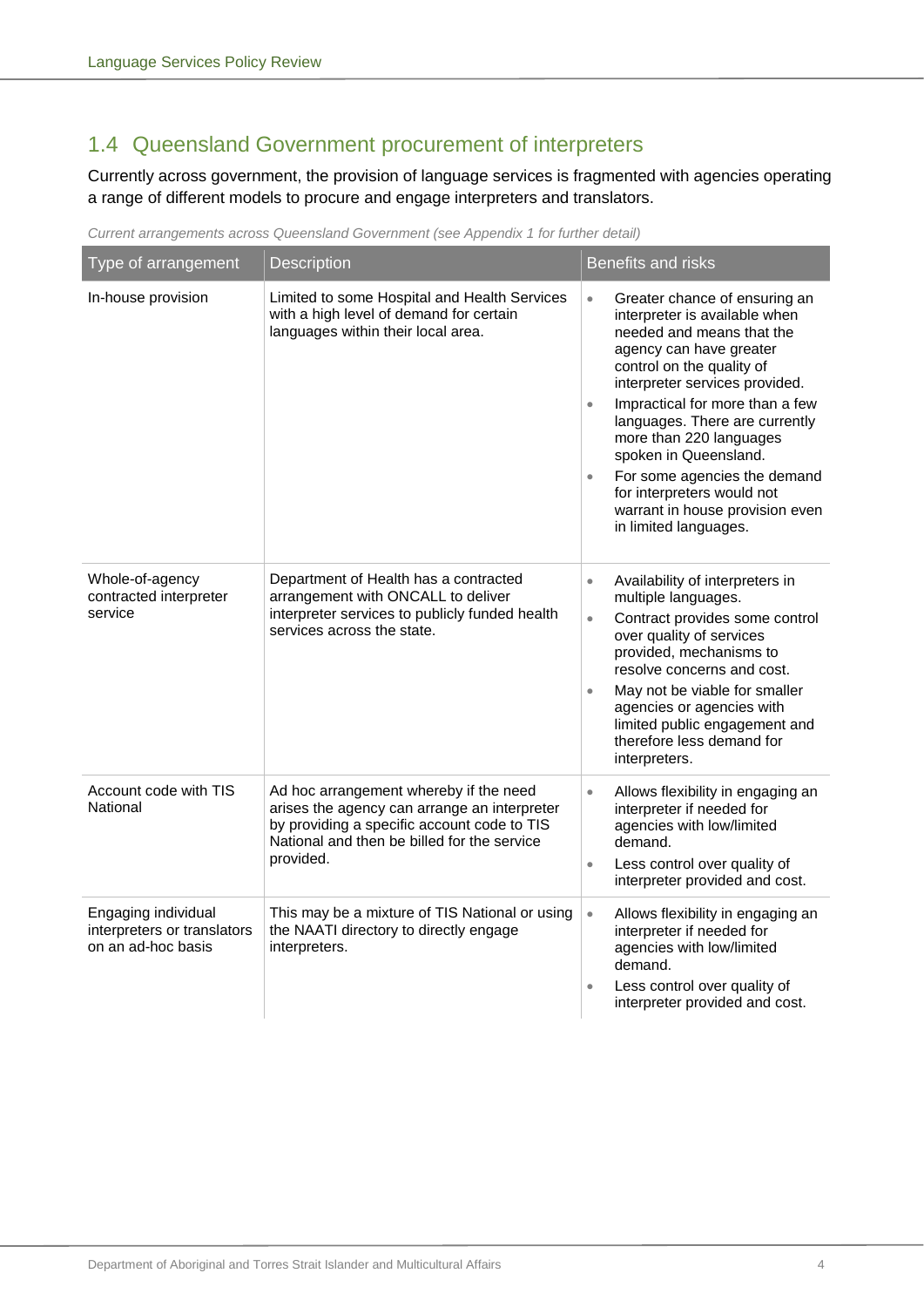

*Figure 1: Queensland Government expenditure on interpreter and translation services*

In 2010-11, the Queensland Government expenditure on interpreter and translation services was \$9.68 million. The 2011 Australian Bureau of Statistics Census identified that 62,400 people in Queensland (1.4% of the population) do not speak English well or at all. This expenditure relates to approximately \$155 per person that does not speak English well or at all.

In 2011-12 this whole-of-government expenditure rose to almost \$10.4million. In 2011-12, the Queensland Government introduced reporting on core outcomes, which included the amount spent by departments on interpreters. This introduced more consistent and standardised reporting on interpreter spend. In 2012-13, the second year of core outcome reporting, the amount spent on interpreter services across the Queensland Government was at least \$8.15million. This figure indicated a lower overall spend from the previous year. However, as the largest purchaser of interpreter services, Queensland Health went through some administrative changes, Hospital and Health Services became statutory authorities, resulting in changes to how the department reported on this expenditure. The figure is therefore likely to be higher.

## <span id="page-6-0"></span>1.5 Accreditation of interpreters

In Australia accreditation of interpreters and translators is undertaken through the NAATI. The LSP includes a brief explanation as to the various credentials awarded.

The highest levels of NAATI credentials for interpreting are Conference Interpreter (Senior) and Conference Interpreter. These levels are required if organising an international conference. However, for most public sector agencies the third highest level of accreditation is adequate (Professional Interpreter).

Depending on availability and the interpreting task, the recommended order of preference protocol for engaging qualified interpreters is:

- 1. NAATI accredited Professional Interpreter
- 2. NAATI accredited Paraprofessional Interpreter
- 3. NAAT[I](#page-6-1) Recognised Interpreter<sup>1</sup>.

-

<span id="page-6-1"></span><sup>&</sup>lt;sup>I</sup> Recognition is an acknowledgement that at the time of the award the candidate had recent and regular experience as a translator and/or interpreter, but no level of proficiency is specified. Recognition is only granted in languages of very low community demand for which NAATI does not offer accreditation testing.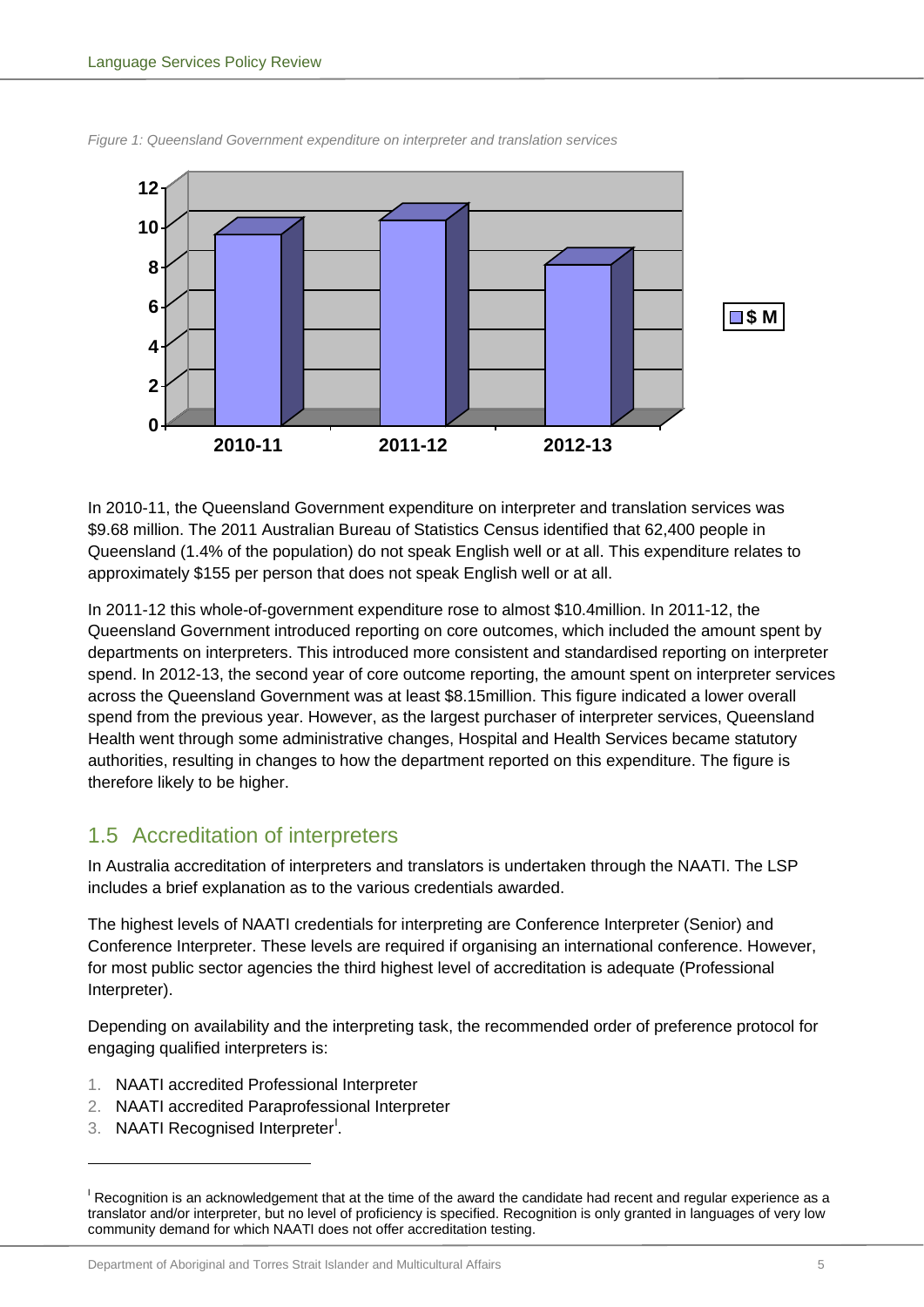## <span id="page-7-0"></span>1.6 Interpreting in Aboriginal and Torres Strait Islander languages and Auslan

*Language services are services provided by agencies which address communication issues affecting people with limited proficiency in English, this may include speakers of Aboriginal and Torres Strait Islander languages and Auslan (Australian Sign Language).[6](#page-59-6)*

The LSP currently applies to Aboriginal and Torres Strait Islander languages as well as Auslan. NAATI provides accreditation for both Indigenous interpreting and Auslan.

## **Deaf Interpreting**

NAATI accreditation in interpreting between Auslan and English is currently available at the following levels:

- Paraprofessional Interpreter
- Professional Interpreter

NAATI also provides Recognition as a Deaf Interpreter (DI) for the specialised interpreting and translation that DIs perform[7](#page-59-7) . Recognition is granted on the basis of a direct application to NAATI with the required evidence and paperwork. It is an acknowledgement that at the time of the award the candidate had recent and regular experience as a translator and/or interpreter, but no level of proficiency is specified as part of this credential.

A DI is an individual who is usually deaf, fluent in Auslan, written English and may have additional familiarity with a foreign sign language or pidgin. DIs may work in tandem with Auslan-English interpreters and can provide a unique language or communication bridge for Deaf individuals whose communication mode cannot be adequately accessed by a standard Auslan-English interpreter (for interpreting between an Auslan sign language user and English speaker).

A DI is a native or native-like user of Auslan and understands the complex cultural experience of growing up Deaf. S/he is able to adapt his/her sign language style to accommodate the broad variety of Auslan users and users of gestural pidgins, or a sign language mixing strategy that may incorporate some features of Auslan.

Individuals benefit from a specialised Deaf Interpreter when they are Deaf and:

- use idiosyncratic non-standard signs or gestures such as those commonly referred to as "home signs" which are unique to a family or community
- have a cognitive disability (mild or more severe) or multiple disabilities that compromise communication and result in dysfluency
- are linguistically and/or socially isolated with limited conventional language proficiency
- deaf and blind or deaf with low vision, using tactile or visually modified sign language
- use signs particular to a given region, ethnic or age group that are inaccessible by other qualified interpreters, for example Indigenous Deaf people
- are experiencing complex trust issues where cultural sensitivity/comfort factor is paramount, for example, trauma counselling
- use a foreign sign language and there are no accredited or qualified foreign sign language interpreters available
- are users of a pidgin or contact variety of sign languages or a common international lingua franca known as "International Sign" (I.S.).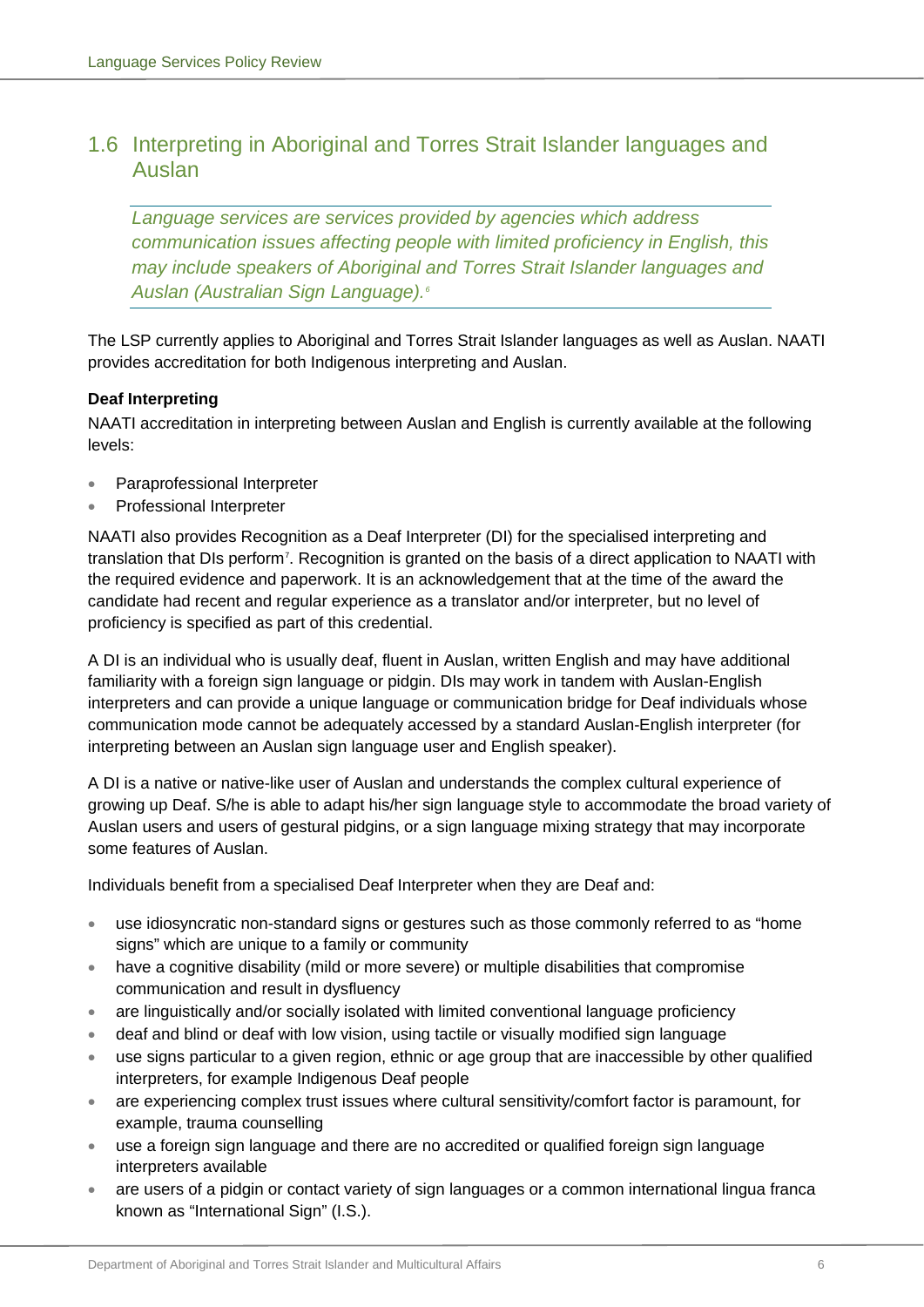## **Aboriginal and Torres Strait Islander interpreting**

As well as Aboriginal and Torres Strait Islander languages, also spoken amongst communities in Queensland are Aboriginal English, which differs depending on the local community, and Torres Strait Creole.

Currently, almost all professional Indigenous interpreters are accredited at the paraprofessional level. In 2009 three speakers were accredited at NAATI professional level<sup>[8](#page-59-8)</sup>. Paraprofessional accreditation for Indigenous interpreters is obtained in one of the two following ways:

- completion of a NAATI approved course this would normally be a Diploma of Interpreting course delivered by a TAFE college (in some instances, completion of the course can qualify a person for NAATI accreditation)
- delivery of intensive interpreter workshops by a reputable consultant or organisation (such as the Northern Territory Aboriginal Interpreter Service (NTAIS)) followed by NAATI testing in conjunction with a NAATI-approved consultant. This method is often utilised in the Northern Territory to accredit Indigenous interpreters, through funding made to the NTAIS by the Australian Government.

NAATI received funding from the Australian Government and the NTAIS to deliver two projects to assist in increasing the number of interpreters accredited at Professional and Para-professional level in Indigenous languages. Several activities where undertaken to achieve this goal including the development of appropriate testing material in Indigenous languages in Western Australia, Queensland and South Australia, where there is a high demand for interpreting services. These languages include:

- Kimberley Kriol
- Walmajarri
- Nyangumarta
- Yindjibarndi
- Ngaanyatjarra
- Wangkatha
- Mardu Wangka
- Wik Mungkan (Queensland)
- Yumplatok (Torres Strait Creole) (Queensland)
- Kala Lagaw Ya (Queensland)
- Pitjantjatjara.

An accreditation fund has been established within NAATI for Indigenous Interpreters. The fund can be used by eligible individuals to cover the costs associated with NAATI application fees and test fees for Indigenous interpreters.

## <span id="page-8-0"></span>1.7 Language Services review process

DATSIMA consulted with government, non-government and community stakeholders to gather feedback for the review of the LSP.

In February 2014, DATSIMA distributed the Queensland Government Language Services survey to all departments as well as a number of statutory authorities. The survey aimed to identify the many different systems, processes and strategies in place across the Queensland Government to engage and procure interpreter services. 24 departments and statutory authorities responded to the survey. Questions elicited both qualitative and quantitative data. Further details regarding the Government survey are included in Appendix 1.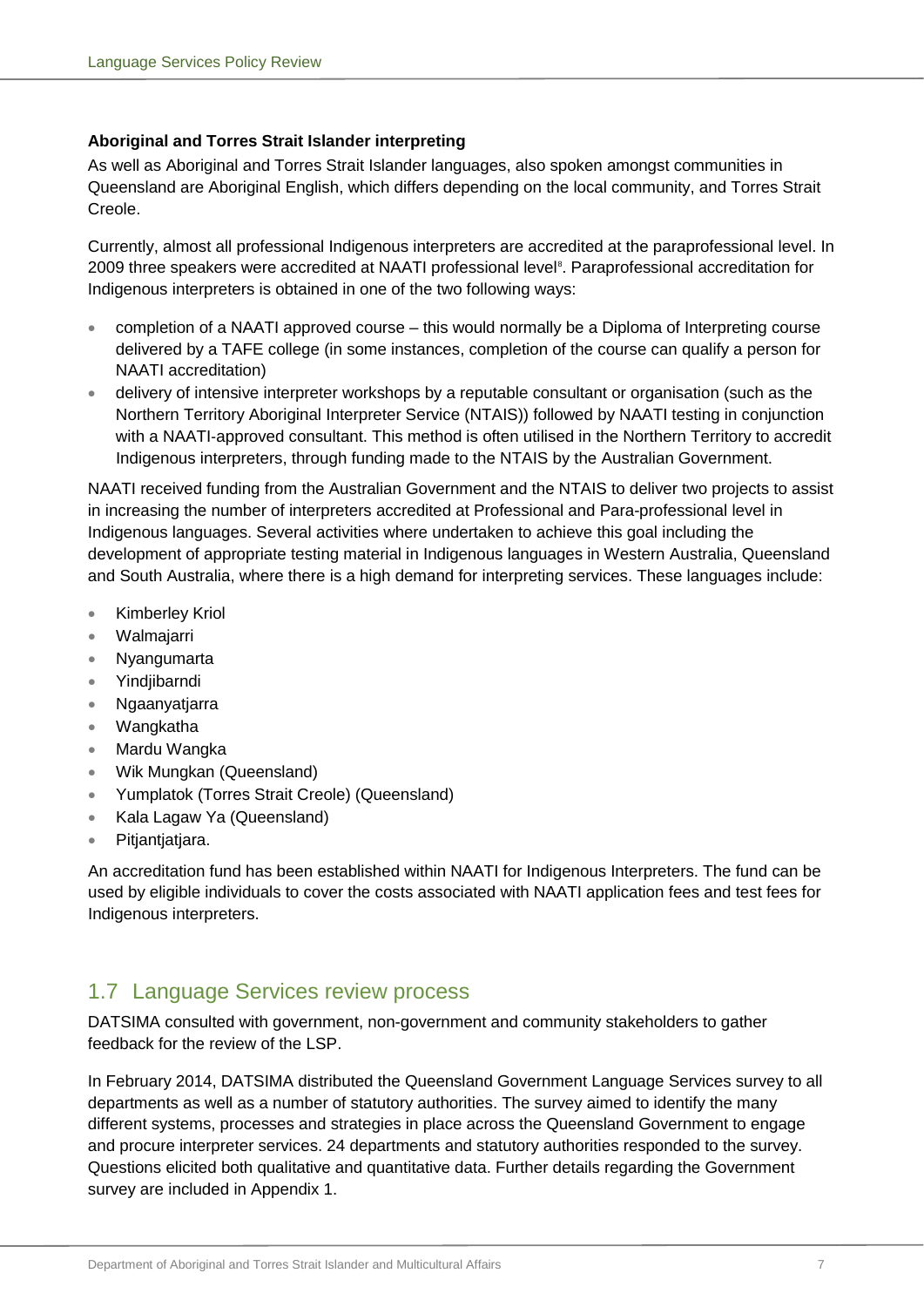Throughout February and March 2014, DATSIMA met individually with funded services, peak bodies and interpreter industry stakeholders. DATSIMA also coordinated four stakeholder engagement forums during March. These forums sought input for the LSP review in addition to feedback on the draft Queensland Cultural Diversity Action Plan. The forums were held in Townsville (11 March), Rockhampton (13 March), Logan (24 March) and Cairns (28 March). Over 120 participants were involved in these forums. Participants were largely key stakeholders working with culturally diverse communities in the areas of service delivery, community development or policy advocacy roles. A number of regionally based local and state government representatives were also present at these forums.

Also during March, online submissions were sought via the Cultural Diversity Queensland (CDQ) website and other electronic means to encourage broader stakeholder engagement into the review. Online submissions were received from 14 organisations. Further details regarding the stakeholder engagement process are included in Appendix 3.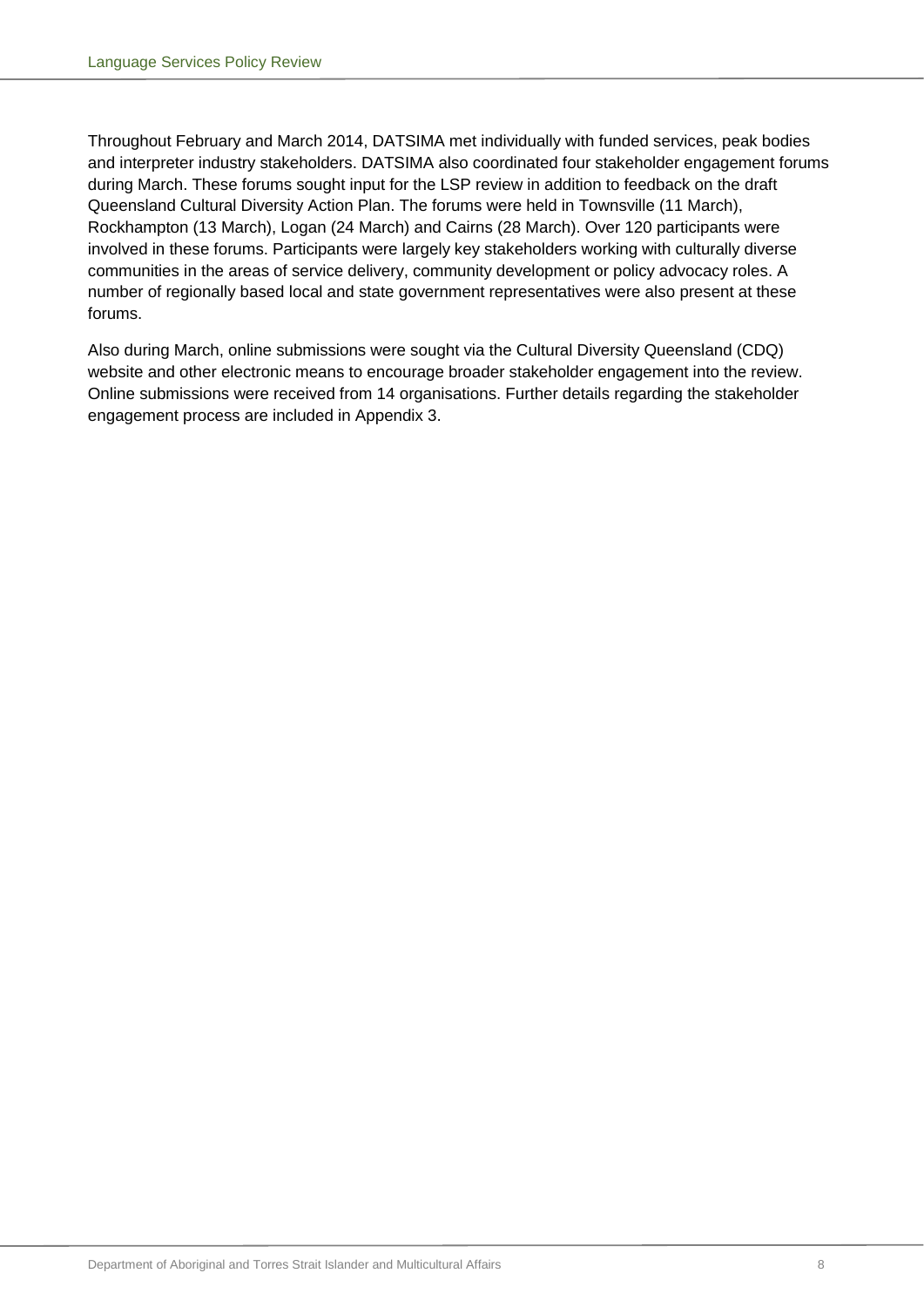# <span id="page-10-0"></span>2 Challenges and opportunities

## <span id="page-10-1"></span>2.1 What can the Queensland Government do?

## **Scope of LSP**

The current LSP applies to all Queensland Government departments and funded services. With recent changes to many departmental structures, a number of frontline services are now delivered by statutory authorities that are not specifically covered by the policy, such as Hospital and Health Services and independent (public) schools. The need for these frontline services to engage interpreters was raised by a number of stakeholders through the consultation process (refer Appendix 3).

Local governments are able to access free interpreting through TIS National for issues such as rates, garbage collection and urban services. Through the stakeholder engagement it was raised by a number of local governments present that they would also benefit from guidelines on language services provision.

## **Separate guidelines**

The current LSP contains a brief policy section which outlines the commitment of the Queensland Government in the provision of language services and the responsibilities of Queensland Government agencies in implementing the policy. It also contains guidelines for agencies on how to implement the policy commitment. The majority of feedback provided from both government and stakeholder consultation (refer Appendix 3) related to the guidelines section of the LSP while the policy commitment section was still considered to be relevant and appropriate.

It is unlikely that in the future the policy commitment will require any substantive change, while the guidelines section may require regular updating to provide agencies with the latest information regarding best practice, use of technology and changes to community demographics impacting on the provision of language services. For these changes to be made more efficiently it would be beneficial to separate the policy commitment and guidelines into two separate documents.

## **Better systems**

Efficient systems can assist agencies to be more responsive to customer needs, identify emerging trends, develop an evidence base so that solutions can be implemented, and save both time and money. Systems which agencies should consider include:

- interpreter booking systems
- data collection for service usage and customer profile
- reporting and feedback systems.

Few agencies have comprehensive systems in place to manage their interpreter usage. For some agencies this is considered unnecessary due to low interpreter usage (refer Appendix 1). 13 out of 24 agencies responded to the government survey that they did have systems in place. Eight had protocols for staff and/or an interpreter booking system, seven agencies had data collection mechanisms in place and five had reporting and feedback systems to provide feedback to interpreter service providers. Systems range from training and reference manuals available for staff, to individual service area policies, to scripted procedures for call-centre staff.

However if systems and processes are not in place, evidence demonstrates in the health context the nexus between the lack of using interpreters and adverse events and increased costs of treatment. In addition, the non-use of interpreters in health services is associated with: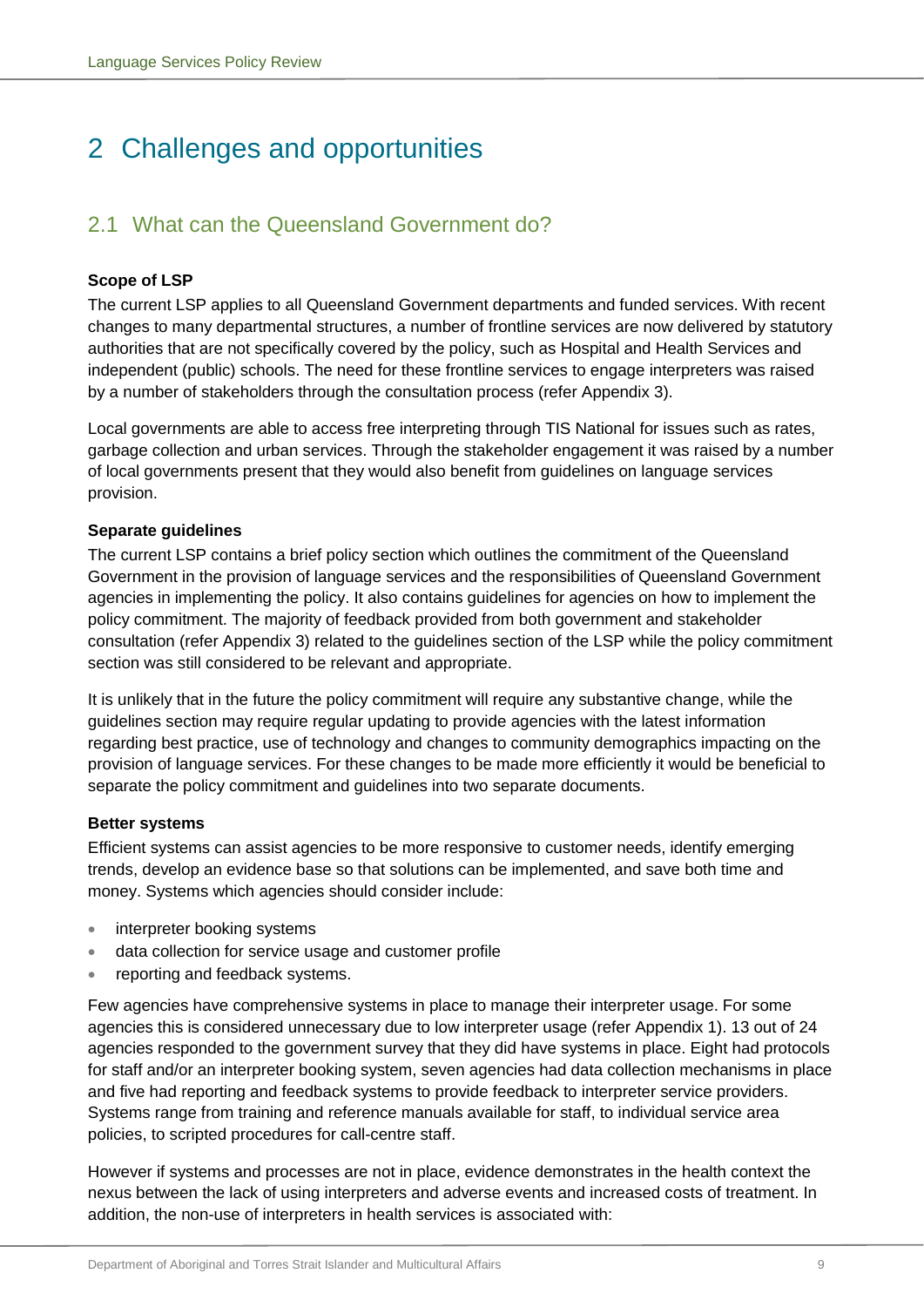- higher rates of unnecessary diagnostic testing and use of resources
- higher rates of medication incidents and errors
- higher rates of admission rate to psychiatric facilities
- lower rates of preventative strategies being used compared with the general population
- failure to be given information and explanation regarding diagnosis and treatment, and a failure to understand information given
- longer length of hospital stays (response to Queensland Government Language Services survey).

## **Reporting and performance monitoring**

The proposed aim of the LSP is to enhance access to interpreters and translated information for people requiring language support<sup>[II](#page-11-0)</sup> to improve access to the full range of government and government-funded services.

Currently Queensland Government agencies provide data against the following indicators in relation to access to interpreters:

- amount spent annually on interpreters engaged by department and government funded nongovernment organisations
- number of interpreters engaged annually by the department and government funded nongovernment organisations.

These indicators were part of the core outcomes reporting from the previous *Queensland Multicultural Policy, a multicultural future for all of us*. This data is easily collected through agencies' financial systems and also forms part of the annual reporting information through Open Data.

This data collected over time provides some information to identify trends in interpreter access. However, these indicators do not adequately measure the LSP's intended aim as outlined above.

## *Reporting on language services in other jurisdictions*

## Victoria

-

It is a requirement under the *Multicultural Victoria Act 2011* that all Victorian Government departments report annually on multicultural achievements and initiatives. In relation to language support, the Act requires each department to report on:

- the use of interpreting and translating services
- communications in languages other than English and communications in multicultural media.

The Victorian Office of Multicultural Affairs developed a set of standards (the Victorian Government Standards for Data Collection on Interpreting and Translating Services) to guide departments on data collection in relation to language services. The standards cover four areas:

- client demographics
- expenditure on interpreting and translating
- in-house staff (who are interpreters or are bilingual)
- services provided by language service providers.

Furthermore, the newly released *Victorian Multicultural Policy, Victoria's Advantage*, includes a range of indicators to track Victoria's cultural responsiveness. One of the indicators relates to language services - percentage increase in whole-of-government expenditure to purchase interpreting and translating services (annual whole-of-government reporting on Multicultural Affairs and Citizenship).

<span id="page-11-0"></span><sup>&</sup>lt;sup>II</sup> By language support we refer to the various types of language services which allow access to information and services for people with difficulty communicating in English, such as interpreters, bilingual or cultural liaison workers, and translated or multilingual resources.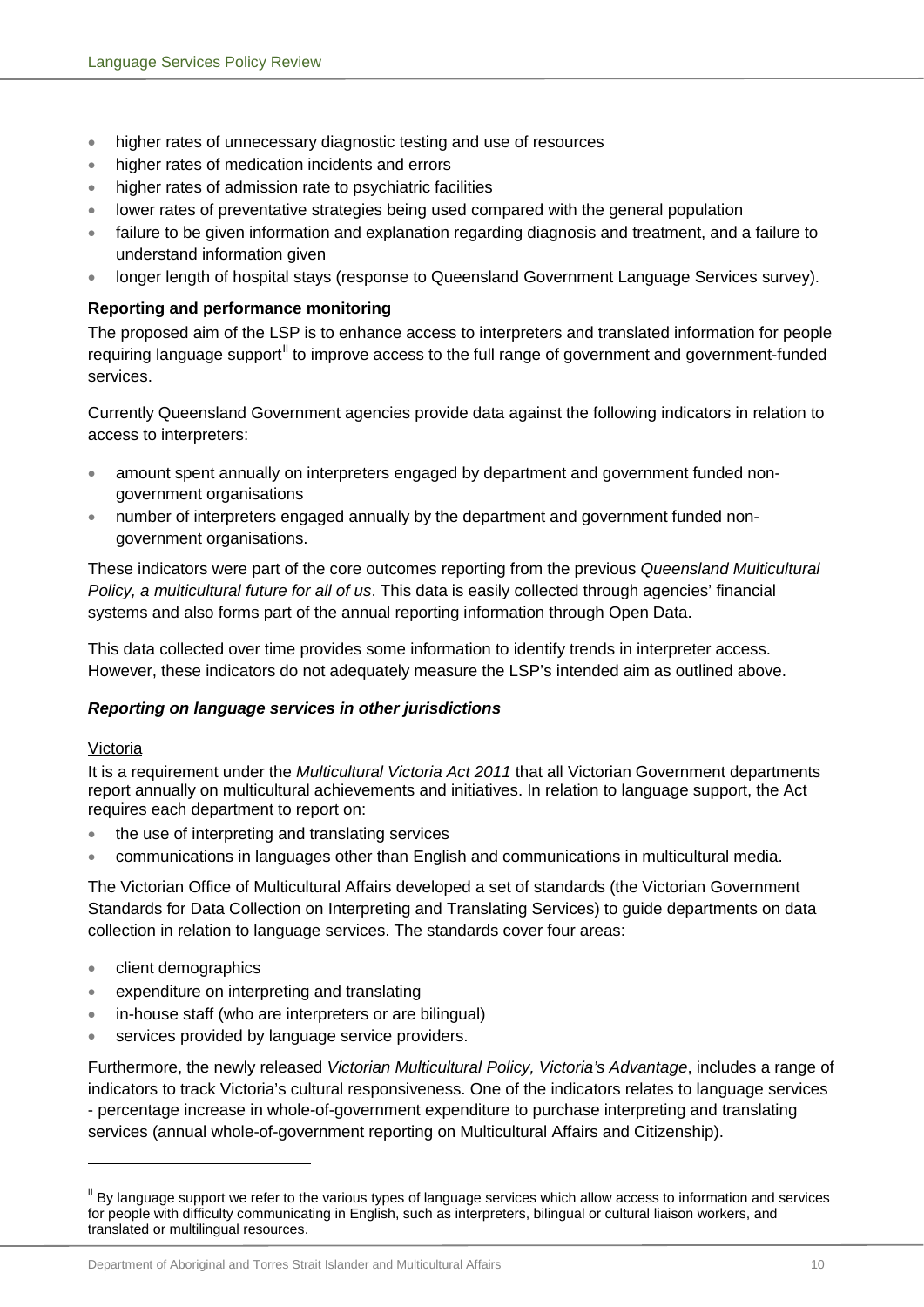## New South Wales

The Community Relations Commission for a Multicultural NSW sets out guidelines in the Multicultural Planning Framework to support agencies to put the principles of multiculturalism into practice. Outcome 5 of the Framework is Access and Equity: barriers to the accessibility of services for people of culturally and linguistically diverse backgrounds are identified, and programs and services are developed to address them. The Framework suggests a range of actions for agencies, including:

- range 1 actions (minimum compliance): Agency develops, and makes staff aware of guidelines on the use of interpreters. Agency uses the services of accredited interpreters onsite or by telephone as appropriate
- range 2 actions: Agency has a budget for interpreter services, and interpreter use is monitored and reviewed across the agency and its funded services
- range 3 actions (best practice compliance): Agency has developed strategies to enhance interpreter provision, including in regional and rural areas, and can identify occasions of interpreter use by language and areas.

## Western Australia

The Western Australian *Language Services Policy* (2008) suggests for service providers to record where appropriate to their agency:

- clients' preferred language and interpreting needs
- expenditure on the various components of translating and interpreting services
- time required to deal with each client's needs
- appropriate data on bilingual workers and in-house interpreters.

The policy also suggests that agencies could undertake surveys or monitor complaints from clients to determine the success or otherwise of interpreting and translating services.

In 2013 the Western Australian Office of Multicultural Affairs released a *Guide to Cultural and Linguistic Data Collection for the Public Sector*. This guide suggests agencies collect the core set of data based on the ABS Standards for Statistics on Cultural and Language Diversity (1999), including:

- country of birth
- main language other than English spoken at home
- proficiency in spoken English
- Indigenous status (used when the focus is not specifically on migrant and refugee backgrounds).

## Australian Capital Territory

The ACT Government directorates report annually on the actions, strategies, resourcing implications (and levels) and the impacts on client services in the previous 12-month period in relation to the four key areas of the *Many Voices: 2012-16 Australian Capital Territory Language Policy*, which are:

- 'English' as the national language
- language Services
- learning other languages
- languages and economic development.

## Australian Government

The *Multicultural Language Services Guidelines for Australian Government Agencies* (the Guide) suggests that data collection for the monitoring, evaluation and reporting on the delivery of language services could include: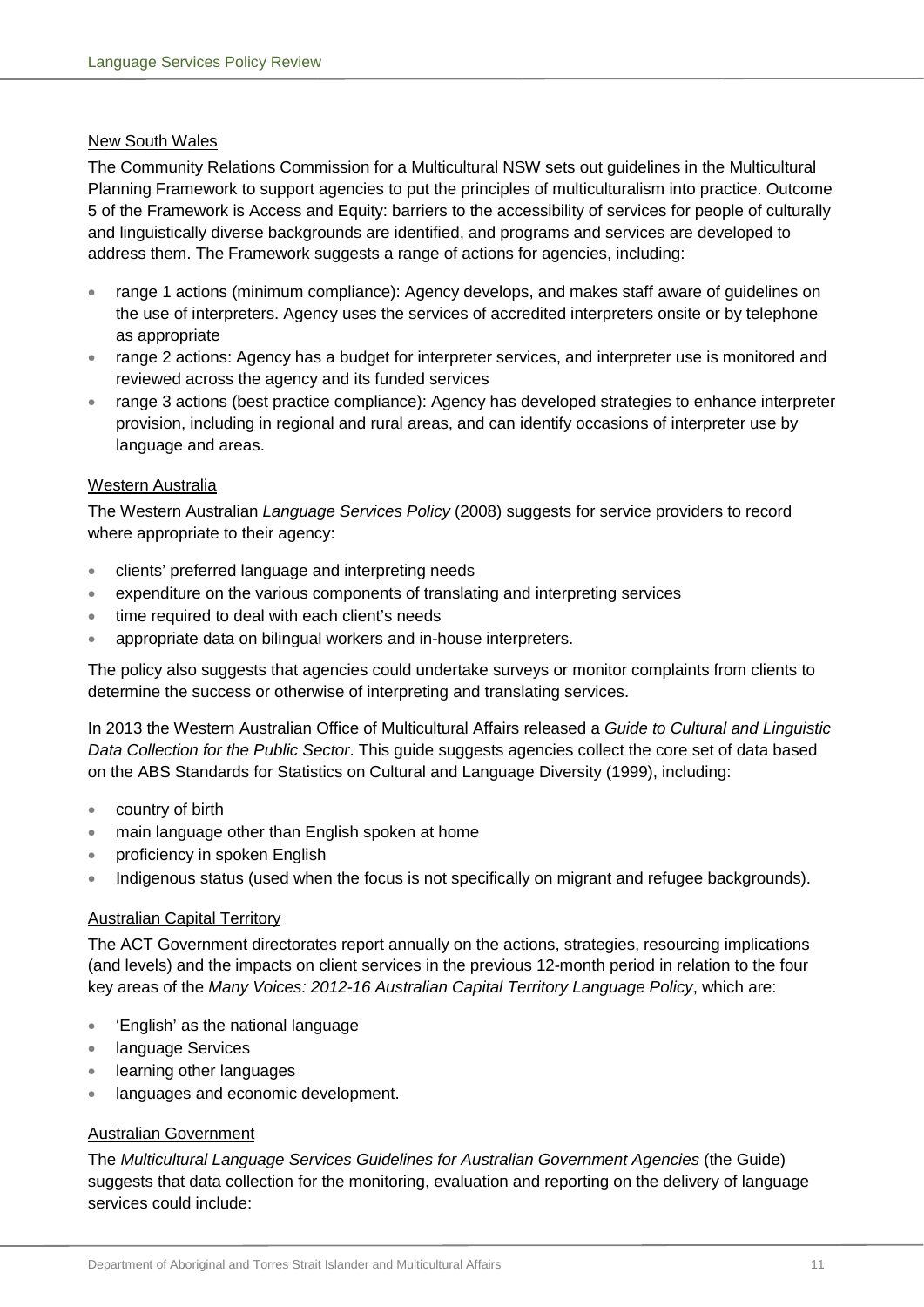- taking into account linguistic diversity in data collections, research projects, contractual arrangements, program and policy development
- considering the number of people provided with language services, the number of language services provided and the languages in which they were provided
- assessing the proportion of translators and interpreters who have NAATI credentials and the type of credential held by the interpreters and translators engaged
- addressing the percentage of staff who have received training on how to access language services and how to work with interpreters
- analysing details from client satisfaction surveys.

The Guide suggests that agencies should have an internal register or record management system to record:

- information about language services provided to people with limited English language proficiency
- the extent to which Australian Government agencies are meeting the access and equity needs of people with limited English language proficiency
- each individual's language service needs, including preferred language and dialect, any gender or other requirements, and the type of language service
- when an interpreter is offered but declined by the person with limited English language proficiency.

Additional information that agencies may wish to collect includes:

- the occasions when the language service was accessed
- the occasions when a language service was not available and why
- the way in which the language service was accessed
- the way in which the person with limited English language proficiency found out the language service was available
- the way the officer located or decided on the service
- the duration of the language service provided
- the cost of each language service used.

The Office of the Commonwealth Ombudsman requires staff to record each occasion when they engage the services of an interpreter or translator as a means of monitoring usage and acquitting invoices and expenditure. The information recorded includes:

- a booking code
- a job number
- the language, including dialect
- the interpreter details (name or, at a minimum, whether the interpreter was male or female)
- date, start and end time of call
- any relevant comments regarding the service provider or special needs of the client.

The Department of Human Services' (DHS) Centrelink system records a customer's language preference(s) as part of the initial information-gathering process. This provides a base line for management information. Centrelink also collects customers' preferred languages. This helps determine what languages are in demand and where, and what languages are hard to service and require further interpreter procurement action. DHS also reports in its annual report the details of the number of limited English language proficiency speaking contacts and other services that are in place.

Few agencies currently collect data on the unmet demand of interpreters or quality issues. It is also difficult for agencies to identify:

• instances when a customer requires an interpreter that is not provided and the reasons for this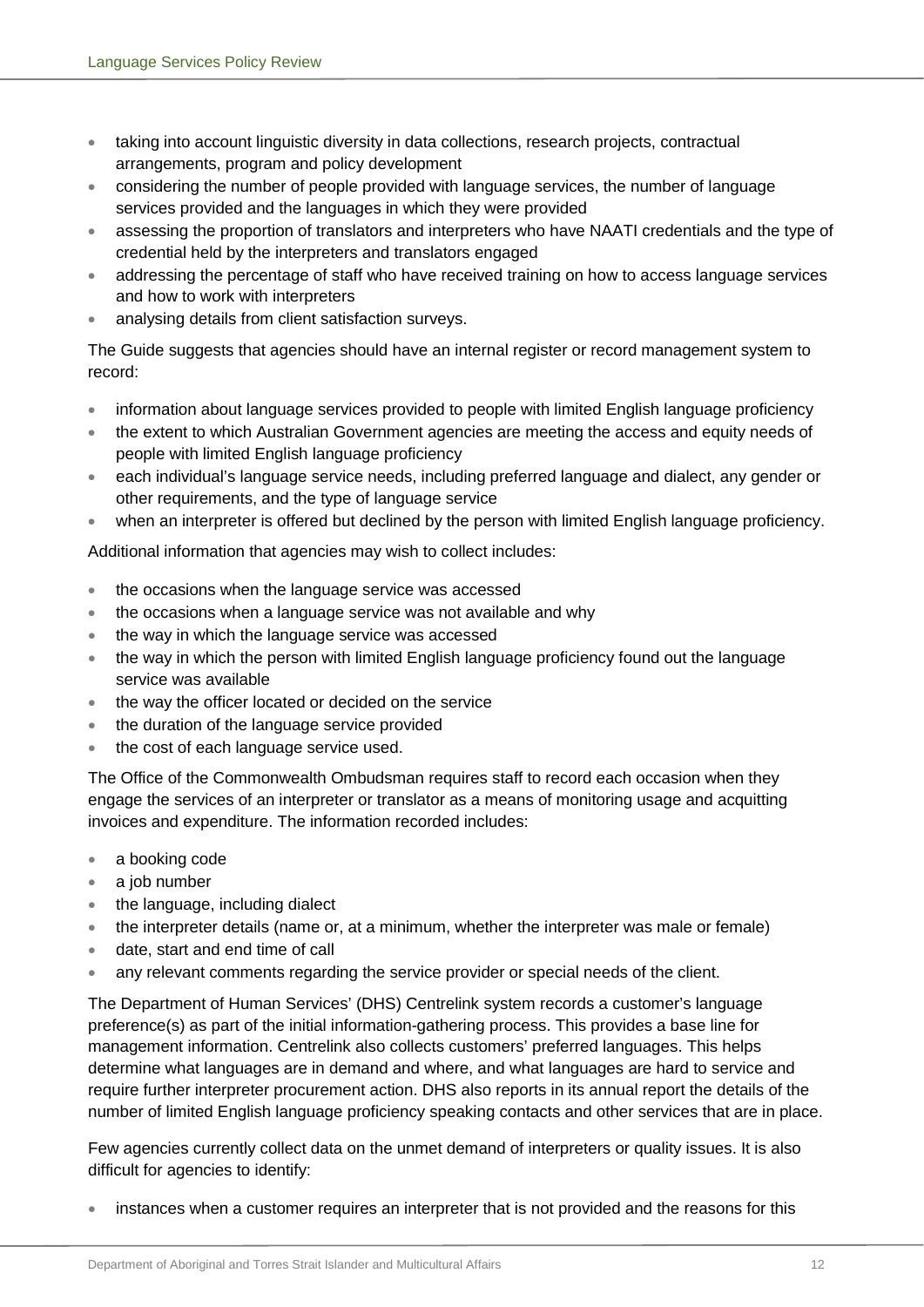• when customers do not access a service due to a lack of English language or lack of awareness of entitlement to the service because of language issues (refer Appendix 1).

#### **Bilingual/multilingual workers**

The Queensland Government employs approximately 228,597 people (as at June 2013). Of this total approximately 23,132 are from a non-English speaking background (people who have migrated to Australia and whose first language is a language other than English, and the children of those people)<sup>9</sup>. This is a significant potential resource to assist government services be responsive to clients and customers that have low English language proficiency.

The current LSP acknowledges that bilingual staff can be of assistance to customers speaking their common language but that they should not be used by departments in place of professional interpreters. Situations which may benefit from bilingual workers include:

- a Mandarin-speaking staff member promoting a government product to a group of Chinese business people
- a French speaking staff member assisting a French speaking client from West Africa to fill in a form for public housing
- a Vietnamese speaking government employee providing community recovery outreach to areas with a high number of people from a Vietnamese background.

Careful consideration is needed in which particular roles and service areas use bilingual/multilingual staff. In particular, bilingual/multilingual staff should not be used to communicate information that is legally binding or puts at risk either the client or the agency, which can be common in the health context. In these circumstances a qualified interpreter should be engaged.

Qualified interpreters have qualifications and skills, including ethical and professional standards, as well as proficiency in both the client's language and English, which bilingual/multilingual staff may not. Qualified interpreters also provide a level of independence which may be of particular importance in legal situations.

It is vital that the tasks of bilingual/multilingual staff are clear to both clients and staff members, that arrangements are clearly incorporated in position descriptions and work plans to indicate appropriate situations in which bilingual/multilingual staff can be used. Bilingual/multilingual staff members should not feel compelled to take on these roles if it is not part of their position description.

Through the government survey (refer Appendix 1), seven agencies responded that they employed bilingual staff. Some agencies advised that the language skills of these staff were used for internal purposes only.

Hospital and Health services operating in regional areas currently use cultural liaison officers to support medical practitioners working with Aboriginal and Torres Strait Islander patients. These cultural liaison officers are able to develop trust and relationships with local communities and are better able to support patients and communicate complex health information.

Bilingual staff are also used within funded services to communicate basic information such as booking or confirming an appointment, or in emergency situations where an interpreter cannot be engaged in time. Stakeholders advised that in some cases this was preferred by both the staff member and client. However, in situations where a third person is involved in the conversation an interpreter is always used.

## *Bilingual staff becoming interpreters*

In 2002 the Queensland Government piloted a multi-agency partnership project aimed at providing professional development and recognition of communication skills in languages other than English to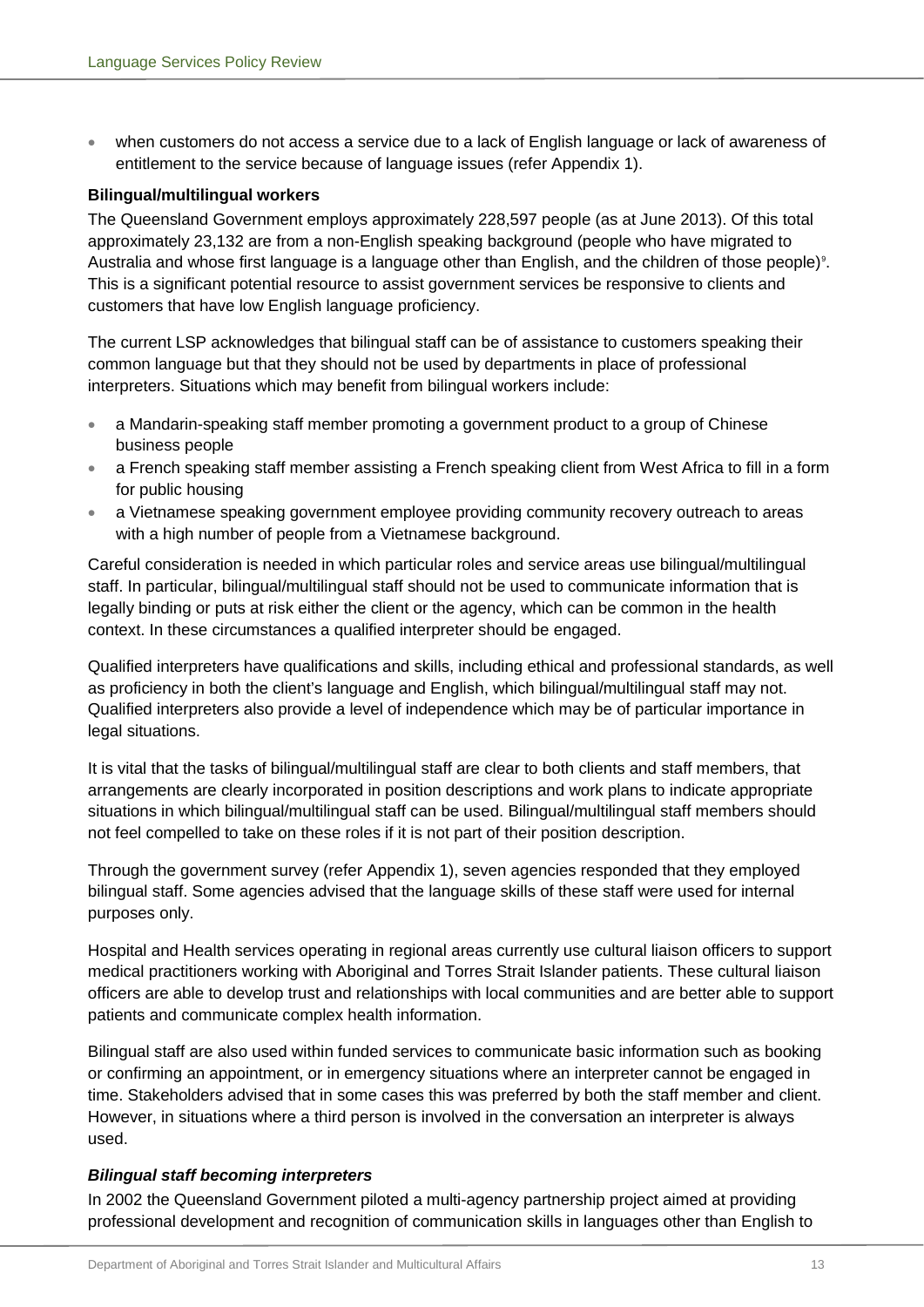public sector employees. The Language Aide Enhancement Pilot Project<sup>[10](#page-59-10)</sup> included 20 participants who were provided with training through the South Bank Institute of Technology and NAATI accreditation testing as a language aide (no longer available) or paraprofessional interpreter. The overall cost of the pilot was approximately \$14,500.

There are a number of benefits to encouraging bilingual/ multilingual staff to obtain NAATI accreditation as an interpreter.

Benefits for the government:

- increasing the pool of interpreters available to assist customers, particularly beneficial for frontline offices in locations with high cultural diversity. Agencies in regional locations may wish to consider pooling staff resources so that staff members with accreditation as an interpreter could work for multiple government agencies to assist customers with low English language proficiency
- reduces the costs associated with engaging an interpreter service
- improves frontline services through increased cultural responsiveness and customer focus by increasing the confidence and skill level of frontline staff in communicating with and supporting customers with low English language proficiency.

Benefits for industry:

- increasing the availability of accredited interpreters available
- raising the standards of interpreting in Queensland.

Any program which may be developed to encourage Queensland Government employees to become accredited interpreters will need to consider the following potential issues:

- *industrial relations* whether acting as an interpreter an additional duty to the staff members normal role
- *incentive / financial support* in order to encourage individuals to give up their time to gain and maintain accreditation as an interpreter (e.g. ongoing training and professional development, revalidation of accreditation) the program should consider paying for the initial costs of undertaking accreditation as well as an ongoing allowance. The NSW Government pays a Community Language Allowance Scheme to public sector employees who have a basic level of competency in a language other than English and who work in locations where their language can be used to assist clients. DHS (Centrelink) also provides a Community Language Allowance for bilingual staff that obtain NAATI Paraprofessional accreditation (Level 2) or Language Aide qualification through the University of Sydney
- *operational considerations* if interpreting is not the sole duty of the staff member, management will need to consider operational requirements to ensure that the staff member is able to take on these additional duties (e.g. allow time out of their work day to act as an interpreter when required (maybe with little notice), redistributing work when staff member is away acting as an interpreter).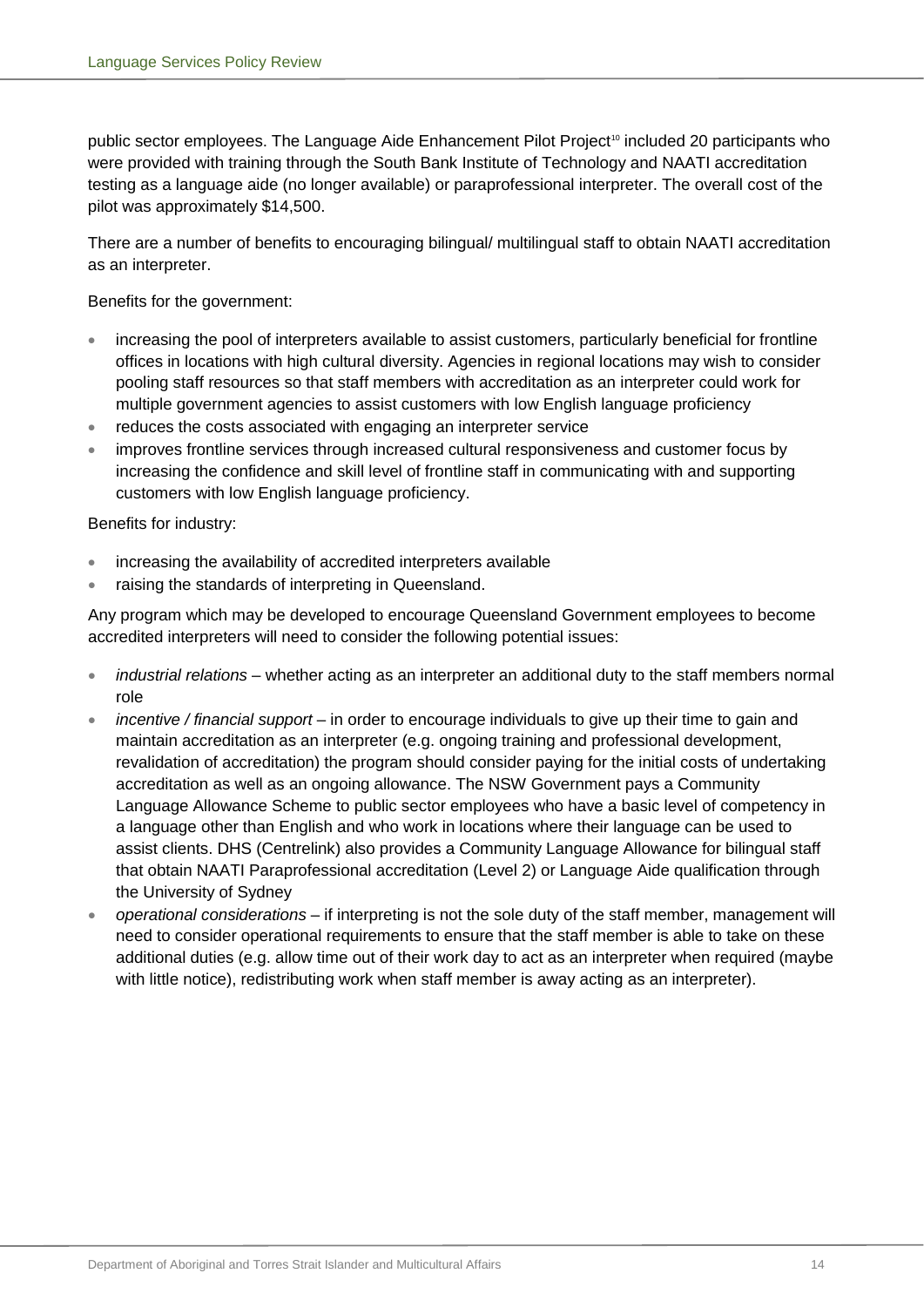## <span id="page-16-0"></span>2.2 Health

A scoping study commissioned by the St Vincent's Health Australia identified access to interpreters as a key barrier, amongst others, to health care for people with low English proficiency (specifically asylum seekers). The study noted that quality of care may be compromised by health workers' poor knowledge of asylum seeker health, language barriers, the absence of an accurate medical history, and inadequate use of interpreters<sup>[11](#page-59-11)</sup>. Access to health care can be improved through language services by:

- access to information on eligibility and availability of health services, including resources that are in the patients' languages and case workers to provide advice and referrals
- improving poor health literacy due to difficulties accessing and understanding health-related information which affects patients', with low English language proficiency, ability to make informed decisions
- improving cultural understanding amongst health workers and assist in explaining disease processes and treatment regimes so that patients are more likely to comply with treatment.

Quality of health care provided can also be improved through the use of qualified interpreters as errors are less likely to be made and any that are made are less likely to be of clinical consequence<sup>12</sup>.

Working with qualified interpreters in the health context:

- improves quality of care clinical treatments are likely to be more effective as health care workers are able to get a better understanding of patients' symptoms
- improves client safety reduced risk of patient missing treatment appointments, inappropriately taking medication or following care instructions
- promotes access to health care
- reduces unnecessary health expenditure reducing non-attendance rates at clinics, unnecessary diagnostic investigations, admission rates and length of stay in hospital, and increasing the likelihood of seeking early treatment and increasing the use of preventive or early detection services
- reduces stress on families
- minimises risk of legal complications.

*"Specifically, Northern Health has found that since the Transcultural and Language Services Department was created in 2007, there has been a reduction in the average length of stay for low-English-proficiency clients from 9.14 days in 2007 to 5.9 days in 2012, which has resulted in significant cost-efficiencies for the hospital." - The Victorian Foundation for Survivors of Torture[.13](#page-59-13)*

While research on the economic benefits of using interpreters is available in the health context, there is little available for other sectors. However similar economic benefits in terms of less repeat appointments/visits, better understanding of services, programs, legal and regulatory requirements are likely to reduce longer term costs for most areas of government.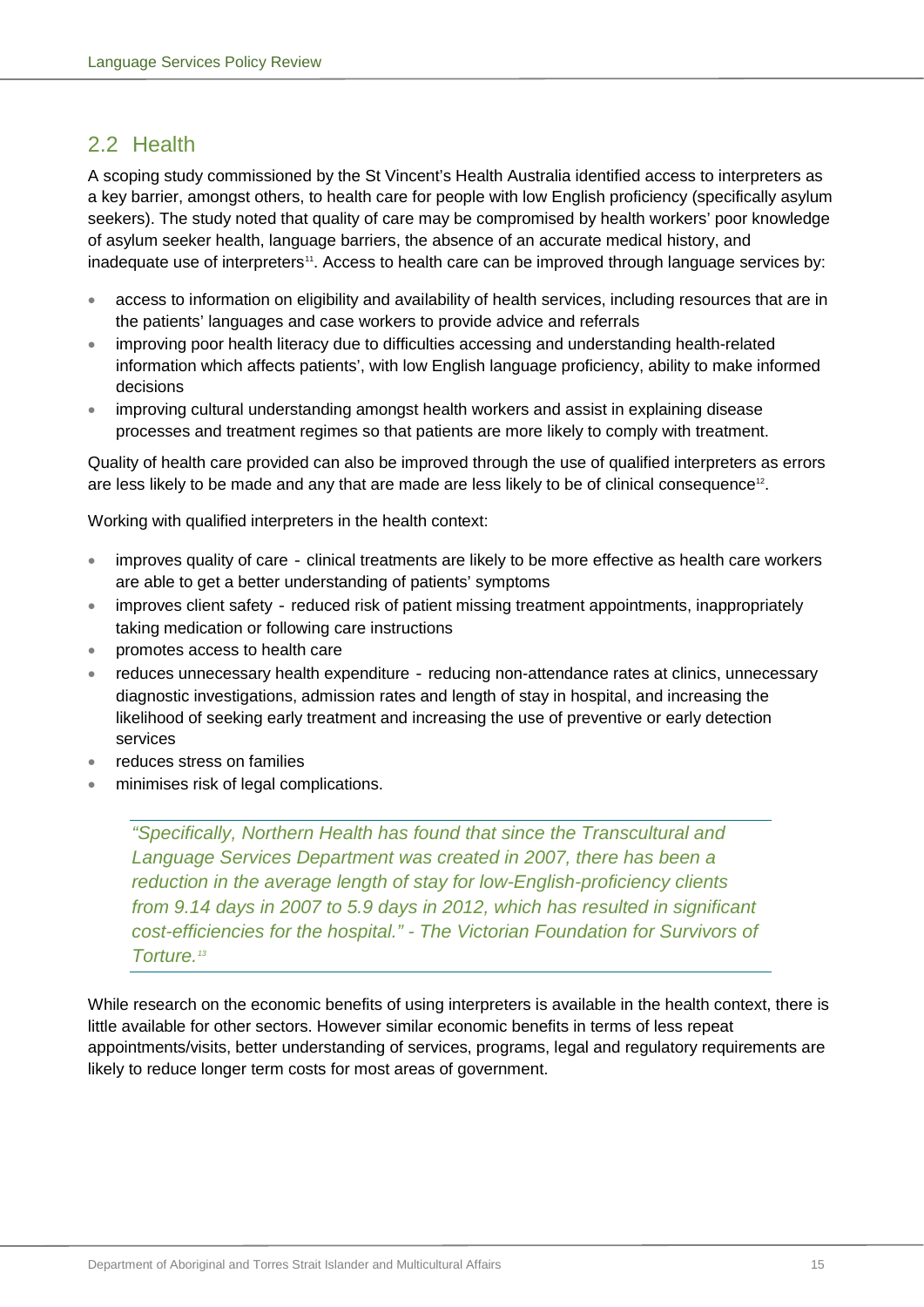Barriers for health organisations accessing interpreters have been raised in research<sup>[14](#page-59-14)</sup> and by stakeholders:

- need for improved access to interpreters throughout state and Commonwealth-funded health services - not all health professionals are entitled to access the TIS National for free (e.g. allied health practitioners including psychologists and social workers providing Medicare Benefit Schemefunded mental health programs)
- reluctance from health professionals, poor understanding of how to work with interpreters, delays in accessing telephone interpreters, inappropriate use of family members as interpreters, and lack of awareness of eligibility and rights of the patient
- health services without fee-free interpreter services find this contributes substantial costs and so may be an inhibitory factor for seeing clients with difficulty communicating in English.

Similarly in the private health sector it was suggested that General Practitioners (GPs) are using volunteer community interpreters because they are unable to find qualified interpreters. The LSP does not apply to private organisations, such as GPs, or non-government organisations that are not funded by the Queensland Government. Private medical practitioners (defined as GPs and medical specialists) are able to access fee-free TIS National interpreting to provide medicare-rebateable services, arrange appointments and provide results of medical tests. As the LSP does not include private organisations it was considered outside the scope of the review.

Queensland Health currently works with their contracted language service provider to provide specialised training for interpreters in working within the health context.

## <span id="page-17-0"></span>2.3 Industry issues – supply and demand

## **Raising industry standards**

For some time there have been concerns about the lack of recognition of interpreters as professionals working to minimum standards. Stakeholders all agreed that NAATI credentials ensured the minimum standards for the industry and should be retained as the benchmark. However, some stakeholders also raised that qualifications from reputable tertiary institutions in Australia and overseas should also be accepted as identifying quality interpreters and translators.

NAATI is undertaking the Improvements to NAATI Testing (INT) project designed to improve its credentialing model. The project is currently in phase 2, consultation with stakeholders, which should be finalised by mid-2014, with commencement of the new scheme being around mid-2016. The current recommendations, from a report prepared by the University of New South Wales, being considered by NAATI include:

- aligning NAATI terminology with the international standard certification or credentialing is the preferred terminology
- improvements in pre-requisites to NAATI testing, validity and reliability of testing instruments, assessment methods and training of examiners
- compulsory pre-test education and training and availability of specialist credentials
- introducing a new Specialist level credential initially in health and legal interpreting and translating. This might be available only by completion of new specialists Approved Courses which would probably be subject but not language specific. This level of credential would probably require tertiary qualifications as mandatory pre-requisites
- current generalist credentials of professional and paraprofessional would be retained but with changes. It is proposed to re-position the generalist levels to encourage articulation upward through in-career training and/or education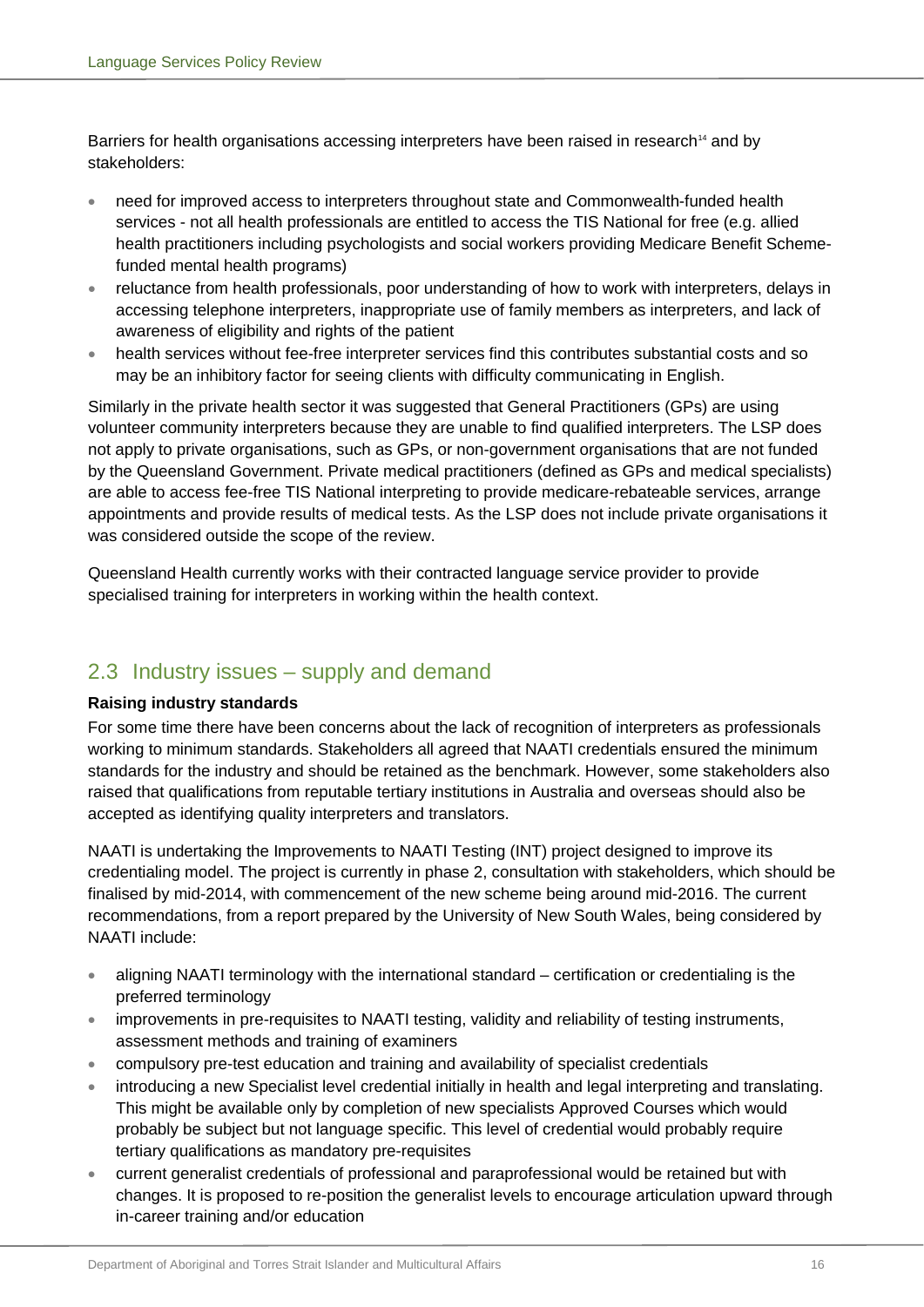- new provisional entry level credential to be designed to encourage new entrants to the profession to engage with the system. This would be similar to the current Recognition credential and as with Recognition, training would be required in place of testing. The Provisional Credential would not be language-specific and might be limited to certain language groups
- removing the Advanced Translator and Conference Interpreter credentials, in their present form, as well as the accreditation pathways of overseas qualifications, membership of international associations and advanced standing. NAATI will examine further how a Conference specialisation can be introduced in this model.

Raising industry standards through training and providing a pathway for interpreters to move through the potential new levels of interpreter and translator credentials will take time. It will involve an incremental implementation of changes to the NAATI system so as not to create disincentives for interpreters and translators to remain or for new people to enter the industry.

Quality and standards for interpreters was raised by stakeholders including concerns over the ethics and professionalism of some interpreters and how to ensure that standards are maintained following accreditation. The possible changes to the NAATI accreditation model may go some way to resolve these concerns.

## **Regulation**

Regulating the language services industry (specifically relating to service providers) was identified by some stakeholders as a possible means to address standards and quality within the industry while ensuring adequate remuneration for community interpreters.

Most language service providers operate nationally and the development of national legislation would provide a more consistent approach. Alternatively the Queensland Government could develop legislation to regulate interpreter and translation service providers, and private enterprises operating in Queensland. A licensing system for private providers could include that they demonstrate certain standards regarding workforce training and professional development, pay rates and quality control systems. Unlicensed providers would not be able to operate in Queensland.

An alternative to legislation may be a voluntary licensing system, administered by an industry association, demonstrating compliance with a similar standards system. Government, being one of the largest purchasers of interpreter services, particularly community interpreting, would be required under the LSP to only contract with licensed service providers, thereby creating a strong incentive for private providers to apply for a license. Licenses would need to be renewed on an ongoing basis (e.g. every 3 years) to ensure continued compliance with licensing standards. License fees should provide revenue for the continued operation of the system.

The Queensland Government priorities are to reduce red tape and regulation, stimulate Queensland's economic growth, and improve job creation. Introducing new legislation to regulate an industry currently unregulated is unlikely to contribute to these priorities and could potentially impose additional costs on the industry.

## **Remuneration and working conditions for community interpreters**

Low levels of remuneration for community interpreters was raised by a number of stakeholders as a contributing factor to both the lack of quality and supply of interpreters. Stakeholder feedback included that experienced interpreters were leaving the industry as they cannot make a suitable living and that the poor rates of pay encourage the use of unaccredited interpreters.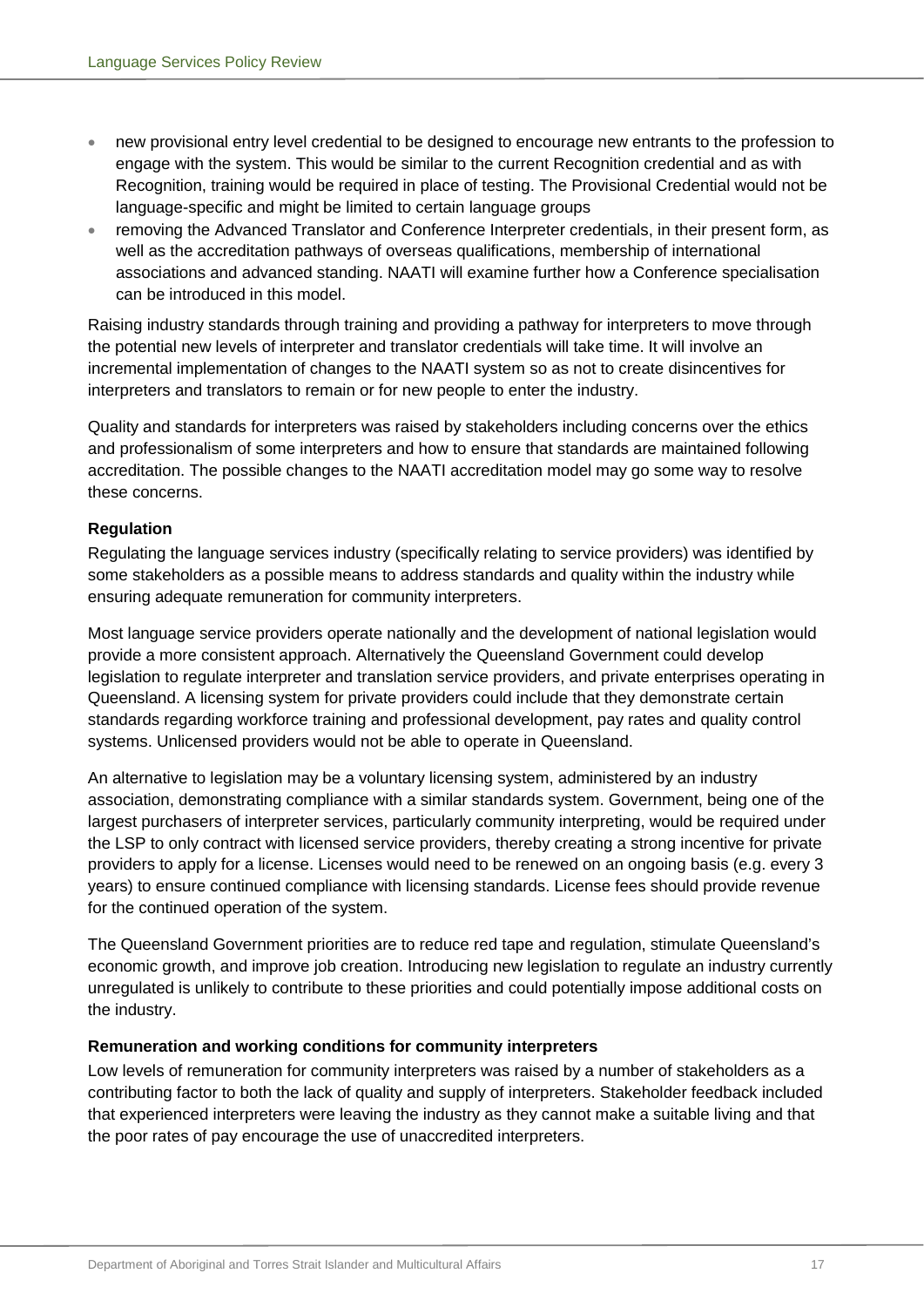One interpreter consulted stated that she had been offered \$45 for the first hour and \$8 for subsequent 'blocks' from one interpreting service provider. It was also mentioned that there is little differential in pay based on level of qualification, experience or type of work undertaken (e.g. court interpreting should be higher paid than some other types of work). There is also no compensation for travel time or access to superannuation contributions.

NSW is currently the only state that has an industry award for interpreters:

- Health employees' interpreters' (state) award<sup>[15](#page-59-15)</sup> Grade 1, 1st year interpreter \$41,765 per year.
- Crown Employees (Interpreters And Translators, Community Relations Commission) Award base hourly casual rate for a 1st year interpreter \$33.63<sup>16</sup>.

Better procurement strategies may provide an opportunity to improve remuneration and working conditions for community interpreters providing interpreting services to the Queensland Government (refer section 2.5).

## **Limited supply**

Stakeholder consultation also identified a lack of supply of interpreters and translators in the languages of new communities, such as Karen and Chin refugees, and in regional locations. For new and emerging community languages, there are often not enough interpreters within the community who have the required qualifications, experience or language ability to be recruited by interpreter service providers. The cost and time involved in the accreditation process through NAATI, as well as the limited remuneration, also inhibits some community members from considering interpreting as a potential career path. In some community languages there is no accreditation available. Feedback from TIS National indicated that for new and emerging community languages the demand for interpreting services may outweigh the ability to supply services.

Many interpreters are based in Australia's capital cities and in some instances there may not be an interpreter in the required language physically located where an on-site interpreter is required. These supply issues compound the barriers to accessing services for some communities.

Feedback from one stakeholder advised that it reviews un-met demand data and actively recruits interpreters in areas and languages where there is an identified high need. However, a lack of interpreter training programs in Queensland may also contribute to the limited supply of accredited interpreters in the state.

NAATI's New Interpreters Project (NIP) provides financial support for people to undertake a preparatory workshop and to apply for Recognition as an interpreter, or Paraprofessional Interpreter testing, including in Queensland (generally in metro-Brisbane).

The only tertiary level courses available in interpreting in Queensland are post-graduate level interpreter courses at the University of Queensland, in Chinese, Mandarin, Japanese and Korean. Southbank Institute of Technology (SBIT) previously ran a Diploma of Interpreting course in a few languages, but these are reliant on student demand.

The Victorian Department of Premier and Cabinet, through the Office of Multicultural Affairs and Citizenship (OMAC), provides scholarships of up to \$2,000 to students enrolled in the RMIT University Diploma of Interpreting. Students who complete the course with a grade of 70% or higher become eligible for NAATI Paraprofessional accreditation. OMAC also covers the costs of obtaining NAATI accreditation.

There are currently limited training pathways in Queensland for interpreters, particularly for new and emerging languages. In order to increase the supply of interpreters in Queensland training will need to become a priority.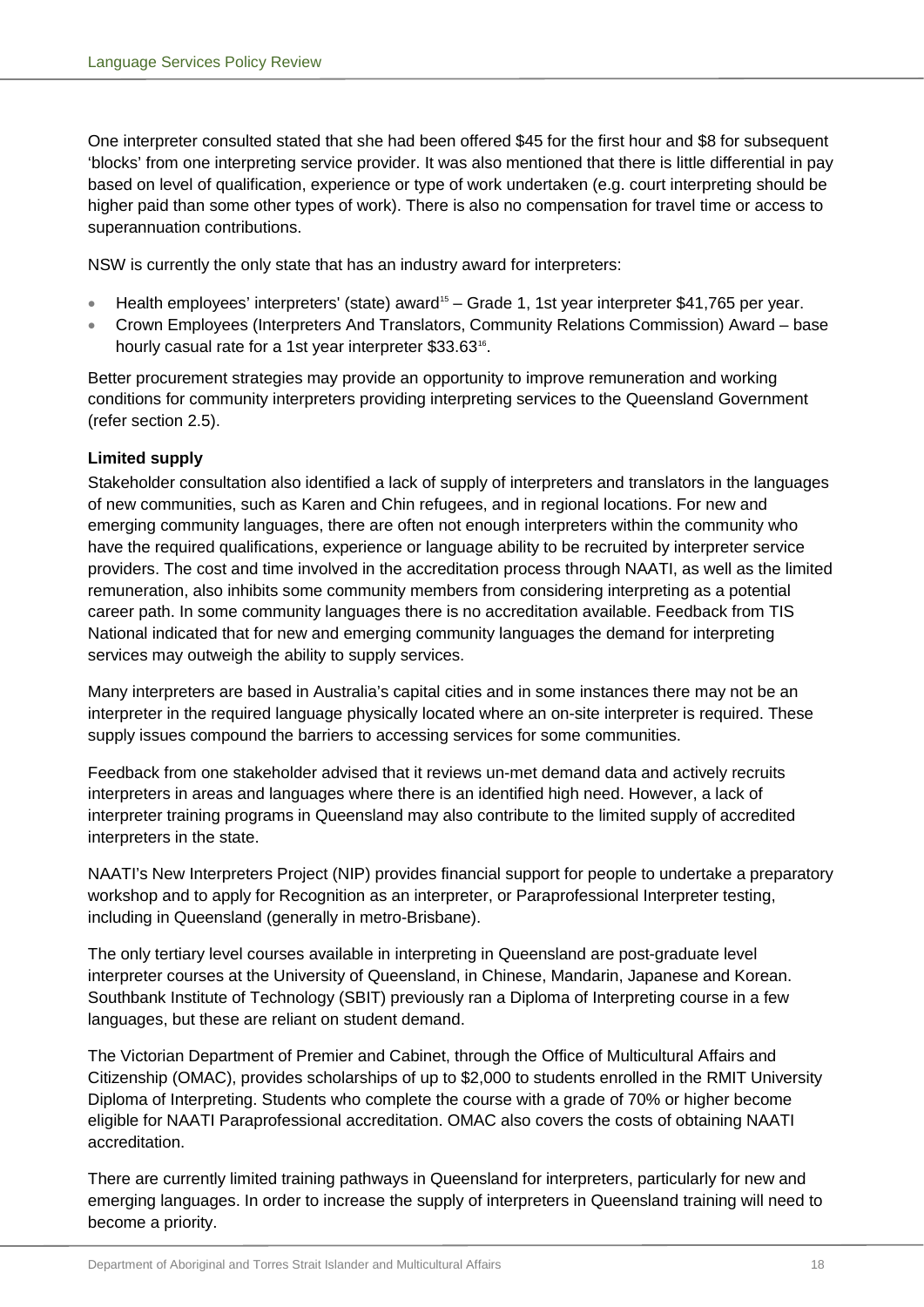## <span id="page-20-0"></span>2.4 Policy awareness

The stakeholder engagement process raised, as a significant issue, the lack of staff awareness of the LSP across all areas of government including procedures on how to engage and work with interpreters. Other areas which could improve with staff training include awareness of:

- the role of interpreters and the complexity of interpreting (e.g. often thought of as a simple word for word translation)
- specialist skills needed for interpreting in particular fields, such as court interpreting and health services
- the risks in not providing access to an interpreter, including a potential complaint under the *Anti-Discrimination Act (Queensland) 1991*.

The DATSIMA website contains interpreting factsheets for Queensland Government staff, [http://www.datsima.qld.gov.au/culturaldiversity/resources/translating-and-interpreting-services/using](http://www.datsima.qld.gov.au/culturaldiversity/resources/translating-and-interpreting-services/using-the-interpreter-card)[the-interpreter-card.](http://www.datsima.qld.gov.au/culturaldiversity/resources/translating-and-interpreting-services/using-the-interpreter-card)

TIS National also has a Frequently Asked Questions section on its website including an overview of the 'Role of the Interpreter' and 'Tips for getting the most out of your interpreting session.' TIS National has also developed promotional material which may be downloaded directly from the TIS National website and includes brochures on 'Bridge the Communication Gap' and 'A guide to services'.

Responses to the Queensland Government Language Services survey indicate that most departments have policies and procedures in place for the use of interpreters even if the department rarely has the need to use them. The disparity appears to be that frontline service staff are not aware of these departmental policies and procedures, either due to turn-over of staff or a lack of adequate induction or training. This is especially noticeable in regional areas where staff are not aware of head office policies.

The Queensland Government website [\(www.qld.gov.au\)](http://www.qld.gov.au/) refers customers needing help in their language to contact telephone interpreters either through TIS National or another interpreter service provider (links to the NAATI website are included). All Queensland Government websites contain a link to these pages.

Queensland Government customers who have difficulty communicating in English can then contact TIS National services directly, to initiate an interpreter and transfer the call to the relevant Queensland Government agency the customer would like to speak to.

It was raised during stakeholder consultation that as this page is generic for all Queensland Government departmental websites it is difficult for people with difficulty communicating in English to know which department to be referred to when contacting an interpreter and which department should be paying for the service. Feedback from stakeholders was that some customers are ending the call when they are told that they will need to pay for the interpreter and that the cost can be prohibitive for people who are often on very limited incomes.

The current LSP is clear that it is the Queensland Government agency that is responsible for budgeting and paying for interpreters, including client initiated contact and that clients of Queensland Government agencies do not pay for interpreters.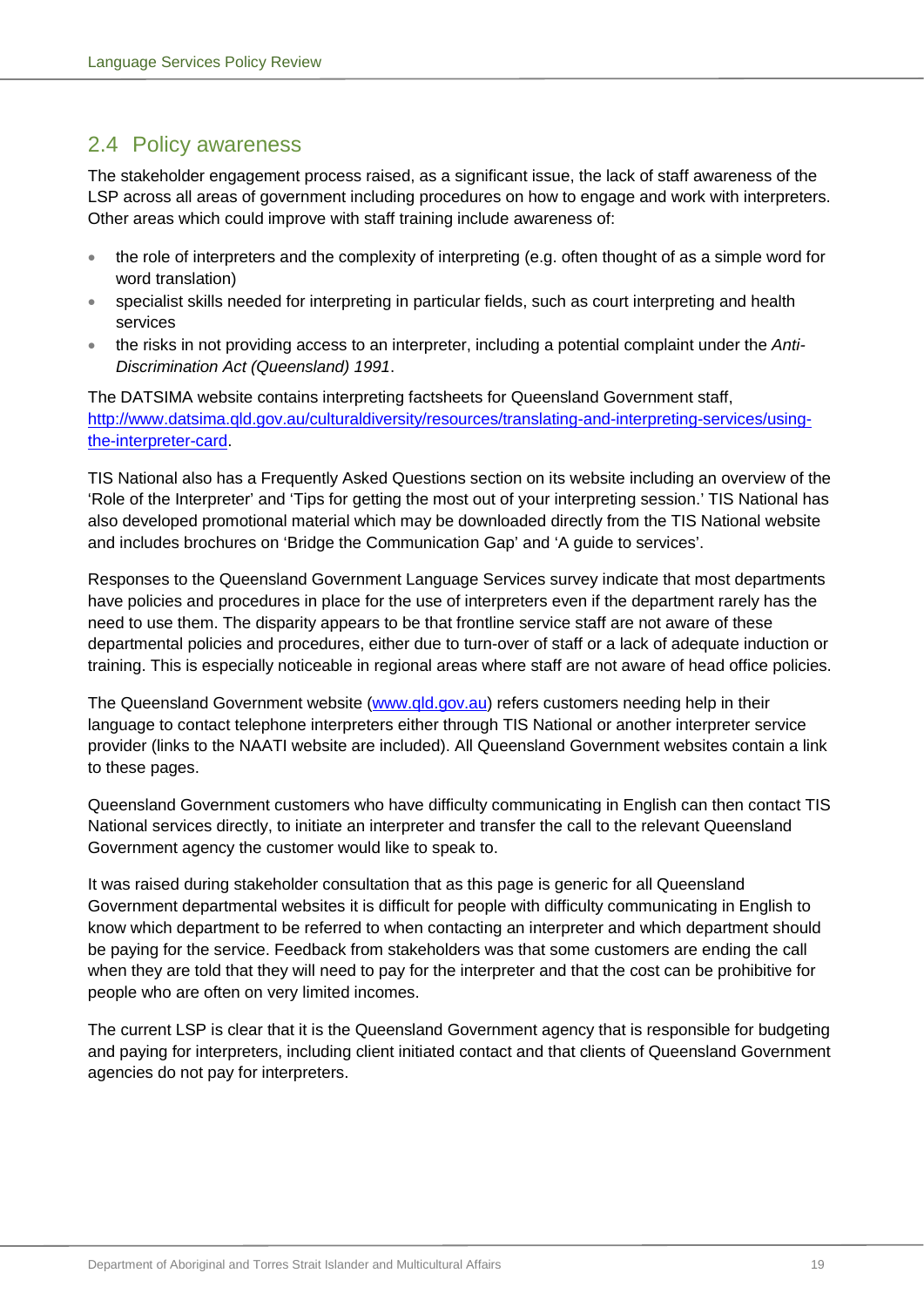## <span id="page-21-0"></span>2.5 Procurement

Although the Queensland Government has a MoU with TIS National, agencies are not committed to engaging TIS National for the provision of interpreter services. The MOU does not stipulate costs and while it does set requirements in terms of NAATI accreditation for interpreters there is no guarantee these are provided. The quality of interpreters, availability and rising fees continues to be issues raised by departments and funded services. While not a binding document the MoU may inadvertently result in departments favouring the use of TIS National thereby reducing the ability to go to the market for the best deal possible. The Queensland Government has renewed the MoU with TIS National over a number of years, however, there may no longer be any particular benefit in continuing this arrangement.

## **Queensland Procurement Policy**

The *Queensland Procurement Policy* (June 2013) includes six principles which guide government procurement including:

- *Principle 2: We act as 'one government', working together across agency boundaries to achieve savings and benefits* - the Director-General Council may, in consultation with agencies, nominate agencies to manage categories of procurement expenditure common to multiple agencies, or the whole-of-government.
- *Principle 4: Procurement that advances government's economic, environmental and social objectives and support long-term wellbeing of our community -*consistent or standardised procurement arrangements across government may also support the economic sustainability of the interpreter industry. A stronger interpreter industry provides more jobs for Queenslanders particularly migrant, refugees and Aboriginal and Torres Strait Islander peoples with sought after language skills.

Procurement of interpreter services across the Queensland Government is currently ad hoc with each department responsible for their own arrangements. A significant majority of departments use an account arrangement with TIS National, which allows direct billing back to the agency (refer Appendix 1). Queensland Health currently has a Standing Offer Arrangement with ONCALL Interpreters and Translators and utilise them for the majority of their interpreting needs. A number of Hospital and Health Services also use other service providers and employ in-house interpreters as needed. Other interpreter service providers used by the Queensland Government include:

- Queensland Interpreting and Translating Service
- **MultiLink Community Services**
- National Auslan Booking Service
- National Interpreting and Communications Service
- Deaf Services Queensland (Auslan)
- Griffith University Language Services.

One agency also identified that they used the directory available on the NAATI website and contracted interpreters directly.

Under the current LSP departments are also responsible for meeting the costs of interpreters for the non-government organisations they fund. Different arrangements are in place for this as well. Within the DCCSDS separate arrangements exist for services funded by Disability Services, through the Support with Interpreting, Translating and Communication (SWITC) program, and other community services funded by the department, through TIS National. Queensland Health funded services are able to access the department's state-wide interpreter service while other services funded by other departments are reimbursed for the cost of interpreters.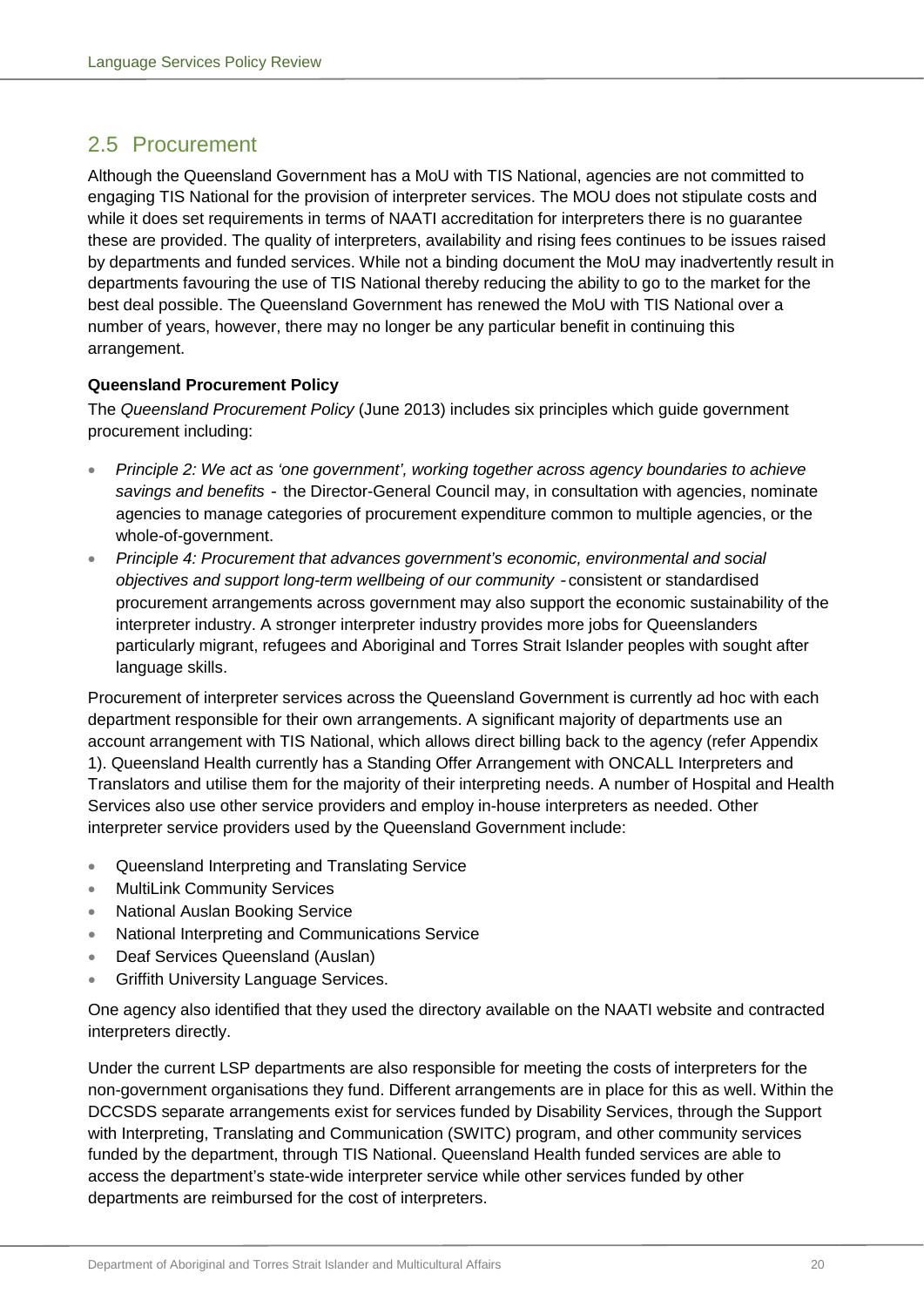The current Queensland Government expenditure on interpreter services is at least \$8.15million (in 2012-13) (refer to section 1.4 for more information). This is a significant expenditure for government. The provision of interpreters is a whole-of-government concern and more efficient procurement across government, including the streamlining of processes, may result in cost-savings. Improved procurement arrangements may also support the efficient operation of the interpreter industry in Queensland.

Demand for interpreter services fluctuates across agencies depending on the type of services provided and the diversity of the location. It is also influenced by the level of English language proficiency of clients. Therefore any whole-of-government procurement arrangements will need to ensure a level of flexibility to meet the divergent needs of services in regional areas and the different language needs of customers.

Additional costs associated with engaging interpreter services which are absorbed by departments include (refer Appendix 1):

- staffing to administer and/or coordinate booking arrangements
- information systems to collect and report on relevant data
- administration of contract arrangements, including payment of invoices
- training and information to frontline service staff on how to work with interpreters and to promote the organisation's policies and procedures.

These additional costs are difficult to quantify as most departments absorb them as business as usual and not separate expenses. Often the administration of contract and booking arrangements form a part of staff members' range of duties.

Improved procurement arrangements could also consider other issues such as:

- quality of interpreters and provision of performance feedback to the service provider to enable improvements
- additional training or experience required by interpreters (e.g. experience in legal/court interpreting etc.)
- working conditions of interpreters including regular breaks, briefing/debriefing sessions (especially in highly stressful circumstances)
- rates paid to the interpreter (not just the hourly rate of the service provider)
- hourly/ additional rate if assignment goes over time scheduled
- cancellation fees and conditions
- travel expenses for interpreters (if required).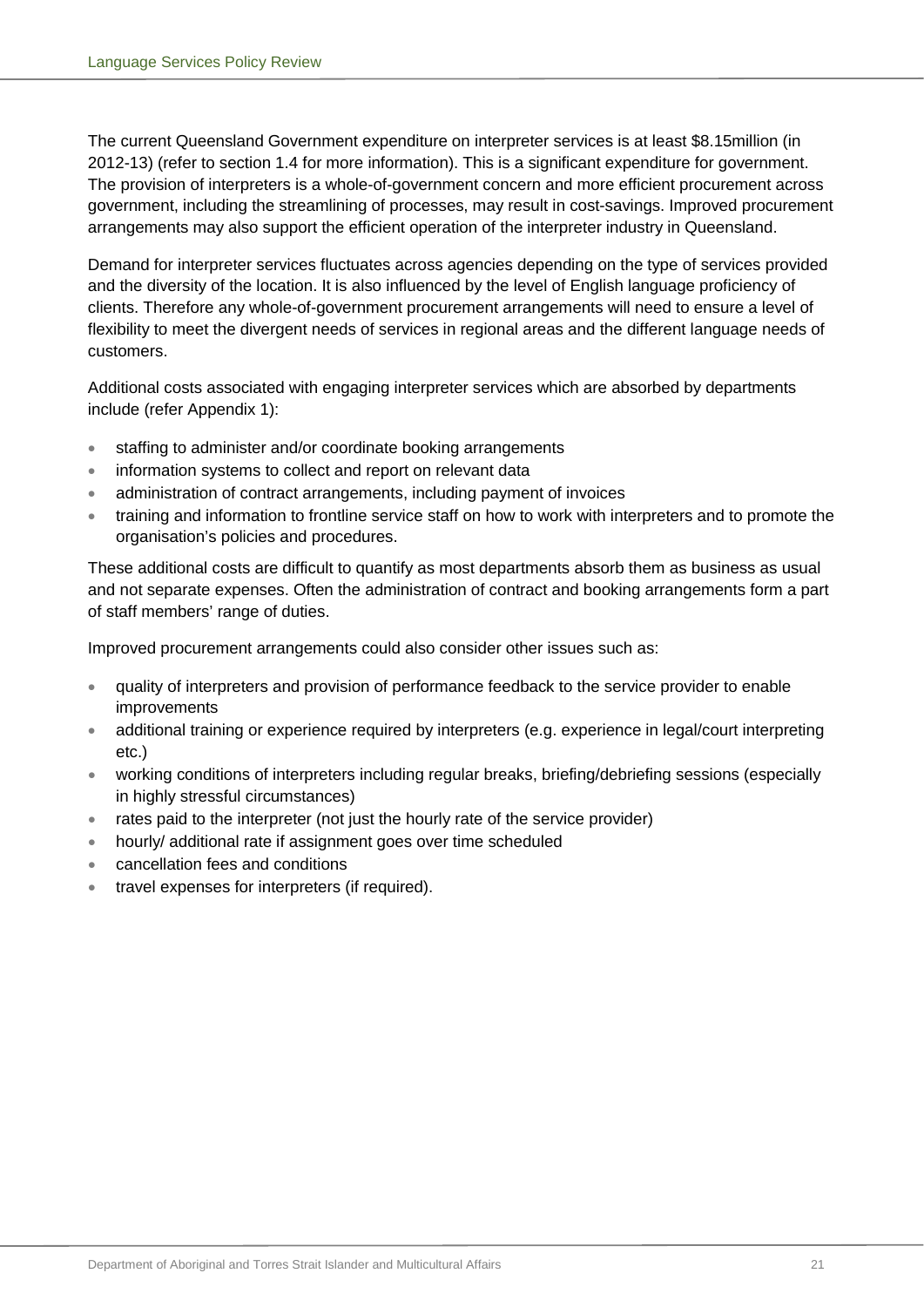*Options for procurement of interpreter services*

| Option                                                                                      | <b>Benefits</b>                                                                                                                                                                                                                                                                                                                                                                                                                  | <b>Disadvantages</b>                                                                                                                                                                                                                                      |  |
|---------------------------------------------------------------------------------------------|----------------------------------------------------------------------------------------------------------------------------------------------------------------------------------------------------------------------------------------------------------------------------------------------------------------------------------------------------------------------------------------------------------------------------------|-----------------------------------------------------------------------------------------------------------------------------------------------------------------------------------------------------------------------------------------------------------|--|
| Whole-of-government contract with<br>a specific interpreter service                         | More legal weight than an MoU.<br>$\bullet$<br>Provides more structure to<br>$\bullet$<br>conditions for the delivery of the<br>service.<br>Potential cost savings<br>$\bullet$<br>(economy of scale).                                                                                                                                                                                                                           | A single contracted provider is<br>$\bullet$<br>unlikely to be able to meet the<br>demand for interpreters across<br>the Queensland Government.<br>Coordination of interpreter<br>$\bullet$<br>services across a range of<br>different departments.       |  |
| Whole-of-government Standing<br>Offer Arrangement (SOA) for<br>interpreter services         | Flexibility to engage multiple<br>$\bullet$<br>service providers depend on<br>availability and other needs<br>(preferred provider list).<br>Opportunity to assess quality<br>$\bullet$<br>and other important criteria for<br>services as part of the SOA<br>process.<br>Provides more structure to<br>$\bullet$<br>conditions for the delivery of the<br>service.<br>Potential cost savings<br>$\bullet$<br>(economy of scale). | Not mandatory that<br>$\bullet$<br>departments use only services<br>on SOA.                                                                                                                                                                               |  |
| Continue MoU with TIS National                                                              | Ensures key people are aware<br>$\bullet$<br>of the expectations of TIS<br>National services and<br>requirements of both parties.                                                                                                                                                                                                                                                                                                | May inadvertently restrict the<br>$\bullet$<br>use of other interpreter service<br>providers if TIS National is<br>viewed as the preferred<br>provider due to the MoU.<br>Does not guarantee quality or<br>$\bullet$<br>cost of services provided.        |  |
| Departments to individually develop<br>procurement arrangements for<br>interpreter services | Allows flexibility for agencies to<br>$\bullet$<br>make individual arrangements<br>that suit their needs.                                                                                                                                                                                                                                                                                                                        | Arrangements are likely to be<br>$\bullet$<br>ad hoc and duplicated across<br>government (current situation).<br>Costs are likely to be higher for<br>$\bullet$<br>individual departments,<br>particularly smaller departments<br>with less buying power. |  |

## <span id="page-23-0"></span>2.6 Aboriginal and Torres Strait Islander languages and Auslan

As previously discussed the current LSP includes access to interpreters for Aboriginal and Torres Strait Islander languages and Auslan (Australian sign language). Part of the review was to consider whether it is appropriate to include these languages in the LSP or whether they are more appropriately dealt with under different government policies. Consultation on these issues included with Aboriginal and Torres Strait Islander Community Participation (within DATSIMA), Disability Services (within DCCSDS), Auslan interpreter service providers, and through the regional engagement forums. All stakeholders consulted agreed that Aboriginal and Torres Strait Islander languages and Auslan interpreting should continue to be included in the LSP, as access to interpreters is a consistent issue across all language groups.

## **Aboriginal and Torres Strait Islander languages**

There is a significant lack of accredited interpreters in Aboriginal and Torres Strait Islander languages in Queensland. The Courts Innovation Programs (CIP) engages two interpreters for the Aurukun court sittings. The Department of Justice and Attorney-General (DJAG) commenced this project in 2006 to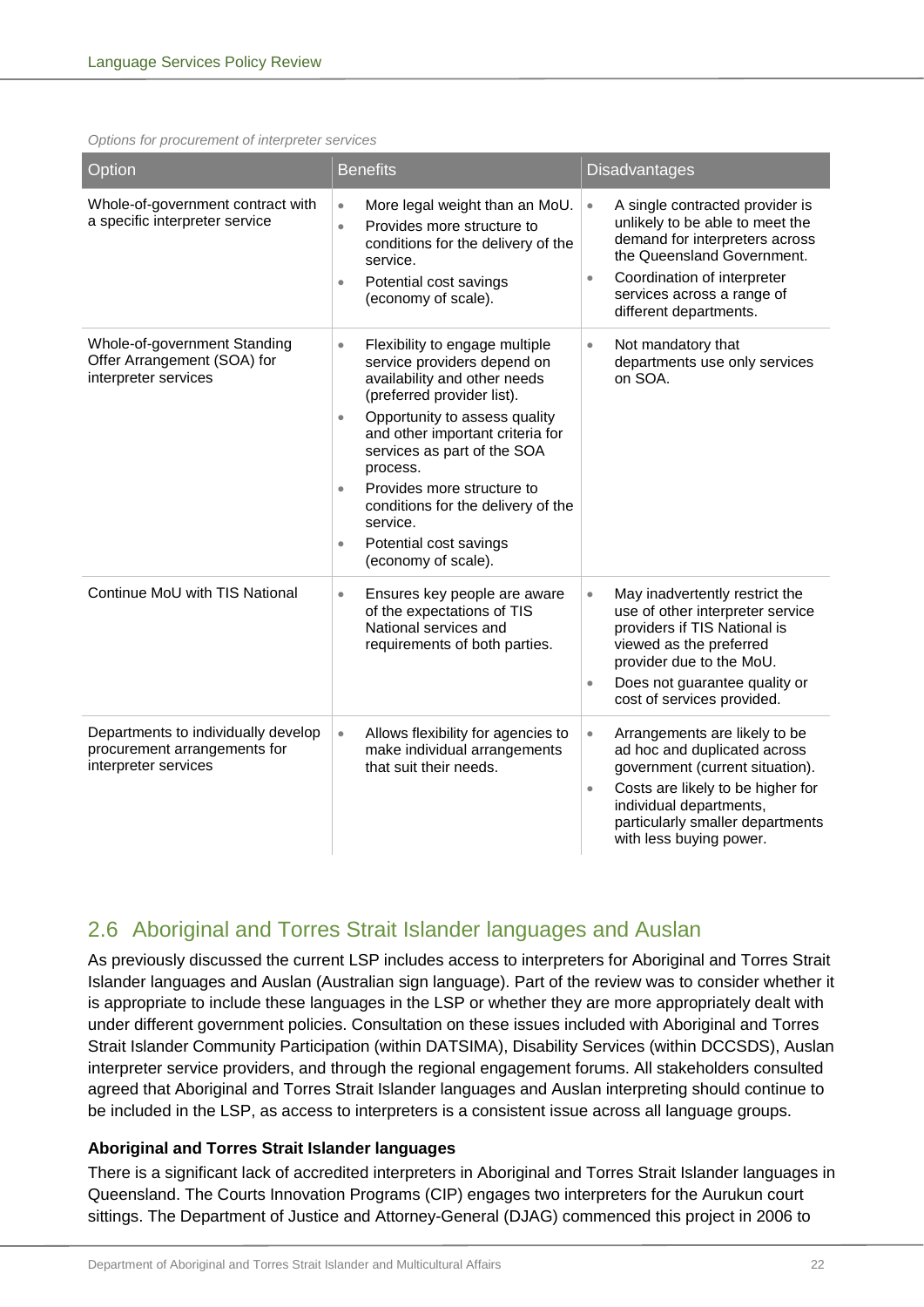provide an Indigenous interpreter service. In conjunction with NAATI, DJAG provided training for Indigenous interpreters in the Wik Mungkan language. In August 2008, three Aurukun community members completed the training and were accredited at the paraprofessional level. There are only two of these interpreters that continue to support the monthly Magistrates Court Sitting.

During the regional engagement forums a number of stakeholders raised difficulties experienced in communicating with Aboriginal and Torres Strait Islander peoples often from remote communities. Due to the current lack of qualified interpreters in these languages, cultural liaison/support workers are most commonly used to communicate between Queensland Government service providers and speakers of Aboriginal and Torres Strait Islander languages. These workers are trusted by the local community and are therefore better able to support and communicate complex information. Some agencies have specific policies in place to assist with culturally appropriate service delivery in Aboriginal and Torres Strait Islander communities (refer Appendix 2).

Other options for interpreters in Aboriginal and Torres Strait Islander languages include:

• Northern Territory Aboriginal Interpreting Service - [www.ais.nt.gov.au](http://www.ais.nt.gov.au/)

The service has more than 400 registered interpreters, making it one of the largest employers of Aboriginal people in Australia, covering more than 100 languages and dialects of the Northern Territory.

• Kimberley Interpreter Service (Western Australia) - [www.kimberleyinterpreting.org.au](http://www.kimberleyinterpreting.org.au/)

Kimberley Interpreting Service provides interpreters accredited by NAATI in more than 18 Kimberley and central desert Indigenous languages to clients anywhere in Australia.

2M Language Services - [www.2m.com.au](http://www.2m.com.au/)

Can provide translation services in some Queensland Aboriginal and Torres Strait Islander languages. 2M has also provided interpreters in Kala Lagaw Ya.

Aboriginal languages in Queensland are distinct languages, different from those in the Northern Territory and Western Australia. Like Torres Strait Islander languages they are unique to Queensland, making it unlikely that services in other states are able to provide an interpreter in required languages.

Meriam Mir, a distinct language, is spoken on the Eastern Torres Strait Islands. While in the Western Torres Strait, Kala Lagaw Ya and Kala Kawaw Ya are two dialects spoken. These two dialects are similar to each other but completely different to Meriam Mir. It should also be noted that most Torres Strait Islanders (eastern and western) either speak or understand Torres Strait Islander Creole.

Torres Strait Islanders live in all states and territories in Australia with a significant population in the Northern Territory, mostly in Darwin, and Western Australia. In most states there are Torres Strait Islander cultural groups or organisations that may be able to assist with interpreting needs.

DATSIMA provides Queensland Government agencies with community specific information through the Cultural Capability Portal. This information includes details of the languages spoken within local communities and community leaders that can provide more information or assistance.

The lack of interpreters in Aboriginal and Torres Strait Islander languages was recognised by the previous federal government as a national issue with work to develop a National Framework for Indigenous Interpreters. Becoming an accredited interpreter could provide additional employment opportunities for remote Aboriginal and Torres Strait Islander communities.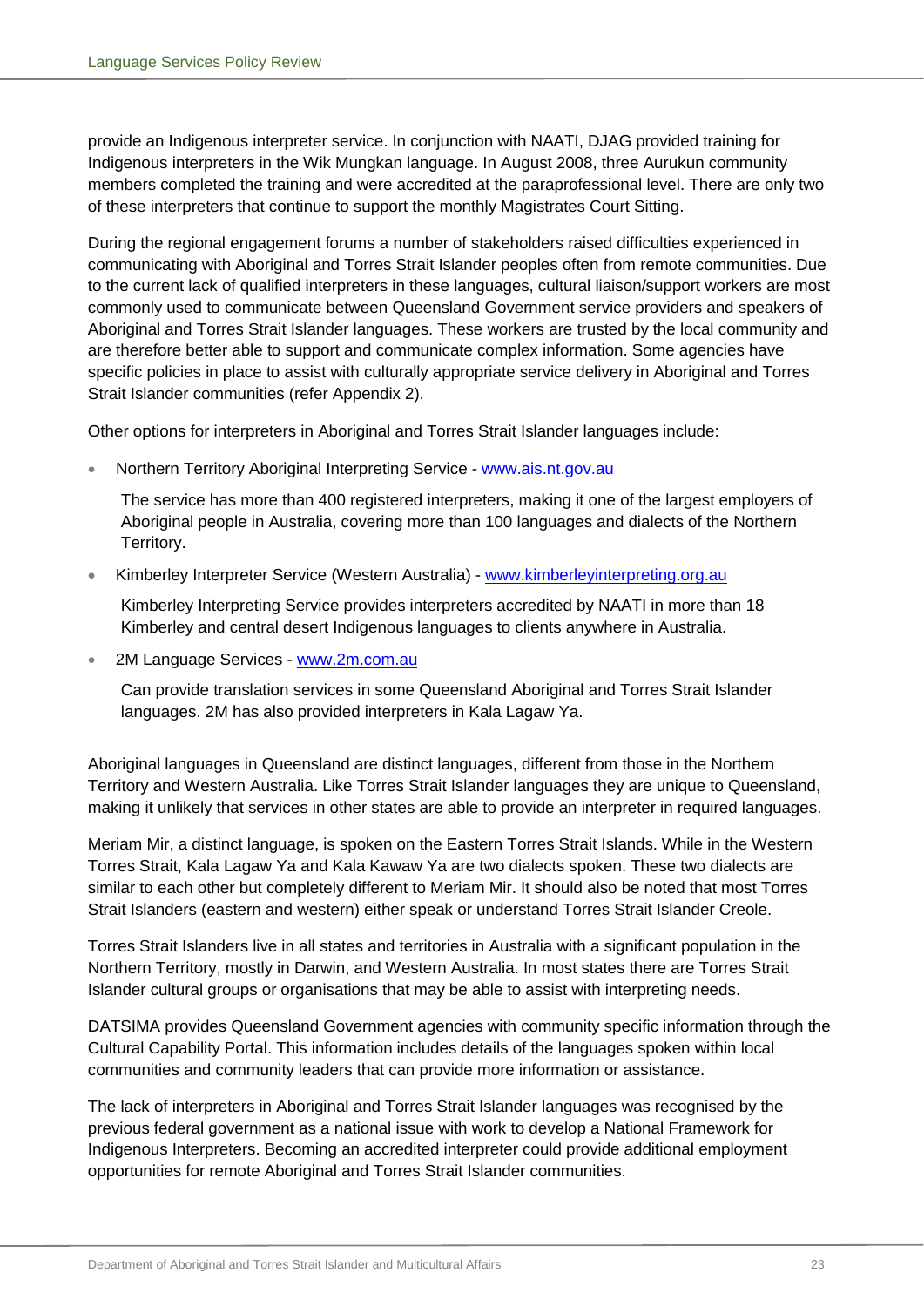## **Auslan interpreting (Australian sign language)**

Consistently, through the stakeholder engagement process, feedback was received that access to Auslan interpreting is more widely available than other forms of interpreting. Auslan interpreters are more highly paid and therefore quality and standards of interpreting were more consistent than for other language groups.

Feedback also included that budget concerns often overrode engaging an Auslan interpreter, particularly when more than one was needed. It was also identified that access to Auslan interpreters for clients who are deaf was inconsistent across government with some regional Hospital and Health services more unlikely to engage Auslan interpreters for patients who are deaf, despite having policies in place. This can be very distressing for patients.

Accessing Auslan interpreters through video remote interpreting, when on-site interpreters are not available, was one suggested option to address access issues particularly in remote and rural areas. However, it was also mentioned that some regional agencies do not have adequate internet capabilities making use of such technologies difficult.

Lack of awareness by agencies of the number of Auslan service providers available in Queensland was also identified as an issue. Access to different service providers could improve the availability of interpreters, particularly for after-hours jobs.

## <span id="page-25-0"></span>2.7 Demographic issues

The *ABS Perspectives on Migrants, 2007*<sup>7</sup> included information regarding English proficiency of migrants born in a non-main English speaking country. People born in Southern and Eastern Europe had wide ranging responses with regard to their spoken English skills, 23.9% indicated they were proficient in spoken English while 34.9% were not proficient in spoken English. 21.6% of people born in South-East Asia were proficient in spoken English, while people born in North-East Asia tend to have lower levels of English proficiency (28.9%).

Brisbane has a broader range of cultures and languages represented than other capital cities in Australia, with this trend likely to continue<sup>18</sup>. According to the 2011 Census there are more than 220 languages spoken in Queensland. These language speakers range from those that migrated from Europe following the Second World War, Vietnamese refugees arriving in the late 1970s and early 1980s, people fleeing the Bosnian crisis in the 1990s, to more recent arrivals from Africa, the Middle East and Myanmar. While people are more likely to develop English language skills the longer they live in Australia, some factors such as age, social isolation, stress and illness, lack of access to education and experiences of trauma will impact on their level of English language ability and their capacity to learn English.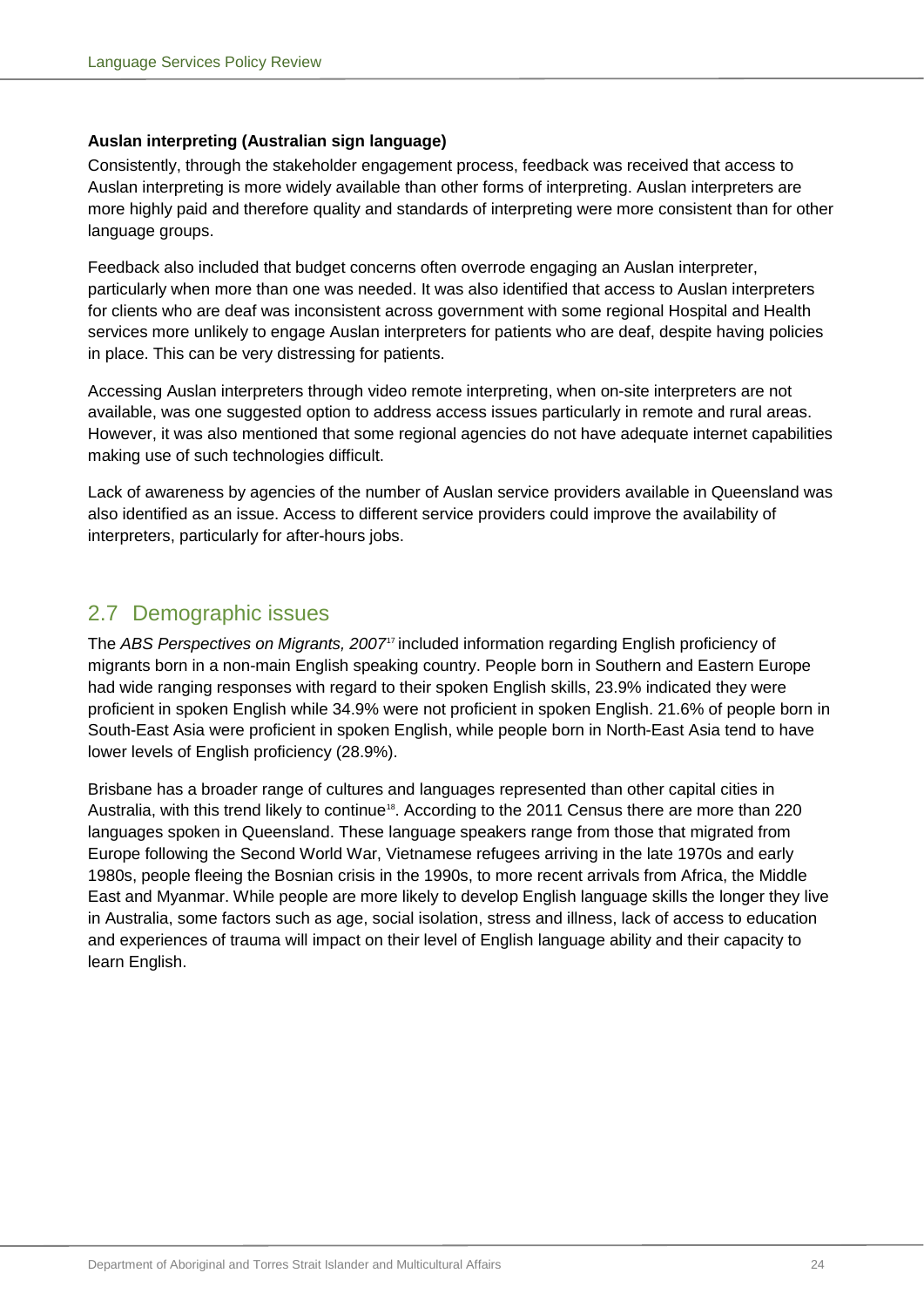## <span id="page-26-0"></span>2.7.1 Ageing population

People often revert to their first language as they age even if they are considered proficient in English<sup>19</sup>. Language can be an isolating factor for some older culturally diverse Queenslanders. They may find it more difficult to communicate in English preferring to stay within their home as a result. Even within aged care facilities language can be a barrier to participating in activities or even interacting with facility staff. Illnesses associated with ageing, such as dementia, can further exacerbate difficulties with English language.

By [20](#page-59-20)26 one in every four people aged over 80 will be from culturally diverse backgrounds<sup>20</sup>.

VITS predicts a shortage of interpreters in the language groups needed to meet the needs of an ageing culturally diverse population in the next 20 years<sup>21</sup>. The populations that are ageing, with higher than average numbers of 55-64 year olds, are Italian, German, Polish, Dutch and Russian. Beyond 2020, ageing populations amongst Vietnamese and Chinese communities are more likely to require access to language services.

Qualified interpreters in the above language groups are also ageing, retiring from the industry and creating a shortfall in available interpreters. Younger interpreters (born after 1970) exist in the new and emerging language groups such as Nuer, Dinka, Persian and Dari.

As people age they are likely to need culturally appropriate services including health services, planned activities, home care services (e.g. Meals on Wheels) and transport. Language services are a key component of ensuring that these services are culturally appropriate and accessible for older people from culturally diverse backgrounds and reduce the risk of social isolation.

In 2004 the Australian Institute of Health and Welfare published a report *Diversity Among Older Australians in Capital Cities 1996-2011*. The report noted that for Brisbane the greatest rise in numbers of older people from culturally diverse backgrounds was projected to be amongst the German-born community. The report also noted:

*"… in percentage terms the South African-born older population is projected to increase the most rapidly, more than doubling in 15 years. Brisbane communities born in Vietnam and the Former Yugoslavia (not further defined) will also see large percentage increases in their older populations (by 111% and 91% respectively) while the older Indian-born population will grow by 61%." (Diversity among older Australians in capital cities 1996-2011, the Australian Institute of Health and Welfare)[22](#page-59-22)*

Some older people from culturally diverse backgrounds may not understand medical terminology even if interpreted. Interpreters working in the health sector, as well as health professionals, need to receive specialised training with regards to working with older clients.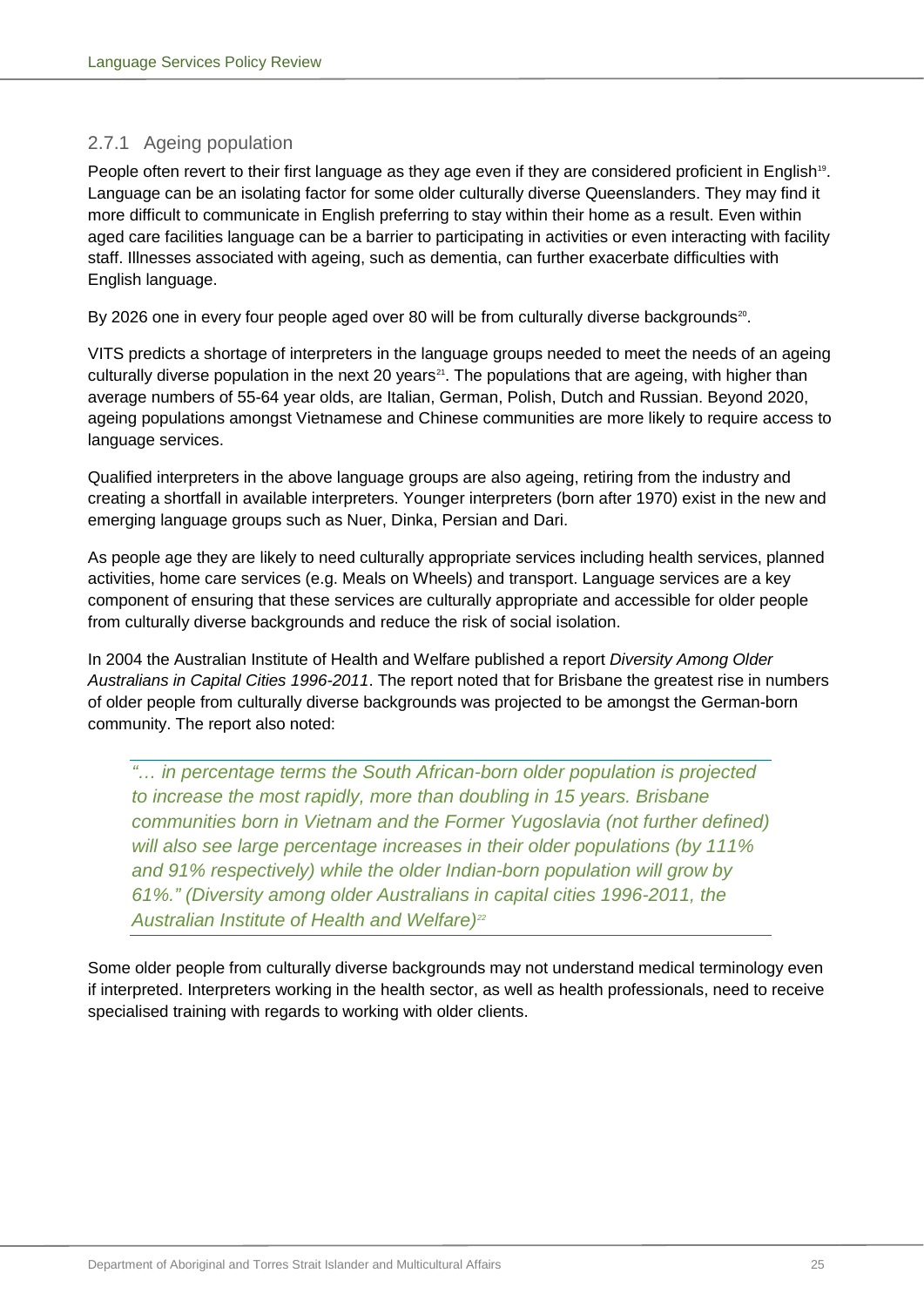## <span id="page-27-0"></span>2.8 Regional interpreter access

The draft Queensland Plan includes a target of 50% of Queensland's population to be residing outside South East Queensland in 30 years. Humanitarian arrivals are currently being settled in Townsville, Cairns and Toowoomba and skill shortages within the agricultural and mining sectors have also resulted in increased new arrivals to other regional areas, such as Rockhampton, Emerald and Gladstone.

Increased migration to regional areas will require adequate social infrastructure and service delivery to support these increasingly diverse populations. Traditionally accessing interpreters in regional Queensland has been especially difficult due to a lack of qualified interpreters locally and the additional cost associated with transport arrangements to bring in interpreters from other areas. Strategies currently in place by Queensland Government agencies to access interpreters in regional areas, where an on-site interpreter is not available, include:

- telephone interpreting
- video remote interpreting or video conferencing
- source an interpreter from a nearby location.

Despite these strategies, lack of interpreters in regional areas was a consistent issue raised throughout the stakeholder engagement, including for funded services.

If population increases in migrants and refugees continue in regional areas, programs designed to increase the availability of interpreters should be considered.

## <span id="page-27-1"></span>2.9 Technology

Language services are very much a human focused industry, however with Queensland's highly decentralised population and a lack of qualified interpreters in particular languages, it is very difficult for services in regional areas to engage onsite interpreters. A better use of technology is needed to ensure continued access to services for people with limited English language proficiency now and into the future.

The Department of Science, Information Technology, Innovation and the Arts' Queensland Digital Economy Strategy states:

*"Rural and remote Queenslanders and those facing economic and social disadvantage are potentially most at risk in the digital age. Making the right decisions on digital infrastructure capability and service delivery can help to address the tyranny of distance and disadvantage by better connecting people and their communities, interest groups, family and friends. Digital technologies and mobile coverage also enable better access to government, community and human services."*

A better use of technology in the provision of language services could improve access to government frontline services, making it easier for clients, and help to reduce the costs of using interpreter services for Government agencies.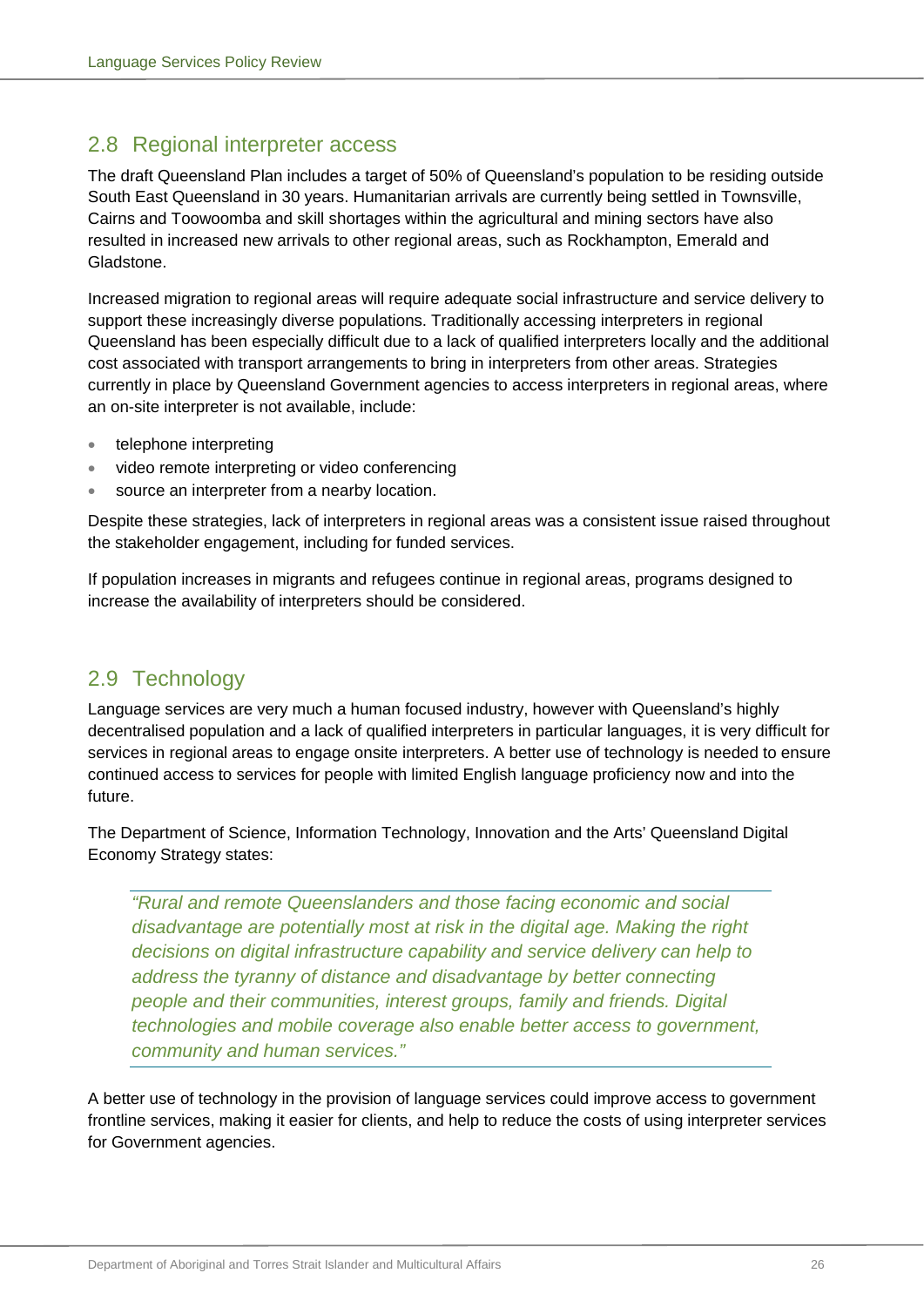## *Benefits and risks of types of technology currently available*

| Technology type                                                                                  | <b>Benefits</b>                                                                                                                                                                                                                                                                                                                                                                                                                                                                                                                                                                                                                                                                                            | <b>Risks</b>                                                                                                                                                                                                                                                                                                                                                                                                                                                                                 |
|--------------------------------------------------------------------------------------------------|------------------------------------------------------------------------------------------------------------------------------------------------------------------------------------------------------------------------------------------------------------------------------------------------------------------------------------------------------------------------------------------------------------------------------------------------------------------------------------------------------------------------------------------------------------------------------------------------------------------------------------------------------------------------------------------------------------|----------------------------------------------------------------------------------------------------------------------------------------------------------------------------------------------------------------------------------------------------------------------------------------------------------------------------------------------------------------------------------------------------------------------------------------------------------------------------------------------|
| Skype                                                                                            | Benefits of an on-site<br>$\bullet$<br>interpreter without the need for<br>the interpreter to be in the same<br>room as the client.<br>Widely accessible - can be<br>$\bullet$<br>downloaded onto any computer<br>with a webcam and internet<br>connection.<br>Able to access a wider range of<br>$\bullet$<br>languages as interpreters can<br>be sourced from around<br>Australia.                                                                                                                                                                                                                                                                                                                       | Requires a strong/ fast internet<br>$\bullet$<br>connection which may be<br>lacking in some regional or<br>remote areas in Queensland.<br>Limited usability – most<br>$\bullet$<br>webcams will not allow for all<br>parties to be visible at the same<br>time. This makes it difficult for<br>interpreter to see both client<br>and staff non-verbal cues.<br>Assumes all parties have<br>$\bullet$<br>access to technology including<br>computer with a webcam and<br>internet connection. |
| Video conferencing facilities                                                                    | Benefits of an on-site<br>$\bullet$<br>interpreter without the need for<br>the interpreter to be in the same<br>room as the client (of particular<br>benefit in the regions).<br>Able to access a wider range of<br>$\bullet$<br>languages as interpreters can<br>be sourced from around<br>Australia.                                                                                                                                                                                                                                                                                                                                                                                                     | Limited availability to<br>$\bullet$<br>agencies with facilities.<br>Requires a strong/ fast internet<br>$\bullet$<br>connect which may be lacking<br>in some regional or remote<br>areas in Queensland.                                                                                                                                                                                                                                                                                     |
| Multilingual information lines - pre-<br>recorded information in languages<br>other than English | Able to provide most commonly<br>$\bullet$<br>sought after information in<br>multiple languages.<br>Likely to resolve majority of<br>$\bullet$<br>callers information needs.<br>Cost-effective as the agency is<br>$\bullet$<br>not engaging an interpreter to<br>provide the same information to<br>multiple clients.<br>Caller can be transferred to an<br>$\bullet$<br>interpreter if the pre-recorded<br>information does not meet their<br>needs.<br>Pre-recorded information is<br>$\bullet$<br>accessible 24 hours, 7 days a<br>week.<br>Less time spent by call centre<br>$\bullet$<br>staff determining clients' needs.<br>Inclusive of people illiterate in<br>$\bullet$<br>their first language | Only limited general information<br>$\bullet$<br>can be provided.<br>Does not allow for specific<br>$\bullet$<br>questions/circumstance of client<br>to be addressed.                                                                                                                                                                                                                                                                                                                        |
| Machine/automated translation                                                                    | Cheap alternative for small<br>$\bullet$<br>translations.<br>Almost instantaneous<br>$\bullet$<br>translation.                                                                                                                                                                                                                                                                                                                                                                                                                                                                                                                                                                                             | More difficult to ensure the<br>$\bullet$<br>quality of translation provided<br>as not NAATI accredited.<br>Not practical for larger<br>$\bullet$<br>translation projects such as<br>multiple page documents.<br>Current technology varies in<br>$\bullet$<br>accuracy and quality.<br>Don't reflect specific<br>$\bullet$<br>terminologies (e.g. used in<br>legal, health or technical<br>sectors) or local community's                                                                     |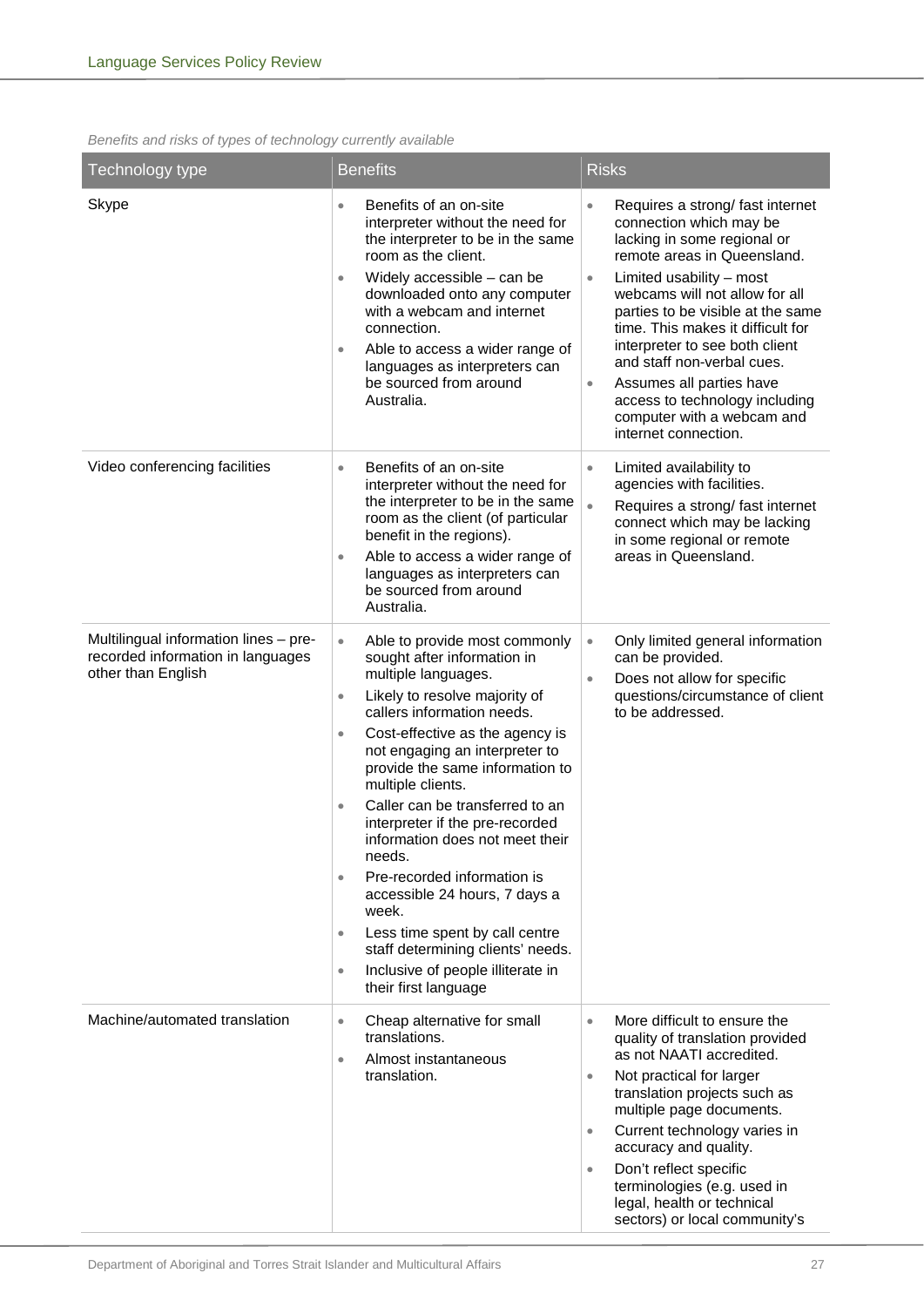| Technology type                                                                                                                                  | <b>Benefits</b>                                                                                                                                                              | <b>Risks</b>                                                                                                                                                 |  |
|--------------------------------------------------------------------------------------------------------------------------------------------------|------------------------------------------------------------------------------------------------------------------------------------------------------------------------------|--------------------------------------------------------------------------------------------------------------------------------------------------------------|--|
|                                                                                                                                                  |                                                                                                                                                                              | context.<br>Excludes people illiterate in<br>٠<br>their first language.                                                                                      |  |
| Video/You Tube clips in languages<br>other than English<br>(e.g. Australian Tax Office vox pop<br>video, Looking to our multicultural<br>future) | Information can be made widely<br>٠<br>available to stakeholders/clients<br>through uploading on website.<br>Inclusive of people illiterate in<br>٠<br>their first language. | Requires clients to have<br>$\bullet$<br>internet access.<br>Only of use for general<br>۰<br>information which may not meet<br>specific need of individuals. |  |

## **Video conferencing facilities**

A number of agencies now use video-conferencing technology to aid service provision in regional centres (e.g. Queensland Health, Queensland Corrective Services, DETE, and Legal Aid Queensland).

Legal Aid Queensland has a video conferencing facility locator on its website which indicates organisations, including community legal services, that have video conferencing facilities in particular locations -

[www.legalaid.qld.gov.au/legalinformation/Pages/ServicesMap.aspx?fat=false&map=qld&infoscreen=vid](http://www.legalaid.qld.gov.au/legalinformation/Pages/ServicesMap.aspx?fat=false&map=qld&infoscreen=video+conf) [eo+conf](http://www.legalaid.qld.gov.au/legalinformation/Pages/ServicesMap.aspx?fat=false&map=qld&infoscreen=video+conf)

The Independent Commission of Audit's final report<sup>[23](#page-59-23)</sup> noted the need for wider use of video conferencing technology in the criminal justice system as a means of reducing costs (e.g. NSW achieved savings of \$47 million by introducing video conferencing for prisoners). Wider use of videoconferencing technology when working with clients with limited English language proficiency would reduce the cost associated with booking on-site interpreters and increase availability of a wider range of languages as interpreters could be accessed from wherever they are around Australia.

Some challenges that are specific to the health setting require the physical presence of an interpreter (i.e. on-site) to fully support the patient and clinician and some forms of technology are not ideal for some patients, such as videoconferencing for patients with mental health issues can be problematic.

## **Multilingual information lines**

VITS has developed a multilingual information service supported by superior interactive voice response (IVR) technology and custom built software that manages content, reporting including call statistics and connection time and invoicing. Pre-recorded information is provided in the most relevant language groups for client services and a dedicated phone number for each language or access via a single number can be provided. If the information provided does not meet the client's needs they are then automatically forwarded to an interpreter and the relevant agency. See more at: [http://www.vits.com.au/multilingual-information-lines#sthash.ghP0VYFg.dpuf](http://www.vits.com.au/multilingual-information-lines%23sthash.ghP0VYFg.dpuf)

## **Video/YouTube clips**

The Australian Tax Office's YouTube channel includes videos with captions available in Chinese, Vietnamese, Turkish, Arabic, Japanese, Khmer, Korean and Thai on the Goods and Services Tax (GST). These videos include simple and practical information to help people manage GST in their business. They also show how to complete and lodge business activity statements, better ways to keep good records and how to manage GST debt.

## **Machine/automated translation**

There are a number of web and application based translation products (e.g. Google Translate) widely available to assist overseas travellers and other people needing to communicate small amounts of information in another language. While these technologies are convenient and cheap they vary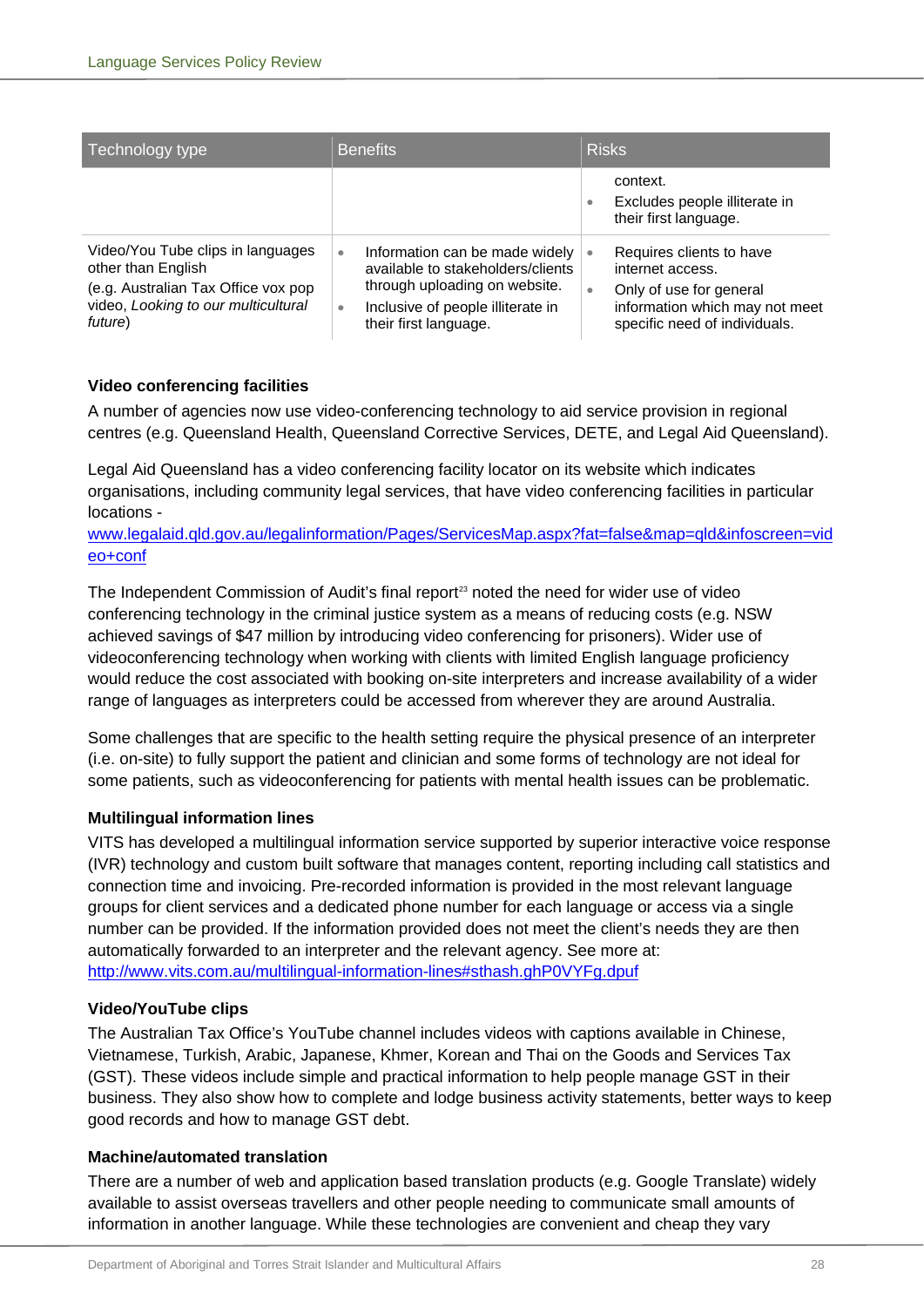considerably in quality and provide only a limited translation (i.e. translate one word for another without consideration of the context in which the word is used which may result in a different meaning). They also only provide translations for a limited number of languages and rarely the new and emerging languages spoken by refugee communities (e.g. for African languages Google Translate only has Swahili, Afrikaans, Somali and Zulu). Using this technology in a more systematic and widespread way may result in legal liability issues and be dangerous to clients. Using a web or application based translation product in place of an interpreter will also be of limited use for oral languages where there is no written form and where literacy levels within the language community are low.

Memory translation or collaborative translation, provides a seemingly cost-effective and practical solution to translating volumes of information. While professional translation is the standard under the LSP for the translation of government publications and information resources, this is very expensive and often time consuming. It therefore limits the amount of information accessible to people with limited English language proficiency.

Some translation services are using memory translation for particular clients. This involves establishing a database of previously translated information by a qualified translator that can be utilised to assist in future translations for the same client. As it is client specific, the database can accommodate particular terminology used by the client, business or industry, reducing the risks associated with machine translations.

When using machine translation agencies must have mechanisms in place to ensure the quality of the translation, including engaging a qualified translator to check finalised translations and a community language speaker to ensure cultural appropriateness of the translation. If providing machine/automated translation programs on websites agencies should be responsible for ensuring the quality of the particular program used. Some factors agencies should consider include:

- whether the system includes a feedback and corrective action system so that errors are identified and rectified
- whether a skilled, qualified translator was involved in the development and ongoing quality control of the machine/automated translation system
- engaging with community language speakers to test the translation provided through the system for accuracy and cultural appropriateness.

Levels of use of translation according to risk can be described as below:

- critical, legal and health content should be provided through high-quality qualified translation channels (human)
- large volume product-related knowledge content may be processed via customised machine translation with post-editing by a qualified translator (human)
- random comments and social media feedback could be processed by customised machine translation systems<sup>24</sup>.

## <span id="page-30-0"></span>2.9.1 How and when to use technology to support clients with limited English language proficiency

Technology should only be used to supplement the use of qualified interpreters and translators and not replace them. Given the concerns that still exist regarding the quality and accuracy of machine/ automated translation, it should not be used in legal, health or technical fields. Other forms of technology may be more appropriate in these circumstances.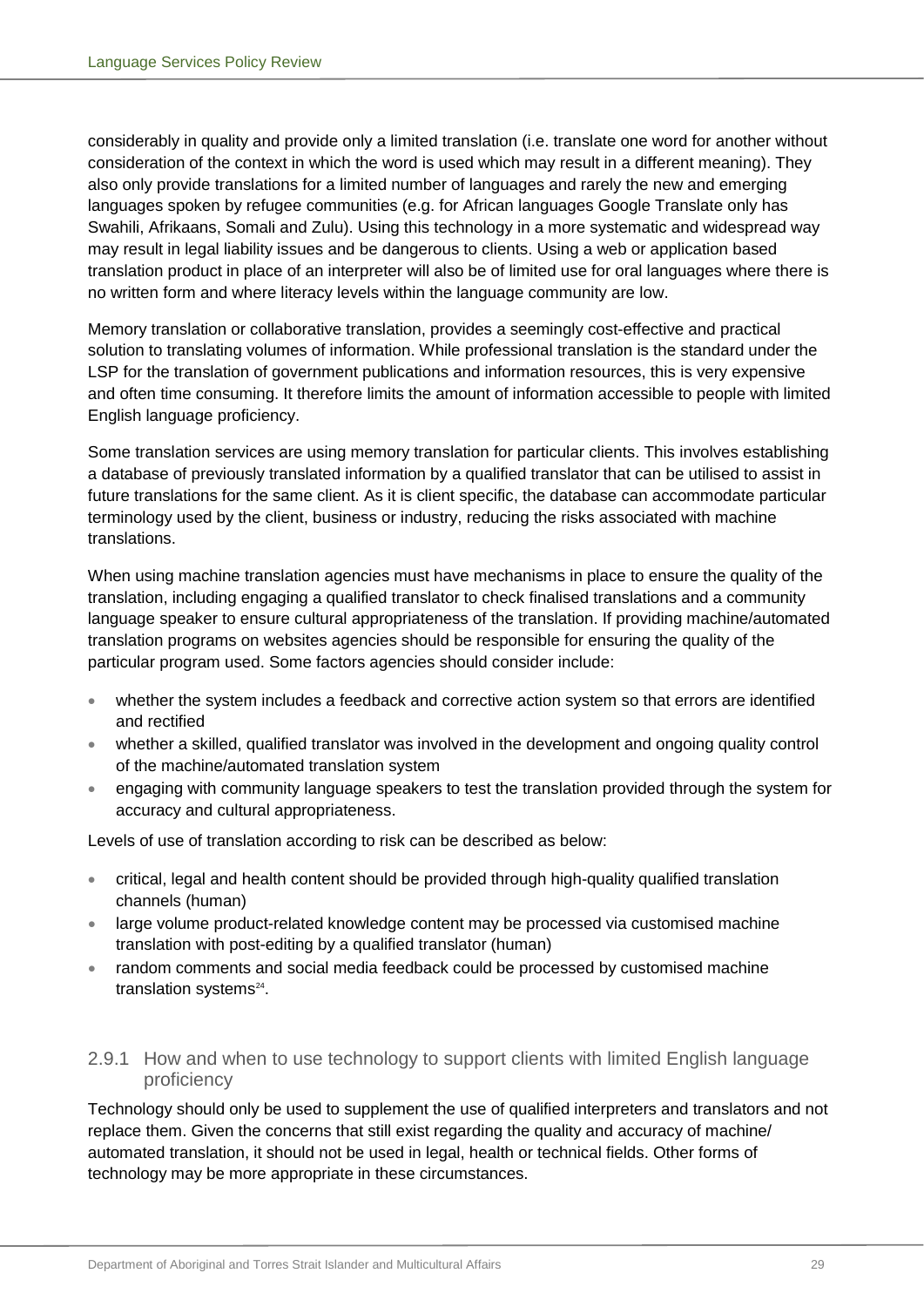The following matrix provides an outline of which technologies should be used in relation to the type of communication required; two-way information exchange (e.g. police interviews or engagement workshops) and one-way information exchange (e.g. promotion of new programs or regulation); and the level of risk to the organisation and individuals involved.

|                                    | High risk                          | Low risk                                       |  |
|------------------------------------|------------------------------------|------------------------------------------------|--|
| Two-way<br>information<br>exchange | Video-conferencing                 | Skype                                          |  |
|                                    | Qualified                          | Bi-lingual/bi-cultural                         |  |
| One-way<br>information<br>exchange | interpreter/translator             | staff member                                   |  |
|                                    | Video/You Tube clips               |                                                |  |
|                                    | Multi-lingual<br>information lines | Electronic/online<br>translation database/apps |  |

*Use of technology risk matrix*

## <span id="page-31-0"></span>2.10 Interpreter access for Queensland Government funded services

Since 2008, Queensland Government funded services have been provided access to interpreters through their funding arrangements. Governments are increasingly looking to non-government organisations to deliver client-focused and innovative services on its behalf. Therefore the inclusion of funded services within the scope of the LSP will continue. Queensland Government agencies should consider the LSP requirements when re-commissioning service delivery and in negotiating service agreements with funded services.

DCCSDS, Queensland Health and the Department of Housing and Public Works are amongst the largest funders of community services.

All funded services consulted through the stakeholder engagement process agreed that being included in the LSP had improved their access to interpreter services. Given the different arrangements in place across government to provide access for funded services the views regarding how these arrangements were working were very diverse.

Services in Brisbane that only access telephone interpreters found the arrangement from DCCSDS with TIS National convenient, efficient and effective. This view changed for some regional services and those needing to arrange on-site interpreters. Because of these arrangements local funded services are unable to access different interpreters that may be available locally, without paying for services up front and seeking reimbursement from the funding body (a process that may take some weeks).

With Queensland participating in the National Disability Insurance Scheme (NDIS) from 2016, funding arrangements for disability support services will be administered differently.

Stakeholder consultation also identified than many funded services were not aware of the arrangements in place by their funding body to access interpreters. It was raised a number of times at different forums that staff in funded services often contacted TIS National to find out if they had an account code.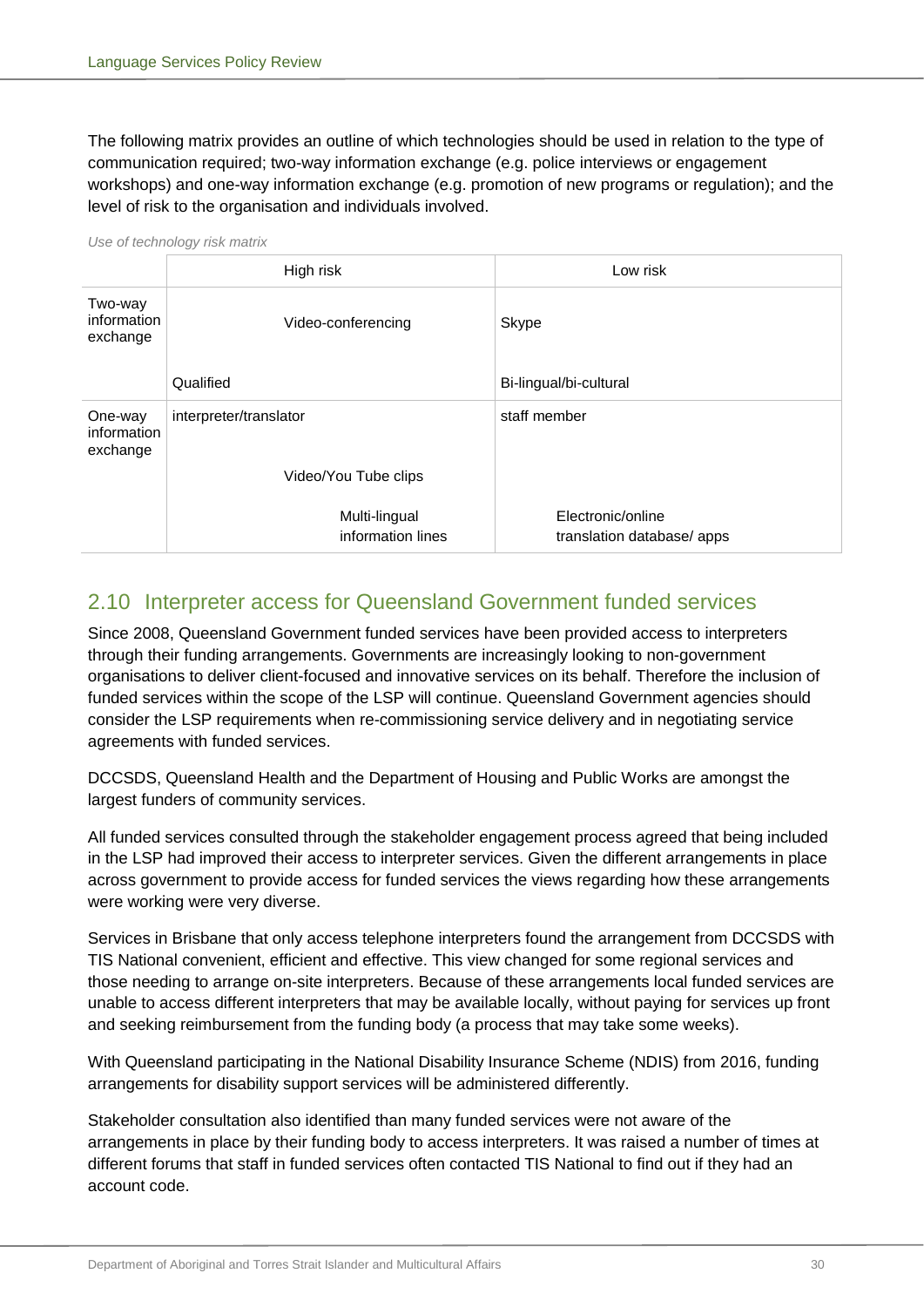## <span id="page-32-0"></span>2.11 Multimedia translations

Best practice language services also include written and multimedia information translated into other languages. Most agencies undertake an ad hoc approach to translating information as an additional consideration following development of the resource, or in response to requests for information already available in English. Similarly, funded services find it difficult to find the budget for translating resources, unless a specific grant request is made.

The cost of translating resources, including the potential need to maintain and update information as legislative or policy changes occur, is a primary consideration for many agencies. Few Queensland Government agencies undertake a planned approach to translating resources as part of a communication or community engagement strategy (refer Appendix 1).

Stakeholder feedback regarding appropriate strategies for ensuring quality translations was mixed. Most stakeholders advocated the need to involve community members in the development, quality control and promotion of any translated resource, including in the initial writing stage to ensure that content was culturally appropriate prior to translation. However, one stakeholder advised that using a community member to check a qualified translator's work may result in significant distortions of the intended message as they may not have the linguistic skills or awareness of the importance of style or grammatical structures.

Some of the factors resulting in poor quality translated resources include:

- poor quality of the original source material prepared for translation
- poor use of existing resources
- poor quality assurance processes in managing the translation project, from procuring to vetting
- lack of awareness of cultural differences impacting the transfer of messages and meaning to the relevant community.

In order for translated resources to be cost-effective and client focused, agencies need a thorough understanding of the community that their communication strategy is targeting. For example, many languages are oral only, meaning there is no written form to translate material into. Similarly, literacy levels may be very low for some communities including in their first language. When developing communication strategies for clients identified as requiring language support, a range of communication mechanisms should be considered, including:

- translated written information (available in hard copy or online), including posters, fact sheets, brochures, post-cards, etc.
- audio or video clips in languages other than English
- pre-recorded multilingual information accessed via the telephone
- information sessions conducted with interpreters (these could also be recorded or streamed online)
- employment of bilingual/bi-cultural workers
- pictorial representations (for basic information).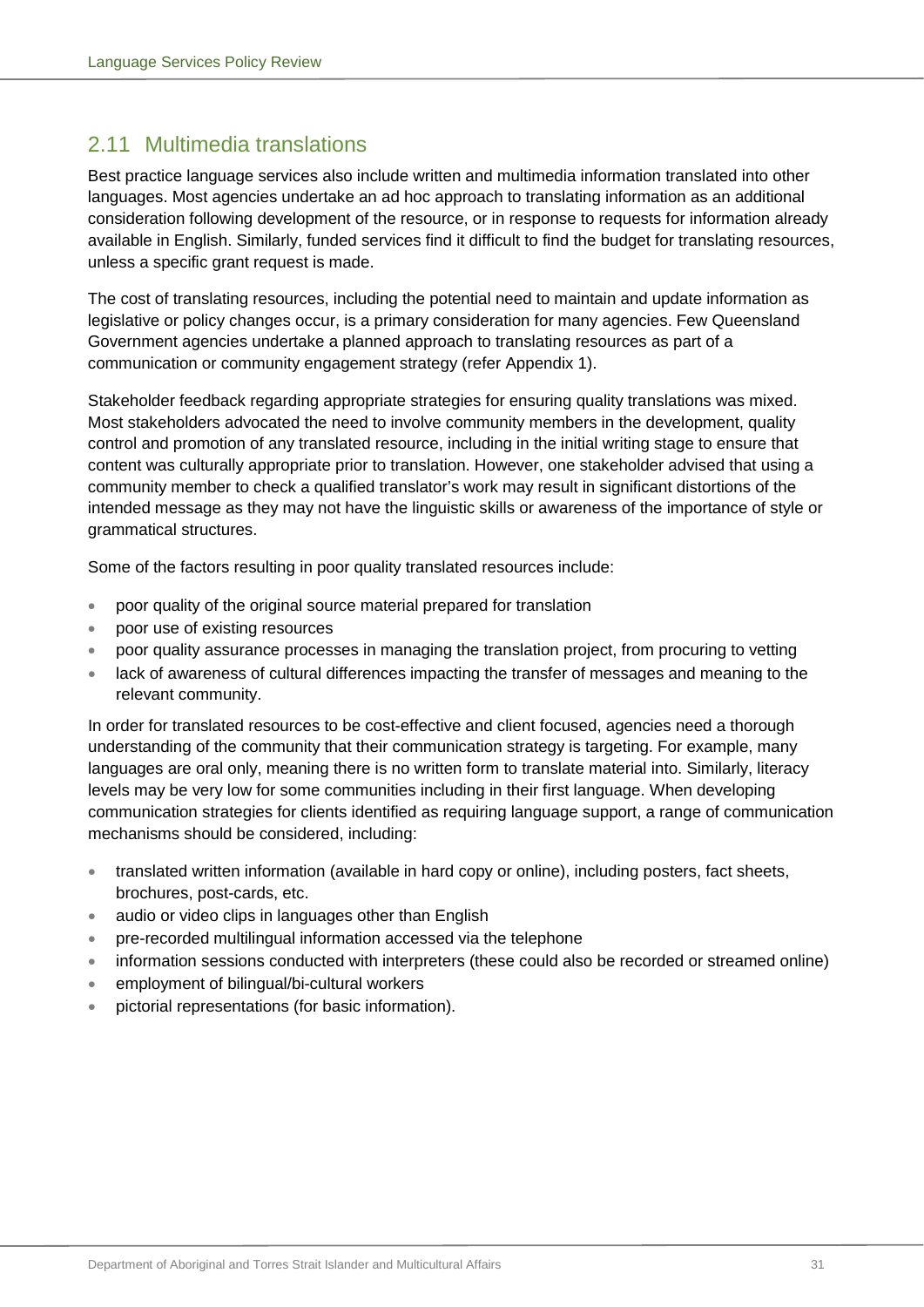# <span id="page-33-0"></span>Appendix 1 – Results of Government Survey

24 departments and statutory authorities had responded to the Queensland Government Language Services survey. Questions elicited both qualitative and quantitative data.





Other types of services that interpreters are used for include:

- public health services including acute care services, non-inpatient services (e.g. mental health, oral health, community health and pathology services) and state government residential aged care facilities
- court proceedings after the relevant court order has been made
- inspections, audits and investigations (Mines Inspectorate)
- providing Land Titles Registry information
- internal employee assistance, police investigations and support
- phone enquiries and appointment bookings for the Queensland Public Trustee services (e.g. Will making)
- Anti-Discrimination Commission Queensland training, and community engagement meetings
- Residential Tenancies Authority dispute resolution teleconferences
- Queensland Civil and Administration Tribunal (QCAT) proceedings.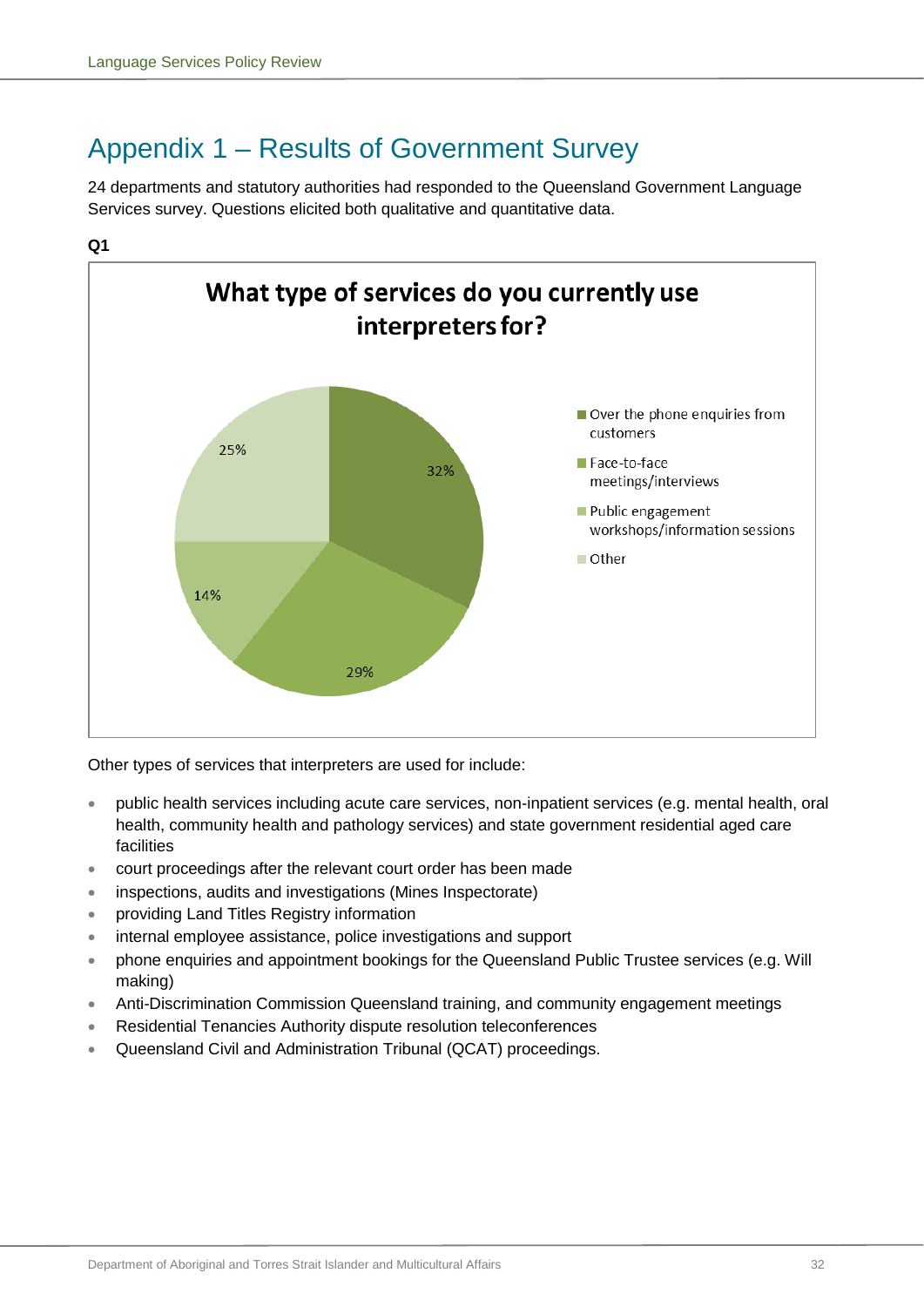

Most agencies advised that they engage NAATI accredited or recognised interpreters for bookings. Some agencies acknowledged that non-professional interpreters or family members were used but only in urgent situations when a qualified interpreter is unavailable.

Other arrangements include:

- ONCALL Interpreters and Translators
- Queensland Interpreting and Translating Services (QITS)
- Multilink Community Services
- National Auslan Booking Service (NABS)
- National Interpreting and Communications Services (NICSS)
- Deaf Services Queensland (AUSLAN)
- Client own preferred interpreter
- NAATI website
- Griffith University Language services
- Use of volunteers.

**Q2**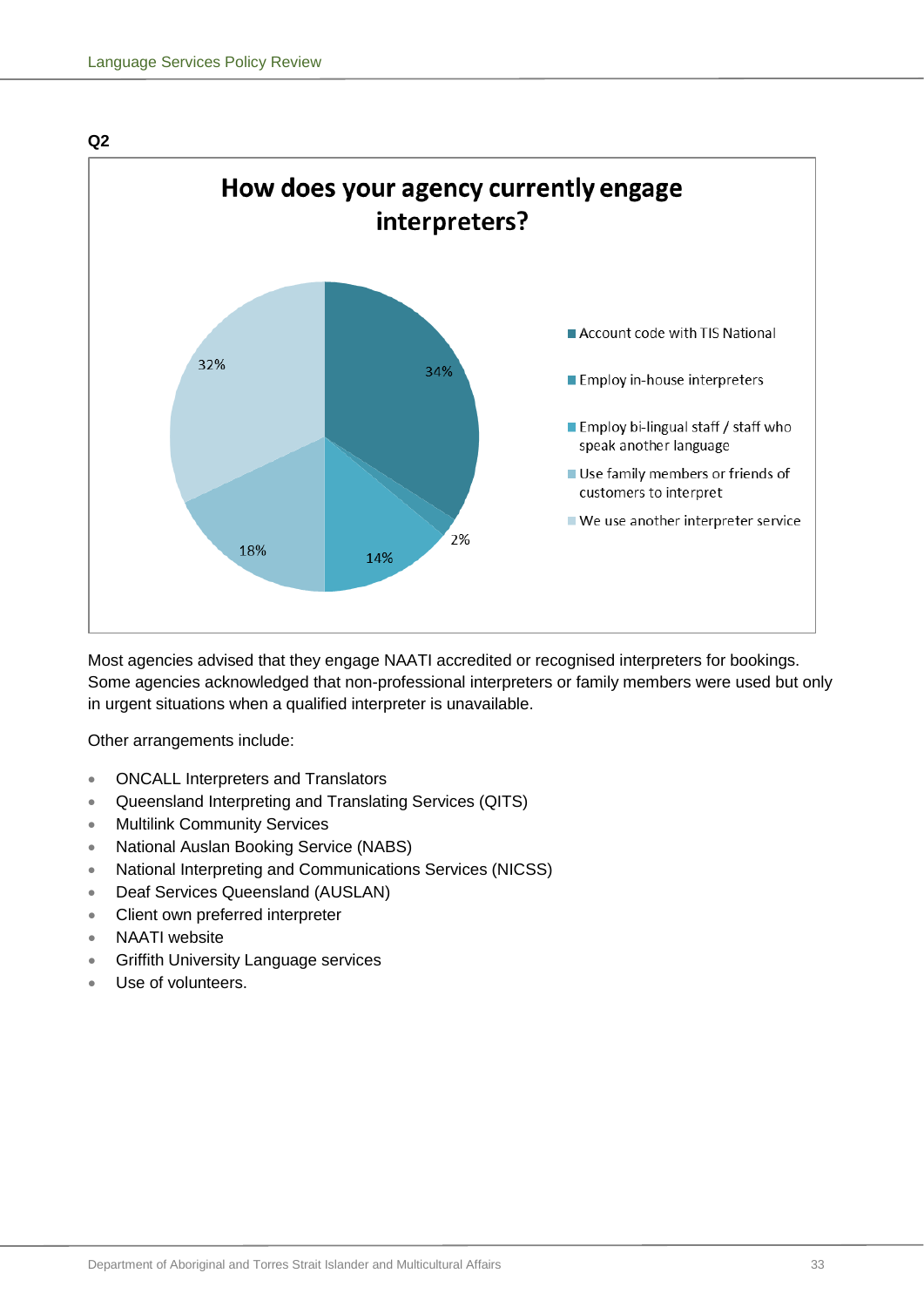## **Q3 Does your agency provide access to interpreters for funded services?**

There was some confusion and misunderstanding by respondents regarding what was meant by funded services. For the purposes of the survey funded services referred to non-Government organisations that are funded by a Queensland Government department to deliver services or programs on its behalf. It does not refer to services directly delivered by departments.

After removing responses which did not meet this definition, three agencies responded that they provided access to interpreters for funded services.

## **Q4 What is the cost to your agency annually in engaging interpreters other than the cost of the interpreter?**

A number of responses advised that additional costs to the agency were absorbed as 'business as usual' and could therefore not be identified separately or were unquantifiable. Most agencies do not employ staff whose sole duties relate to coordinating interpreter services, with the exception of Queensland Health. For the majority of agencies this role is undertaken by staff as one of a number of duties.

Other resources identified included data collection and information technology systems as well as training and information sessions for staff.

## **Q5 How often does your agency need to engage an interpreter?**

Frequency of interpreter use across the Queensland Government varies significantly from agency to agency. Some agencies advised interpreter use was very infrequent or nil and others were unable to identify frequency as this data is not recorded by the agency.

The biggest users of interpreter services across the Queensland Government are the DETE, the Queensland Courts, Queensland Police Service, and the QCAT, with Queensland Health being the biggest by far.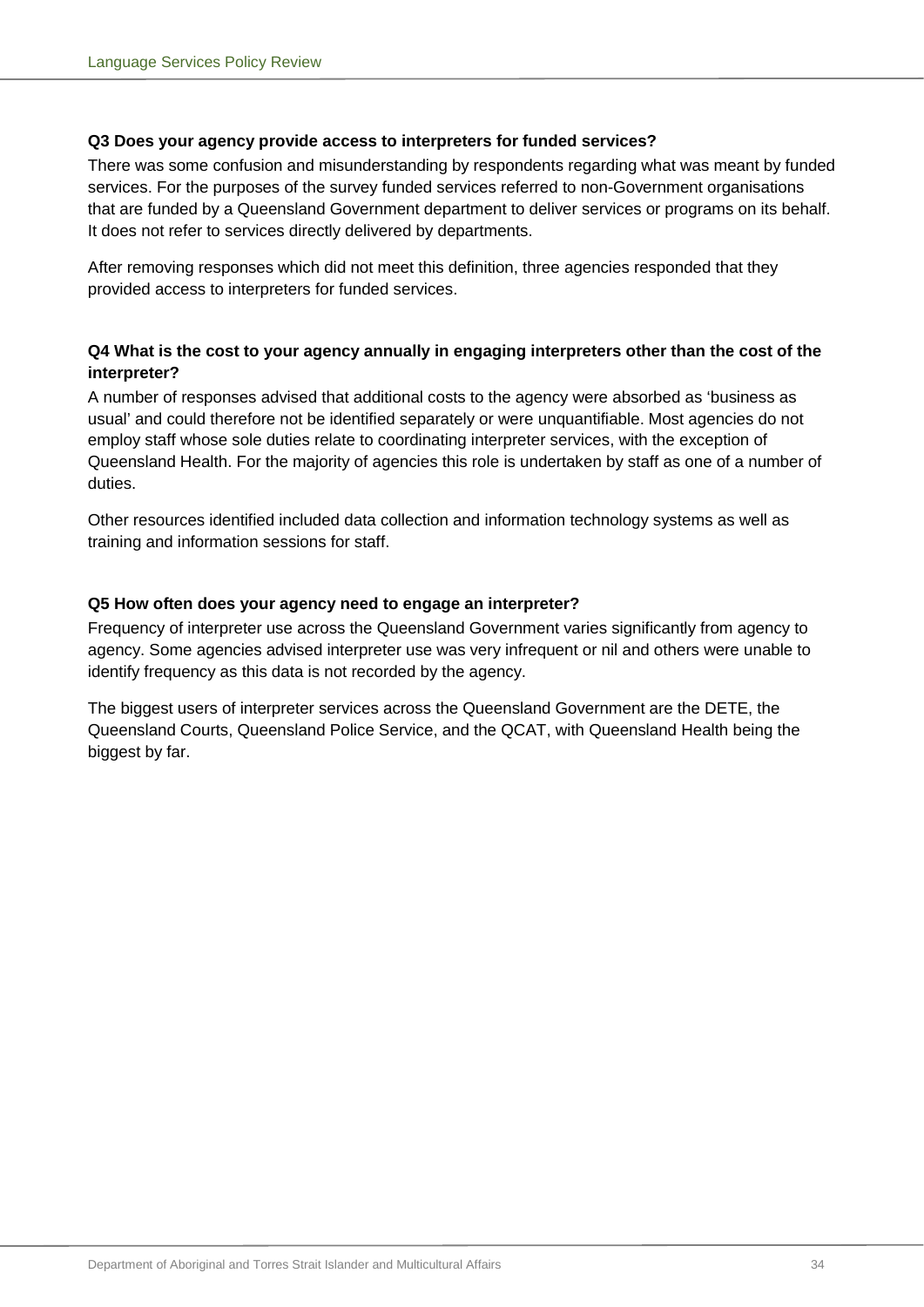

Other triggers include:

- building inspections and safety assessments primarily for illegal budget accommodation premises when the occupant/s is/are from a non-English speaking background
- family or friends request an interpreter
- GP or referring doctor stipulates on referral that the patient requires an interpreter
- file notes and daily reports
- language difficulties during court proceedings may result in a court order being made by a judicial officer for an interpreter
- during the conduct of inspections/audits and investigations where it is known that some of the customers involved may not be able to speak or write English
- other agencies may request the use of interpreters when working with the Queensland Police Service
- customer contacts TIS National directly.

The Queensland Government website (www.qld.gov.au) directs customers looking for government information and services to the following services if they require them:

- Telephone interpreters Translating and Interpreting Service (TIS), Department of Immigration and Citizenship (www.immi.gov.au/living-in-australia/help-with-english/help\_with\_translating/index.htm) TIS is available 24 hours a day, 7 days a week, and is accessible from anywhere in Australia for the cost of a local call on 131 450
- Directory of Accredited Practitioners of Translating and Interpreting National Accreditation Authority for Translators and Interpreters ( http://www.naati.com.au/ ) NAATI Hotline 1300 557 470 within Australia
- Yellow Pages Translators and interpreters can be found in the Yellow Pages (http://www.yellowpages.com.au/) under 'Interpreters' and/or 'Translators'.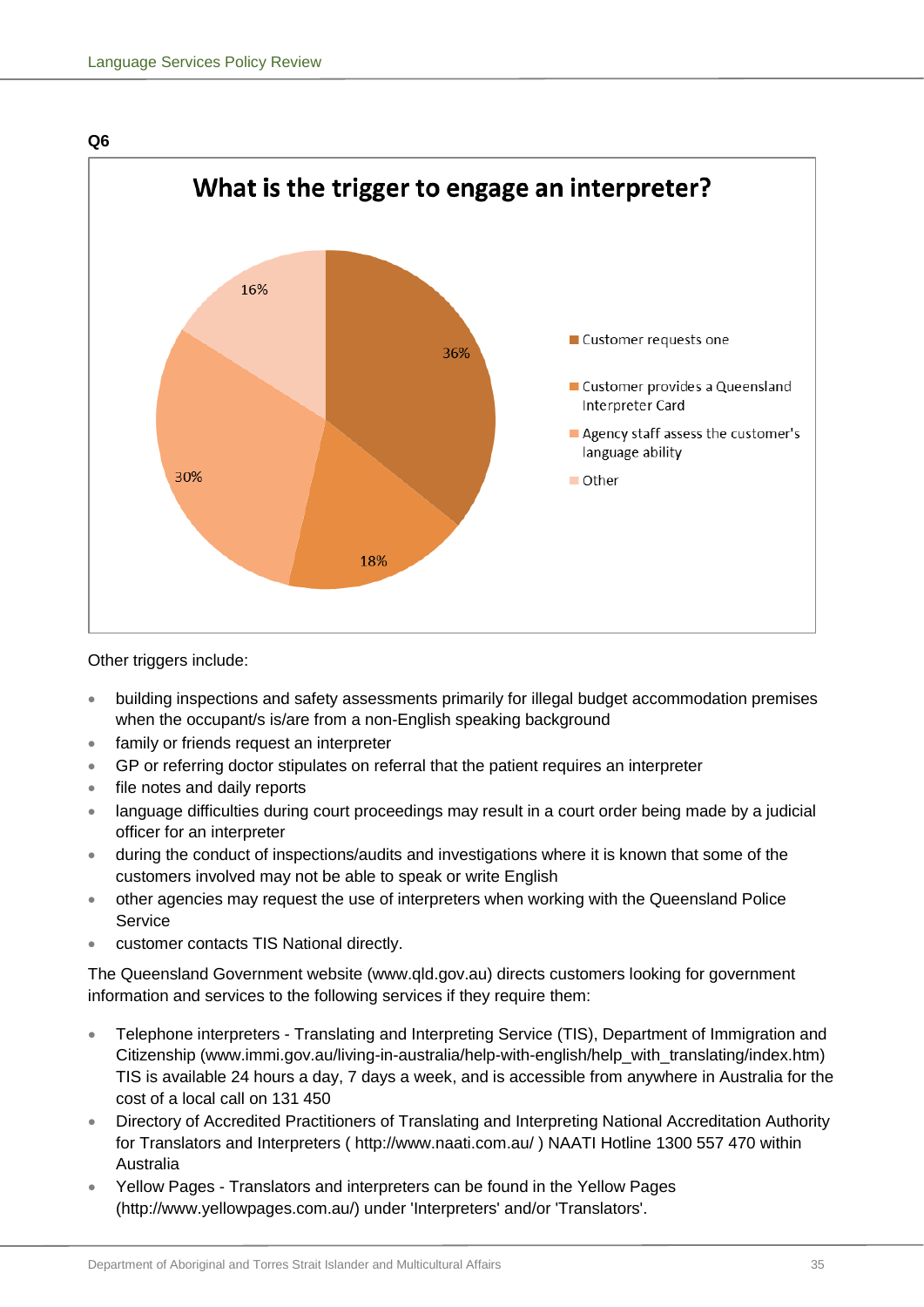

Although not specifically a performance issue, one department identified a lack of interpreters in Queensland Aboriginal and Torres Strait Islander languages. Other performance issues identified include:

- travel costs for on-site interpreters attending outside of Brisbane and in languages that cannot be accessed at all in south-east Queensland
- cultural practices limiting the ability of some interpreters to travel
- some interpreters providing their own 'spin' on clients responses, influencing victims to keep 'community issues within their community', talking inappropriately to clients after interpreting work is over, stating personal opinions and giving advice to clients
- the interpreter has interrupted the presentation to the extent that it can detract from or redirect discussions for all other participants
- interpreter may not be available to attend a remote field location such as a mine or quarry site
- interpreters' accent has been very difficult to understand.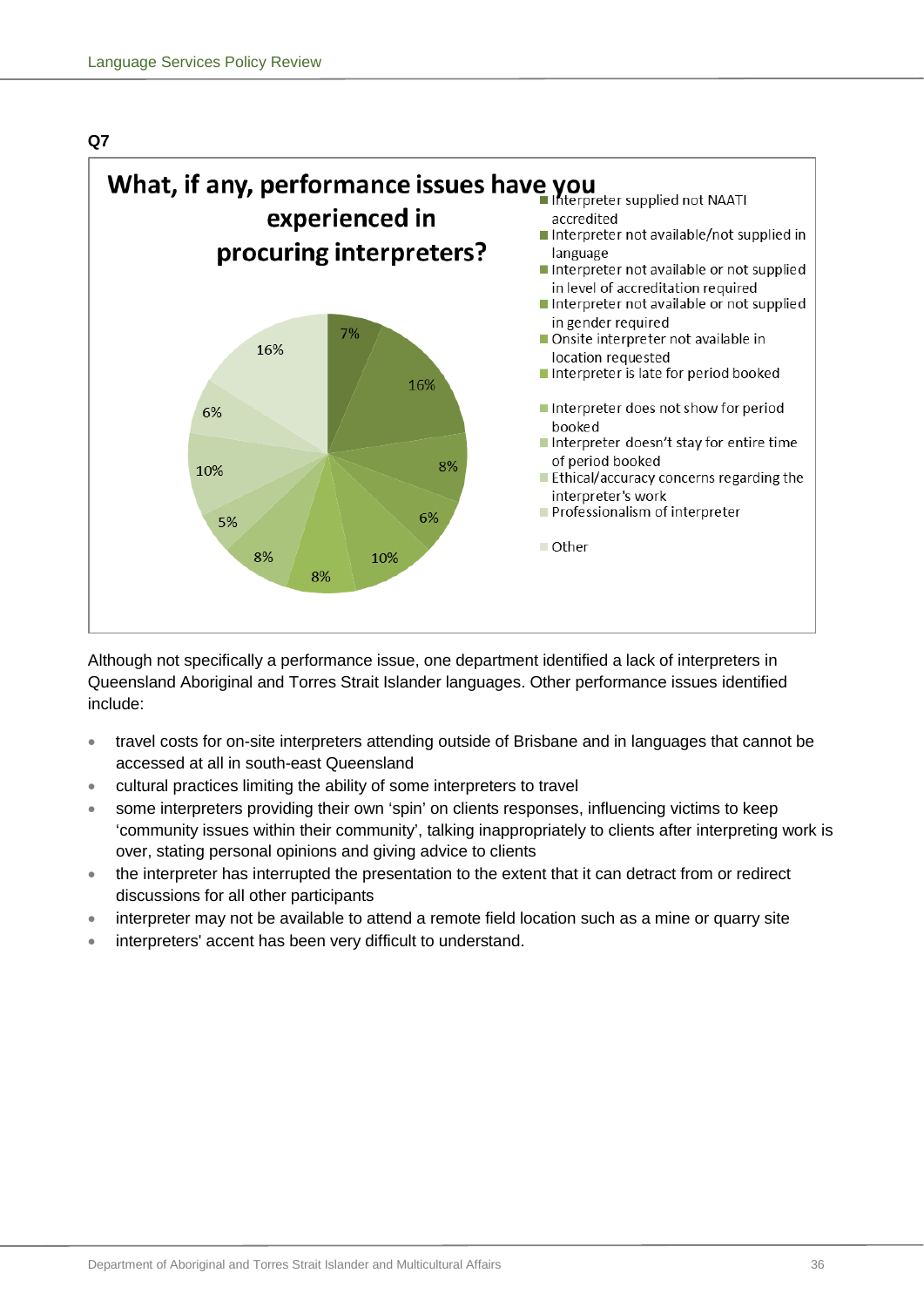## **Q8 If you identified any performance issues in Question 7, please detail what action your agency took to resolve your concerns?**

Many agencies did not identify any action either because none was taken or data mechanisms did not capture this data. Other agencies have raised particular performance issues directly with the language service provider. Other actions taken to address performance issues include:

- refer matter to state coordination and management for assistance in attaining an outcome
- work with contracted service provider to conduct recruitment campaigns to try to access more interpreters
- discussion about performance issues with the contracted service provider in six-monthly and annual performance reviews, based on key performance indicators that are measured by data generated, qualitative and some quantitative feedback provided by staff, and additional information provided by the contracted service provider (e.g. recruitment, training, and accreditation of interpreters)
- court matters maybe adjourned due to performance issues with interpreters
- develop a work around when interpreters are not available such as on the phone or at a location nearby
- reports of issues to central reporting unit
- regional staff implement risk management strategies including using bilingual staff as monitors when professional interpreters MUST be used. As some work is time critical, staff will often use the skills of unaccredited interpreters supplied by agencies and recheck the accuracy of the interpreting at a later time if needed
- use another interpreter service or engage interpreters directly through NAATI website
- need to remind interpreter of the need to convey only the utterances of each party
- when the interpreter was not available in the language required, a client decided that she would proceed without an interpreter as she was able to understand and speak English. Had to ensure that the English skills were sufficient to be able to effectively engage in the process and had to test her understanding at various times during the process including speaking slowly/clearly and using plain and simple words to ensure understanding and allow time for client to speak. The client was also supported by her partner who spoke her first language.

## **Q9 What, if any, strategies do you have in place to ensure access to interpreters for regional or rural clients?**

Telephone interpreting is by far the strategy most agencies use to engage interpreters in regional and rural areas if an on-site interpreter is not available locally. Only two agencies identified that they are currently using Video remote interpreting or Video-conferencing, although another agency is looking into adopting this approach in regional service delivery. Other options were to use alternative local providers or source an interpreter from a nearby location (requiring travel costs).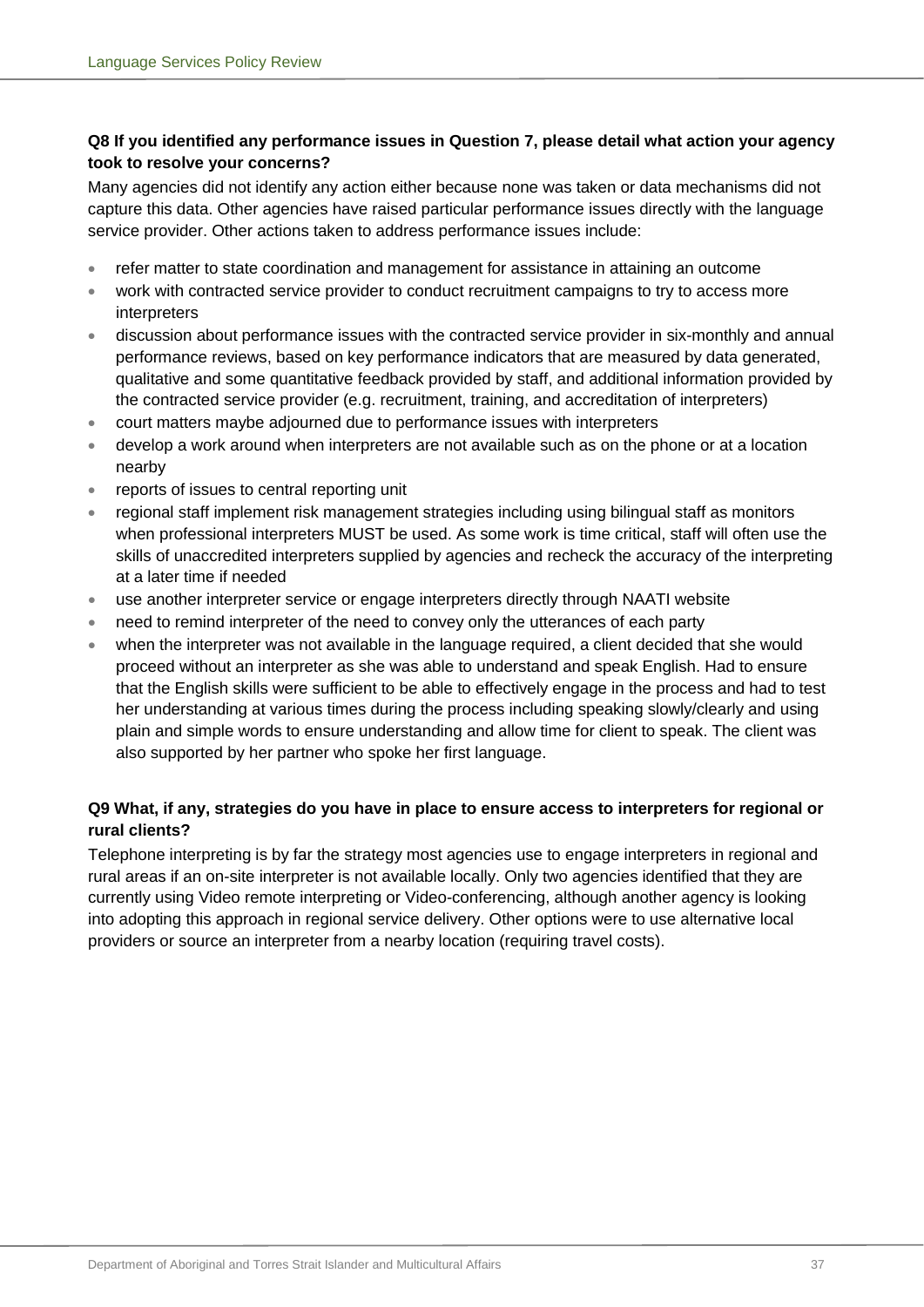



Other systems or policies in place:

- training handbooks and reference/desk manuals, resources on departmental intranets
- approval procedures
- staff are instructed to always accept calls from interpreter assisted clients
- training for 'Working with Interpreters' and 'Booking interpreters', education sessions to staff members
- departmental / service area interpreting policies
- interpreting cards to attach to staff lanyards distributed to current and new staff with key messages about how to access an interpreter during business hours and after hours
- practice directions issued by various court jurisdictions
- finance systems used to track interpreter expenditure
- scripted procedural information on how to engage with an interpreter is accessed by all staff to ensure correct billing
- Domestic Violence Protocol provides guidance for staff on assessing the need for an interpreter
- policies and procedures on engaging interpreters on the departmental intranet.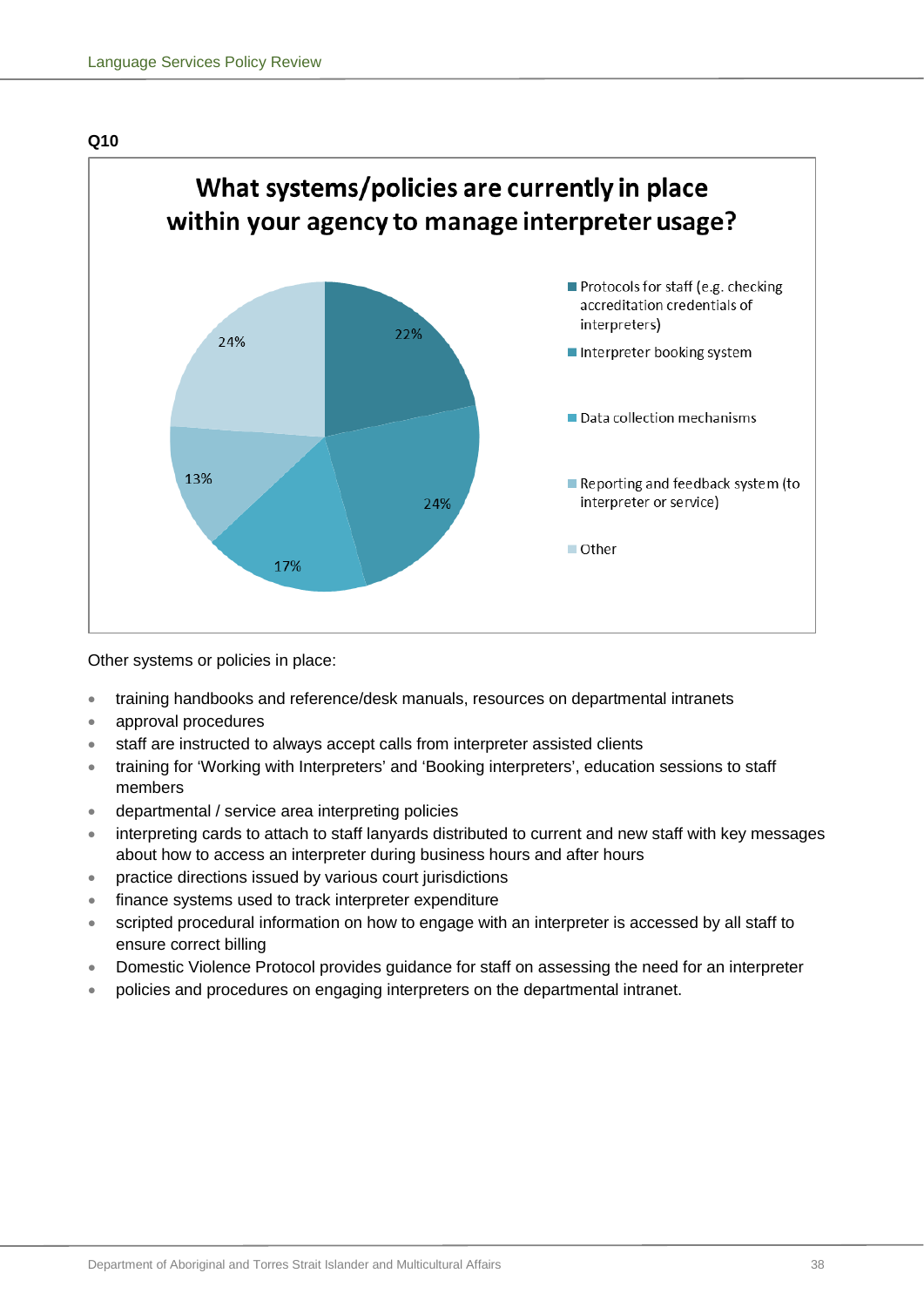## **Q11 How can these be improved?**

A number of agencies indicated that current arrangements were adequate including resolving issues as they arise. Some agencies identified improvements to their internal systems including:

- enhancements to information systems and improving data collection and reporting
- better training and more resources for staff and interpreters
- more accountability by interpreters (penalties for lateness, etc.) as the current system charges a health service a minimum booking for a certain duration even if the interpreter arrives late (i.e. there is no deterrent to interpreters for unpunctuality or unprofessional behaviour etc.)
- encourage and follow up feedback from staff
- developing formal protocols on using interpreters.

Other suggestions included:

- working with NAATI and agencies to improve supply of qualified interpreters particularly in new and emerging languages
- advocating use of qualified telephone interpreters rather than unaccredited on-site interpreters
- increasing awareness of services by people from culturally diverse backgrounds
- expanding regional coverage through video conferencing and potentially link in with other options already in the community
- developing a centralised feedback and reporting system (to collect data to pass on to service provider).



# **Q12**

All agencies collect data on the amount spent and number of interpreters engaged as these indicators are part of the core outcomes reporting from the previous *Queensland Multicultural Policy, a multicultural future for all of us*. This data is easily collected through agencies' financial systems and also forms part of the annual reporting information through Open Data.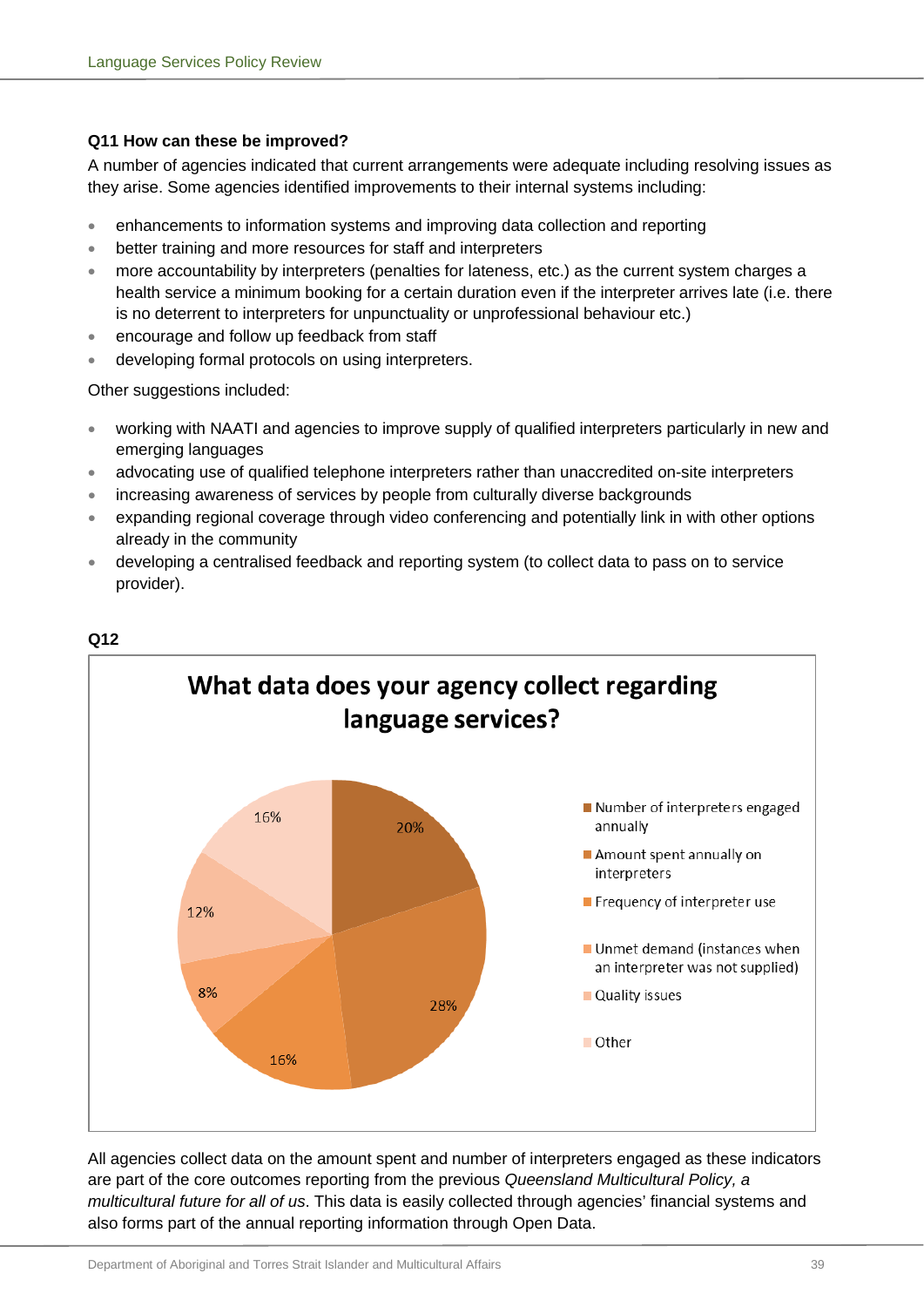Few agencies collected data on the unmet demand of interpreters or quality issues. It is also difficult for agencies to identify instances when a customer requires an interpreter and is not provided with one, or the reasons for this, or when customers do not access a service due to a lack of English language or lack of awareness of entitlement to the service because of language issues.

Other data collected on language services included most requested languages for translation purposes.



Other data regarding language use of clients includes:

- academic results
- patient's preference of gender of interpreter
- religion
- whether parents require interpreter for a child
- comments sections for special requirements.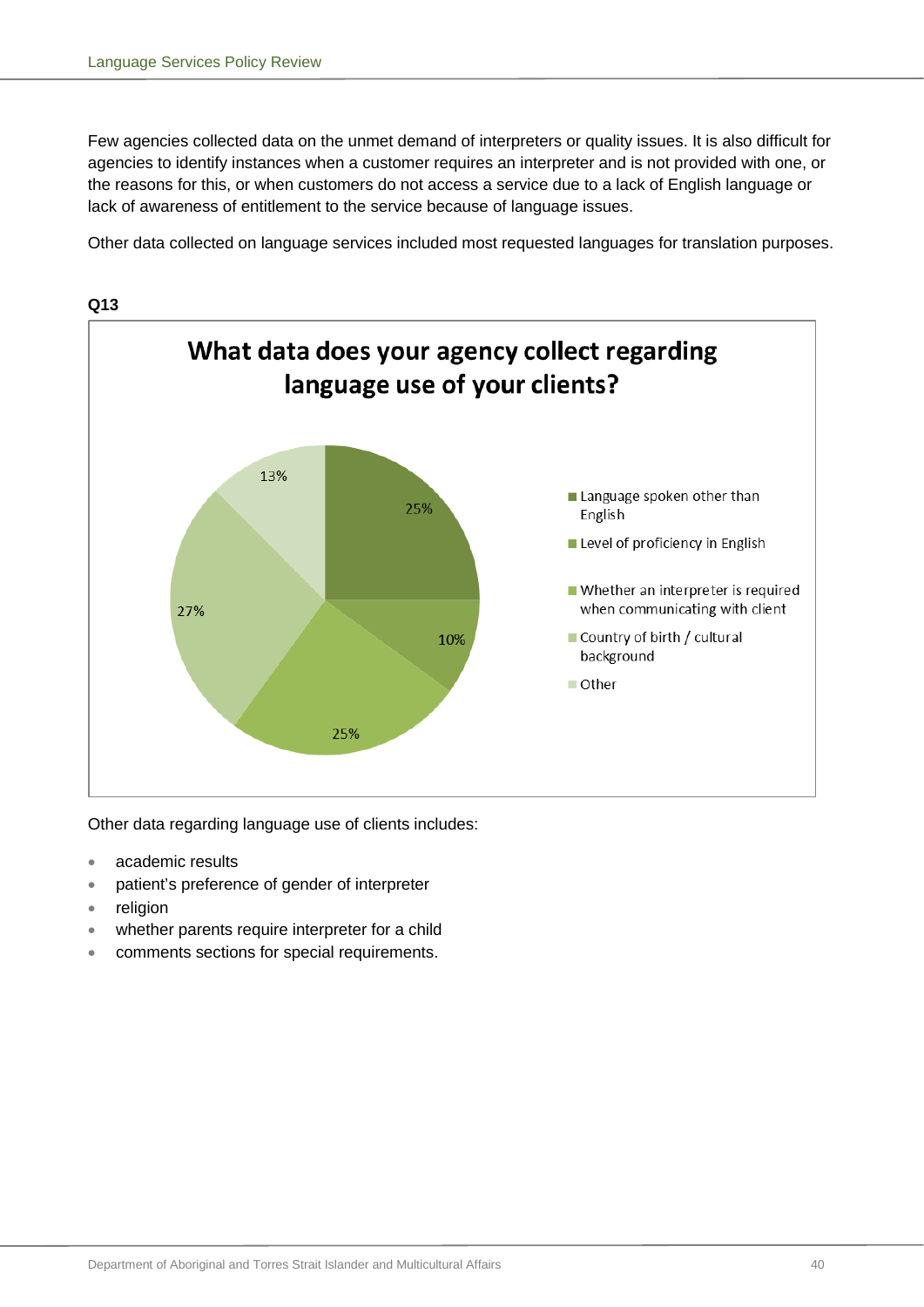

Other mechanisms to ensure capability of frontline staff in working with interpreters:

- Interpreter Services Information System Manual
- education sessions to frontline administration staff on the importance of data collection
- frontline administration staff members have the interpreting card
- practice directions issued by various court jurisdictions
- interpreter use included in induction training
- scripted procedures and Helpline scripts.

## **Q15 How can the Language Services Policy assist your agency to better engage and procure interpreter services?**

Some agencies stated that the current LSP met their needs. Despite the majority of agencies responding to question number 14 hat staff were aware of the LSP, awareness of the policy was also raised as a potential improvement opportunity.

Specific changes recommended to the LSP include:

- providing more guidance on how many languages materials should be translated into
- increase awareness of using qualified interpreters rather than family members, friends or a child, and that refusal to provide an interpreter could be potentially discriminatory and/or breach of legislative requirements specific to the agency
- clearer and more precise phrasing to define urgent situations to provide direction to staff when it is acceptable to use non-professional interpreters
- include a decision-making flow chart to assist with complex interpreting work, which may have serious implications for the person and the agency

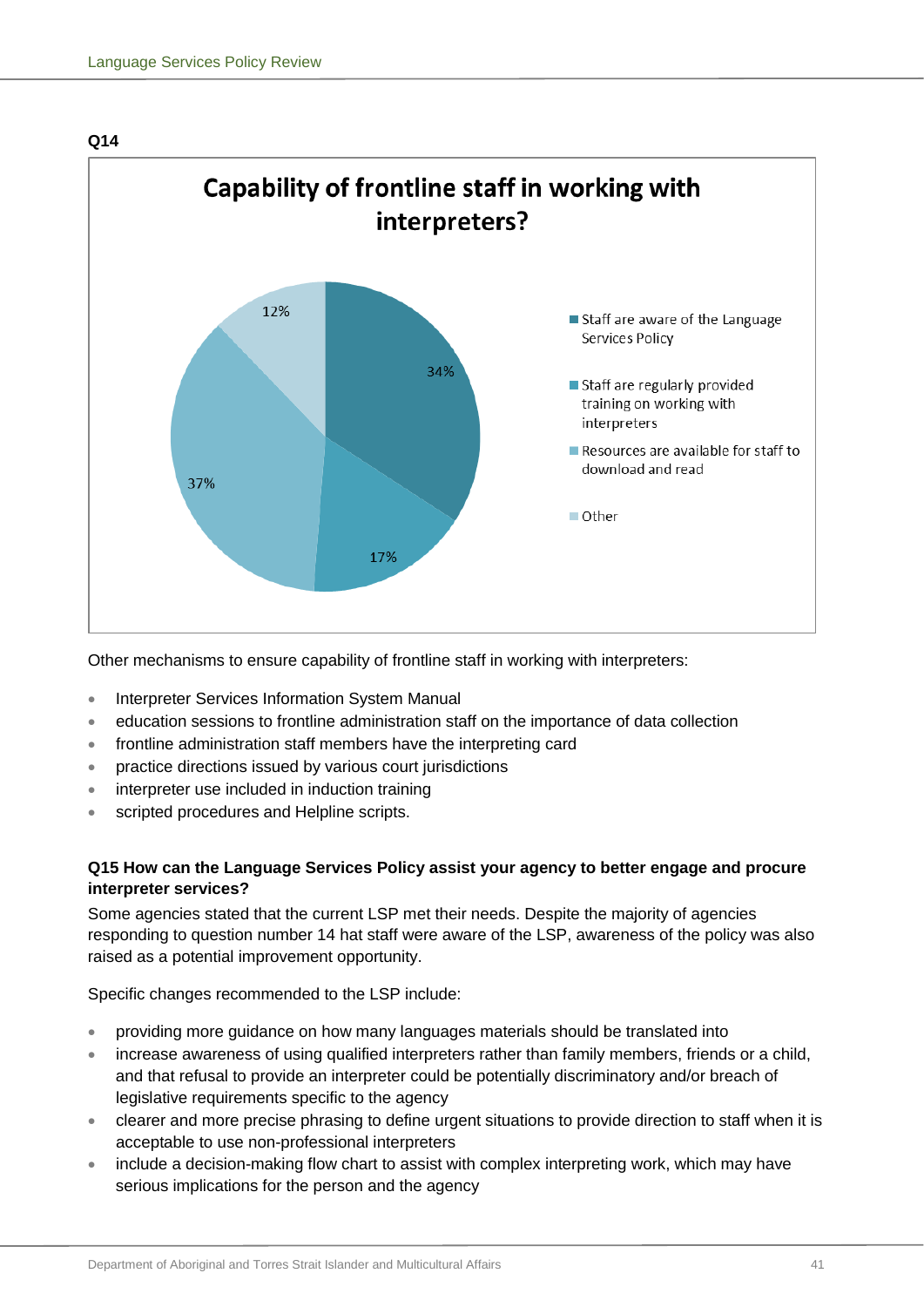- advice for the health context about on-site interpreters being more appropriate than telephone interpreters for physical assessments (e.g. if a clinician can justify that an unaccredited onsite interpreter is more beneficial to assist with visual cues rather than a qualified telephone interpreter)
- include minimum requirements of interpreters dependent on duties.

Other suggested improvements include:

- compulsory annual online training
- easy to use tools/checklists which are current
- range of options and services for engaging interpreters. There are many interpreter services available, some better known than others. A link on website to the services would assist.

## **Q16 What changes can be made to the Language Services Policy to improve outcomes for culturally diverse clients?**

- inclusion of school-related scenarios
- should be mandatory for all staff to engage an interpreter when coming into contact with a patient who is not proficient in English
- random audits of records to see whether an interpreter was engaged
- stronger direction concerning accountability if staff are not adhering to the policy
- there should be a balance which allows departmental staff to make decisions about the provision of language assistance through bilingual staff, interpreters or even other persons present, based on the task at hand and the best outcomes. That is not to say that there is no place for qualified interpreters, only that sometimes, timeliness of interactions, providing an ongoing staff member interaction (building a rapport) can be vital considerations
- less focus on interpreters and more focus on the provision of multicultural services and resources
- more accessibility of interpreters, particularly in more remote regions
- promoting the Queensland Interpreter Card more widely and used or, an alternative be found. There needs to be more focus on consistency between the Interpreter Card and promotional items developed by TIS National. The TIS National interpreter symbol appears to be more recognisable for clients.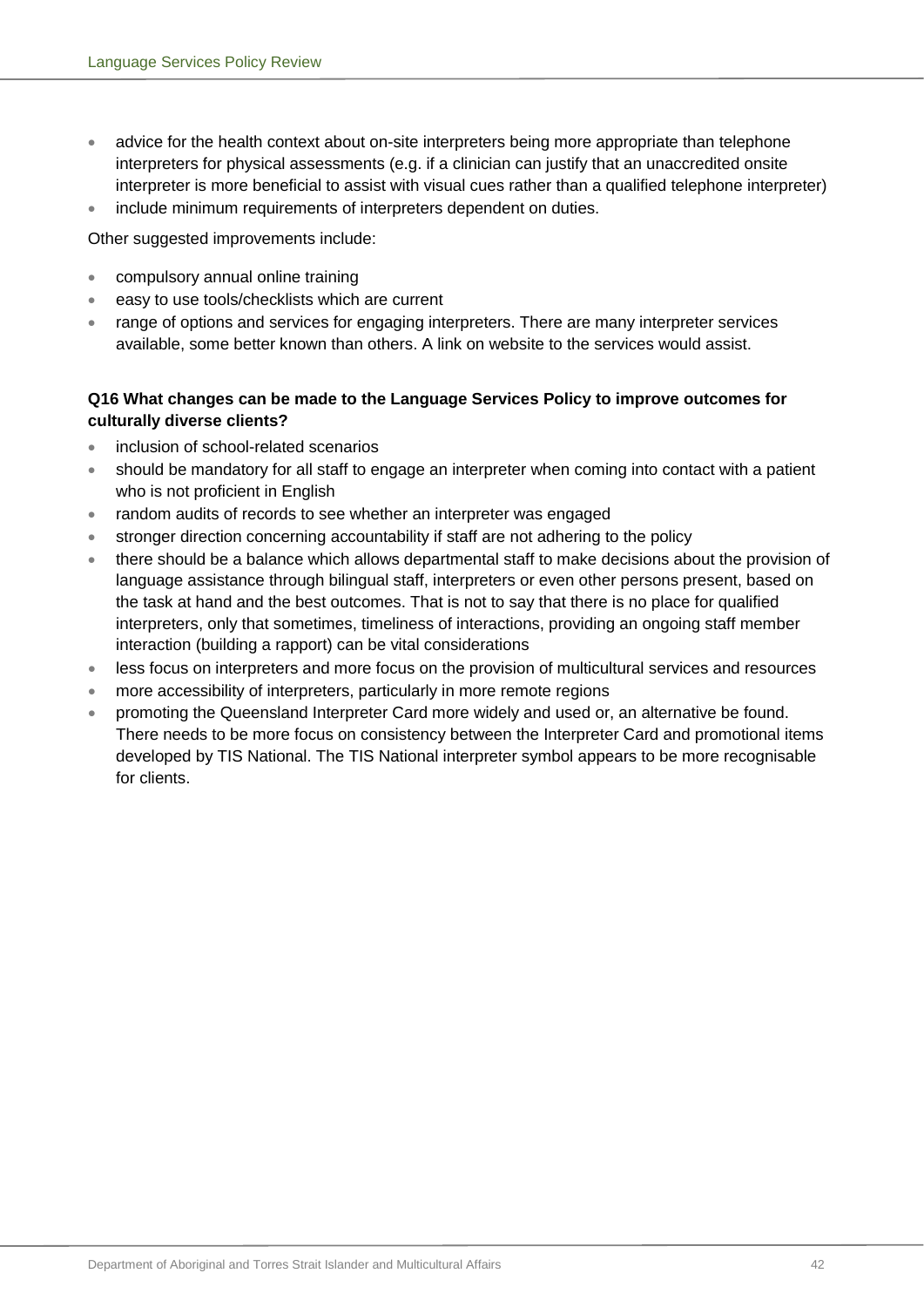

Other types of information translated:

- letters and medical records
- Land Titles Information and the need for a client to seek their own independent legal advice
- community presentations, news articles etc.
- Anti-Discrimination complaints lodged in other languages are translated into English
- translated videos and publications both for distribution in information packages and uploading on the website
- information about public libraries in 46 languages
- access to newspaper and radio services in hundreds of languages
- My Language website an online interactive space.

## **Q18 How does your agency manage translation projects?**

Most agencies undertake an ad hoc approach to translating information as a once-off. Generally these are managed through corporate communications branches which assess the request and take any relevant action (e.g. quotes and procurement processes). On occasion staff members may liaise with the contracted service provider directly about translating material.

Requests from members of the public for translated information may be assessed on the basis of cost and ongoing relationship of customer to the department. One department identified that they engage with members of their community to complete the translation project on a voluntary basis. Another agency employing in-house interpreters utilise them for translations upon request. Yet another agency uses community and or bilingual staff to do the initial translation and then have the final product overviewed by a qualified interpreter (for formal documents).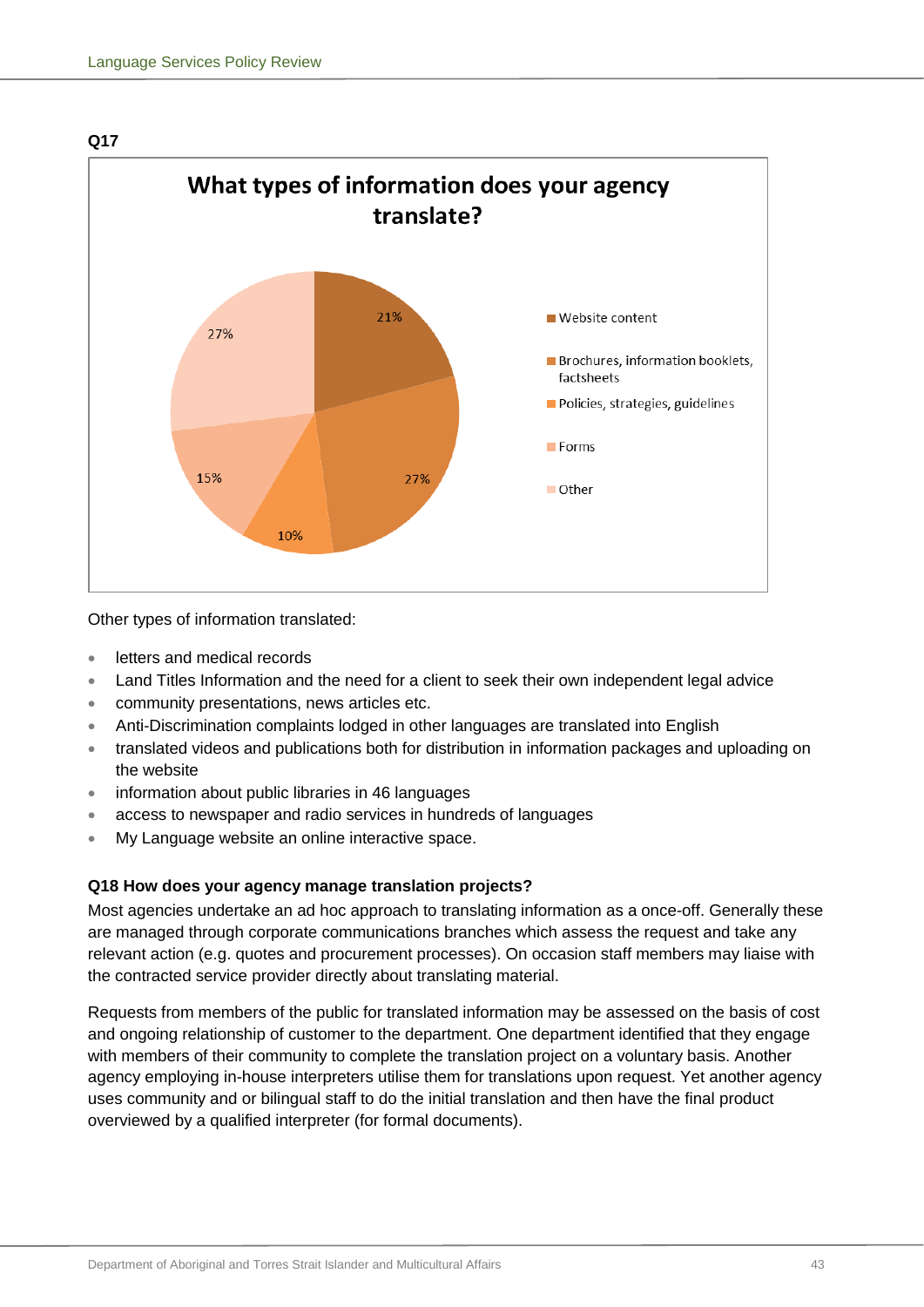Only four agencies identified a planned approach to translating information including quality control processes. Some of the key steps and processes used include:

- planning:
	- languages to translate content identified using market research and the use of client profile data, internal interpreter usage data, Australian Bureau of Statistics Census data, settlement data from the Department of Immigration and Border Protection, and advice from relevant networks
	- research into the type of media and content most appropriate for different cohorts of culturally diverse clients (e.g. recent humanitarian arrivals, established communities etc.)
	- consultation with peak community organisations where possible.
- organising culturally appropriate content, and translations:
	- developing and building a great working relationship with one company to ensure the technical content continues to be translated correctly
	- translated content is cross checked by the Queensland Government Trade Office (in the country of interest), or government personnel fluent in relevant language, to ensure the technical translations are correct and comments passed back to translator for discussion before the translation is finalised
	- sourcing three translation quotes and ensuring they are NAATI accredited with a solid background of achievement in translating documents for government services
	- seeking feedback on both the translations and imagery within the resources through community consultations.
- distribution:
	- publicising the availability of the translations through key networks (i.e. Ethnic Communities Council of Queensland mailing list, Community Action for a Multicultural Society (CAMS) network, Brisbane City Council Access Team newsletter)
	- mail-outs to culturally diverse communities
	- face-to-face visits and presentations to settlement services and other community forums throughout Queensland
	- keeping a record of feedback and of orders of resources for future reference.

## **Q19 What is the cost to your agency annually to provide and maintain translated resources?**

Nine agencies responded with translator expenses in 2012-13. Most responses were small amounts and/or for one-off projects. The DETE, Queensland Police Service and Smart Service Queensland responded with the most translation costs.

There is also an ongoing cost to maintain and further develop translated resources as information changes or new client languages are identified.

Staff time and other resources relating to translation projects are generally absorbed as 'business as usual' and could therefore not be identified separately or were unquantifiable. For the majority of departments these translating resources are part of a project or role undertaken by staff.

Other resources included:

- budget allocation for translations
- conducting a client survey which includes country of origin and language spoken at home
- providing staff training
- quidelines for staff.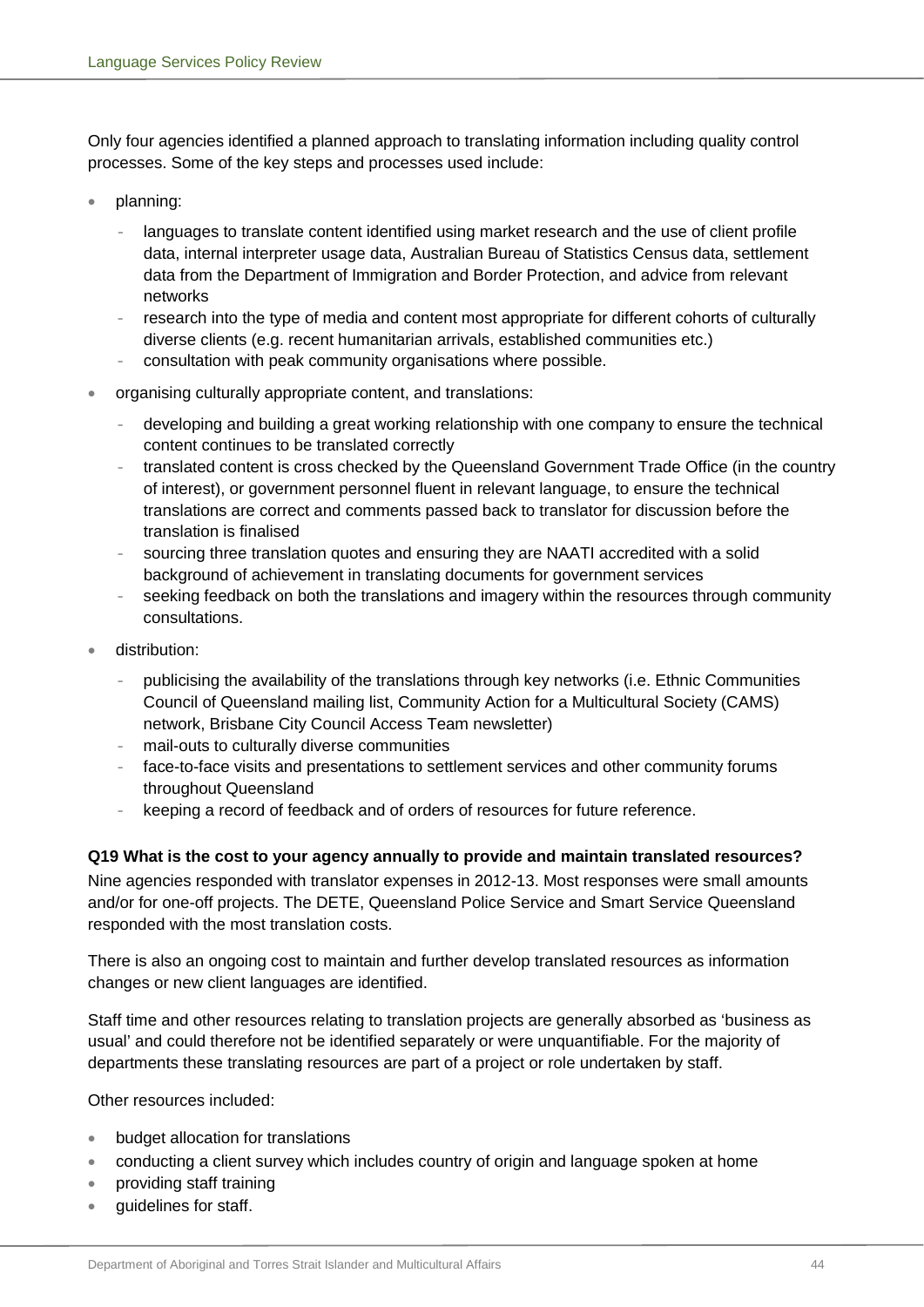## **Q20 What, if any, arrangements are in place for funded services to translate information?**

Only one agency advised that they provided funded services with funding for translations.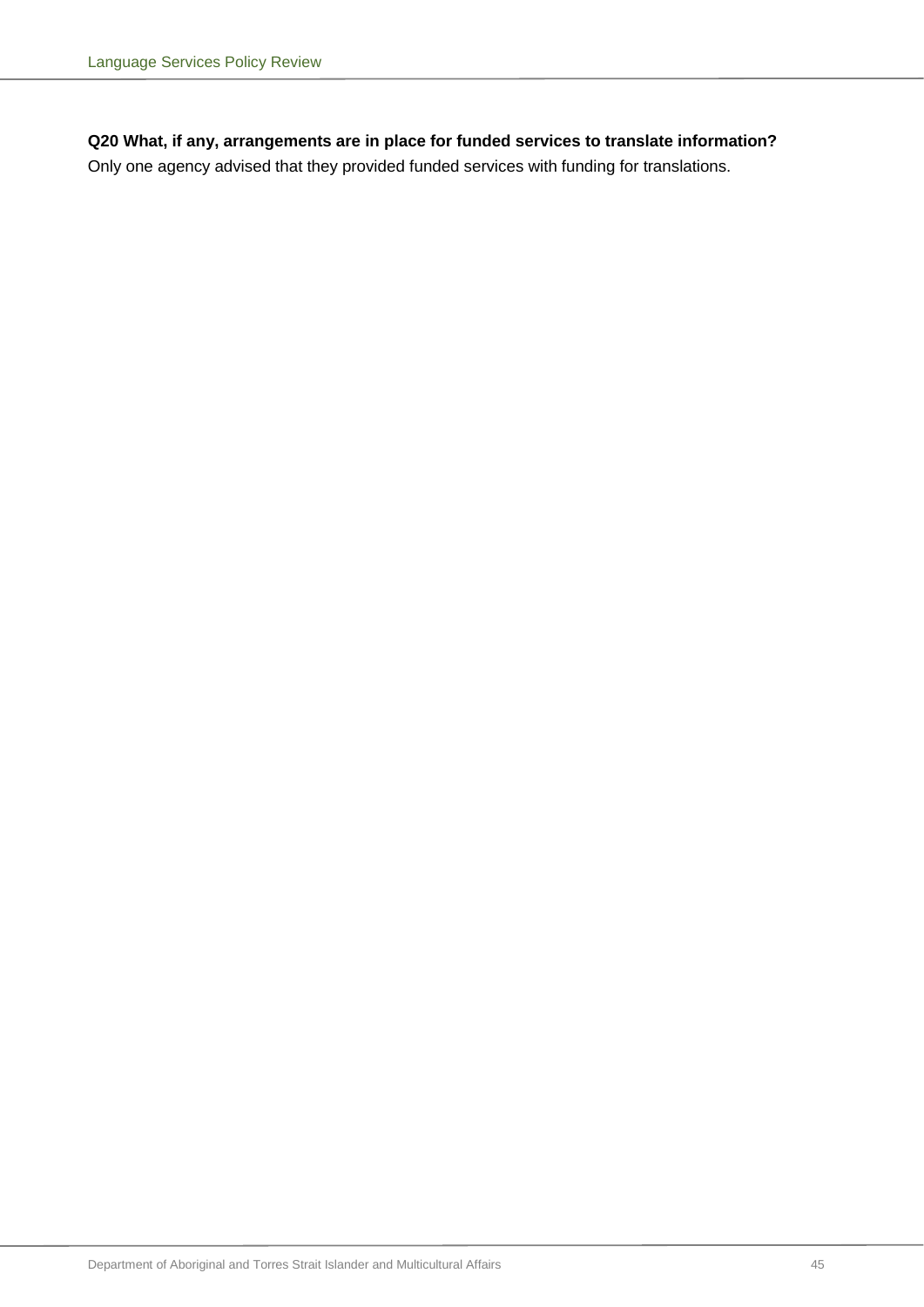## <span id="page-47-0"></span>Appendix 2 - Departmental policies relating to language services

## **Queensland Health**

All states and territories engage interpreter services as part of their patient safety strategy and it is a requirement under the Australian Charter for Healthcare Rights.

## **Queensland Health Aboriginal and Torres Strait Islander Cultural Capability Framework 2010- 2013**

The *Queensland Health Aboriginal and Torres Strait Islander Cultural Capability Framework 2010 – 2033* (the Framework) provides overarching principles of culturally capable health service delivery to guide the skills, knowledge and behaviours that are essential for all levels of Queensland Health employees to provide culturally appropriate health services for Aboriginal and Torres Strait Islander Queenslanders<sup>25</sup>.

One of the overarching principles relates to communication and Queensland Health achieves this principle through engaging:

- Aboriginal and Torres Strait Islander hospital liaison officers
- Aboriginal and Torres Strait Islander health workers
- interpreter services when needed for safe and meaningful communication.

The Framework also notes that there is a shortage of interpreter services for Aboriginal and Torres Strait Islander peoples which has been repeatedly identified by clinical staff, particularly in regional and rural parts of Queensland. This is a complex and chronic issue due to the diversity of languages and dialects, and the shortage of suitably qualified interpreters.

## **Hospital and Health Services**

In 2012, Queensland Health published the Guideline for multicultural health policy implementation which provides recommendations to Hospital and Health Services and Department of Health Divisions regarding best practice for the implementation of the *[Queensland Multicultural Policy 2011 and](http://www.communities.qld.gov.au/multicultural/about-us/queensland-multicultural-policy-a-multicultural-future-for-all-of-us)  [Queensland Government Language Services Policy](http://www.communities.qld.gov.au/multicultural/about-us/queensland-multicultural-policy-a-multicultural-future-for-all-of-us)*.

## **Mater Health Services**

Mater Health Services policy and practices relating to using interpreters was raised by a number of stakeholders as an example of best/good practice.

Mater Health Services' has a detailed policy on interpreting services including guidance around what to do in emergency situations when an accredited interpreter is not available. The policy also covers the use of bilingual staff and makes it clear to staff that using an interpreter is a matter of patient safety and professional practice.

Interpreters are booked through the central Queensland Health *Interpreter Service Information System* accessed through the Mater Intranet or through an Interpreter Bookings Coordinator, for urgent requests. Arrangements are also in place for emergency and after hours' requests.

The policy provides guidance about identifying the appropriateness of an interpreter, such as preempting the information being provided by the health professional.

Posters and other information are available in clinical areas of the hospital and all staff have been provided with a wallet sized card outlining key points in using an interpreter.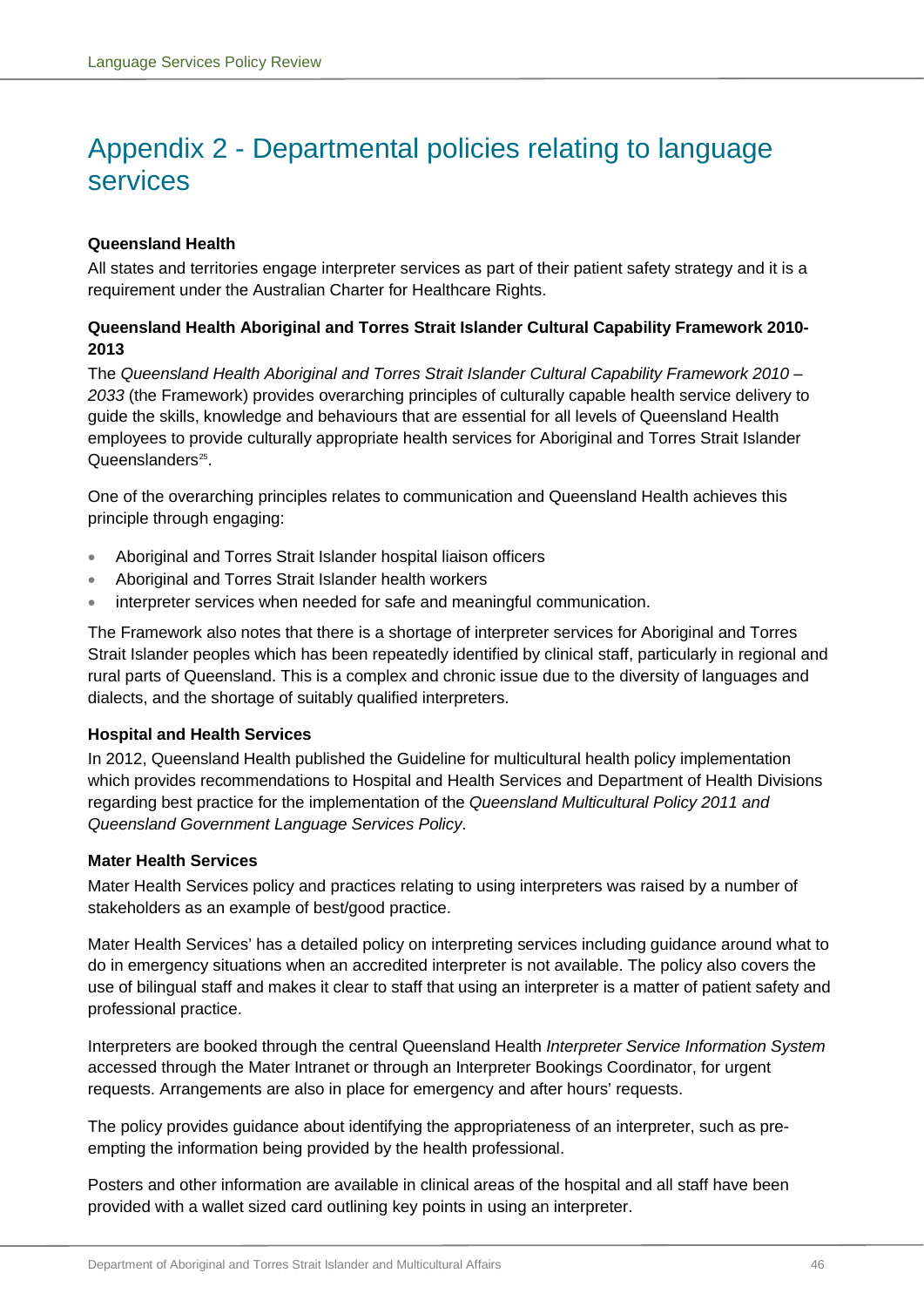## **Department of Justice and Attorney-General**

*"Anecdotal evidence suggests that there is dissatisfaction about the state of court interpreting from the courts and tribunals as well as from the practising interpreters themselves, especially from those who are highly qualified." [III](#page-48-0) Interpreter Policies, Practices and Protocols in Australian Courts and Tribunals – A National Survey*

The Department of Justice and Attorney-General's (DJAG) *Language Services Policy* (2009)<sup>26</sup>, ensures that wherever possible, the department will:

- establish coordinated measures which address clients' communication difficulties and improve equitable access to programs, services and information
- work with professional interpreters to improve communication with people unable to communicate in English
- adopt a planned approach producing and disseminating information about services, polices and activities in English and other languages after consulting client groups
- plan for language services by incorporating multilingual information needs into agency budgeting, human resources and client service program management
- make maximum use of the cultural and linguistic skills of employees in the development and implementation of this planning.

This policy also states that under Queensland legislation the state (i.e. the Queensland Government) is only required to provide an interpreter for court proceedings if ordered by the court in criminal and domestic violence related matters. This does not include civil matters, such as small claim proceedings. However a judicial officer may order an interpreter if they believe natural justice is not being served.

The various courts have specific practice directions to guide judicial officers regarding who engages and pays for an interpreter:

- Magistrates Court Practice Direction No. 7 of 2010<sup>27</sup>, Interpreters Magistrates Court criminal proceedings
- District Court of Queensland Practice Direction number 1 of 2010, Interpreters: District Court
- The Queensland Supreme Court's Equal Treatment Bench Book (2005)<sup>28</sup>.

In relation to civil proceedings, where a party requires the services of an interpreter they are responsible for engaging and bearing the cost of the interpreter.

-

<span id="page-48-0"></span>III Hale, S. Prof (2011), *Interpreter Policies, Practices and Protocols in Australian Courts and Tribunals - A National Survey,* The Australasian Institute of Judicial Administration Incorporated, Melbourne, ppxi.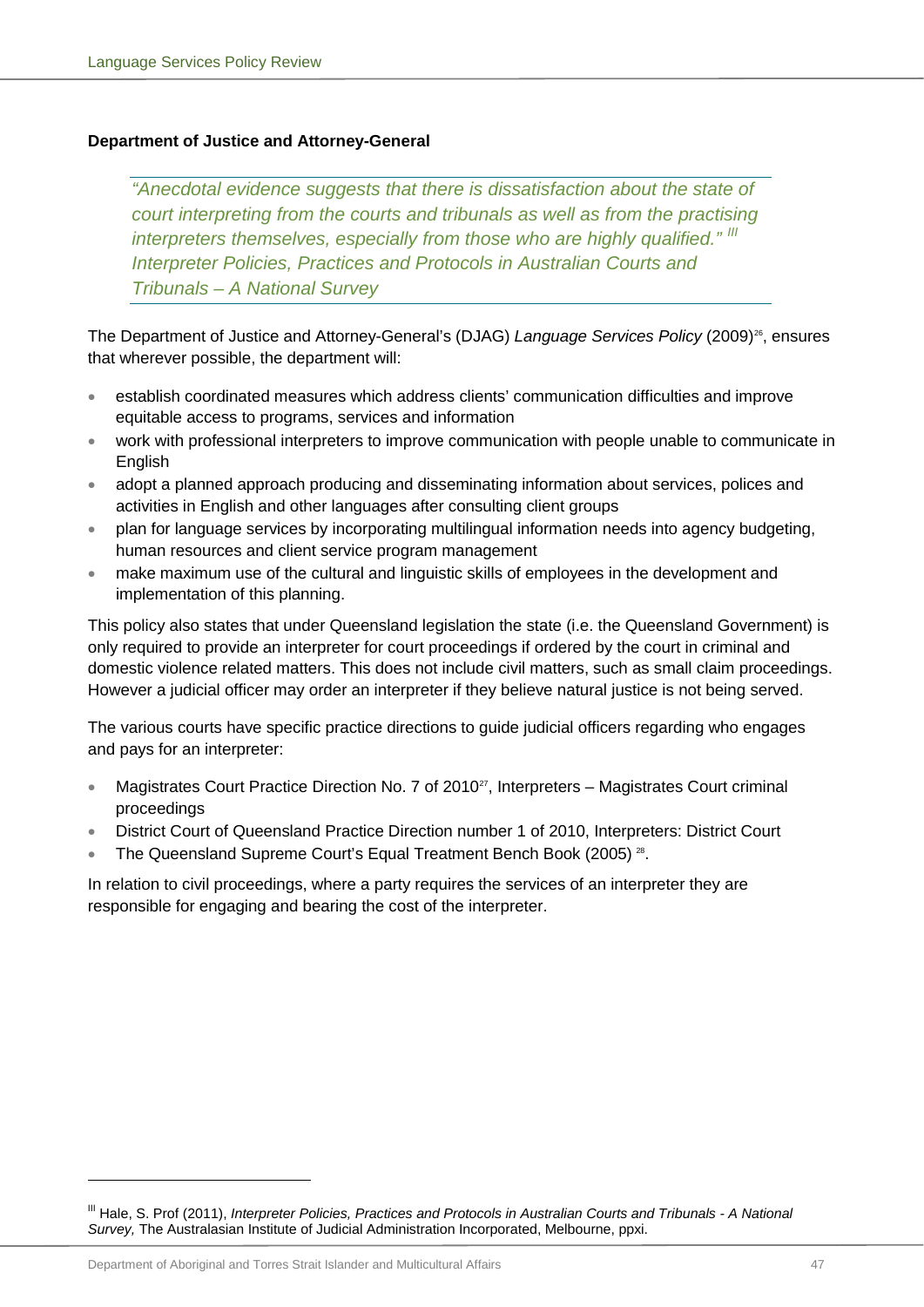## **Department of Education, Training and Employment**

The Department of Education, Training and Employment's *Policy Statement: English as an additional language or dialect (EAL/D) learners*, outlines the requirements to support students enrolled in state schools who are learning Standard Australian English, as a new language, while simultaneously learning the school curriculum in English<sup>29</sup>. EAL/D learners include:

- Aboriginal students and Torres Strait Islander students
- students with Maori or Pacific Islander backgrounds
- students of Australian South Sea Islander background
- immigrants to Australia and temporary visa holders from non-English speaking countries
- students with a refugee-background
- children born in Australia of migrant heritage where English is not spoken at home
- Australian-born students returning from abroad having lived for extended periods of time in countries where their schooling was not in English
- children of adults who are deaf and who use Auslan as their first language
- international students from non-English speaking countries.

The department also has *Guidelines for using interpreters in schools* on the website <http://education.qld.gov.au/studentservices/inclusive/cultural/esl/interpreter-guidelines.html>

#### Interpreters should be used for:

- enrolments
- parent-teacher interviews/School Report Interviews
- information dissemination about specific school programs
- individual student issues or to assist with an educational assessment

## **Department of Communities, Child Safety and Disability Services**

## Support with Interpreting, Translating and Communication (SWITC)

Disability Services' (DS) funded non-government organisations (NGOs) can access interpreting services through [SWITC.](http://www.switc.org.au/) Managed by Deaf Services Queensland, SWITC assists funded NGOs to provide appropriate service responses to Aboriginal and Torres Strait Islander peoples, people from culturally diverse backgrounds (including Australian South Sea Islanders), and people who are hearing impaired and/or visually impaired.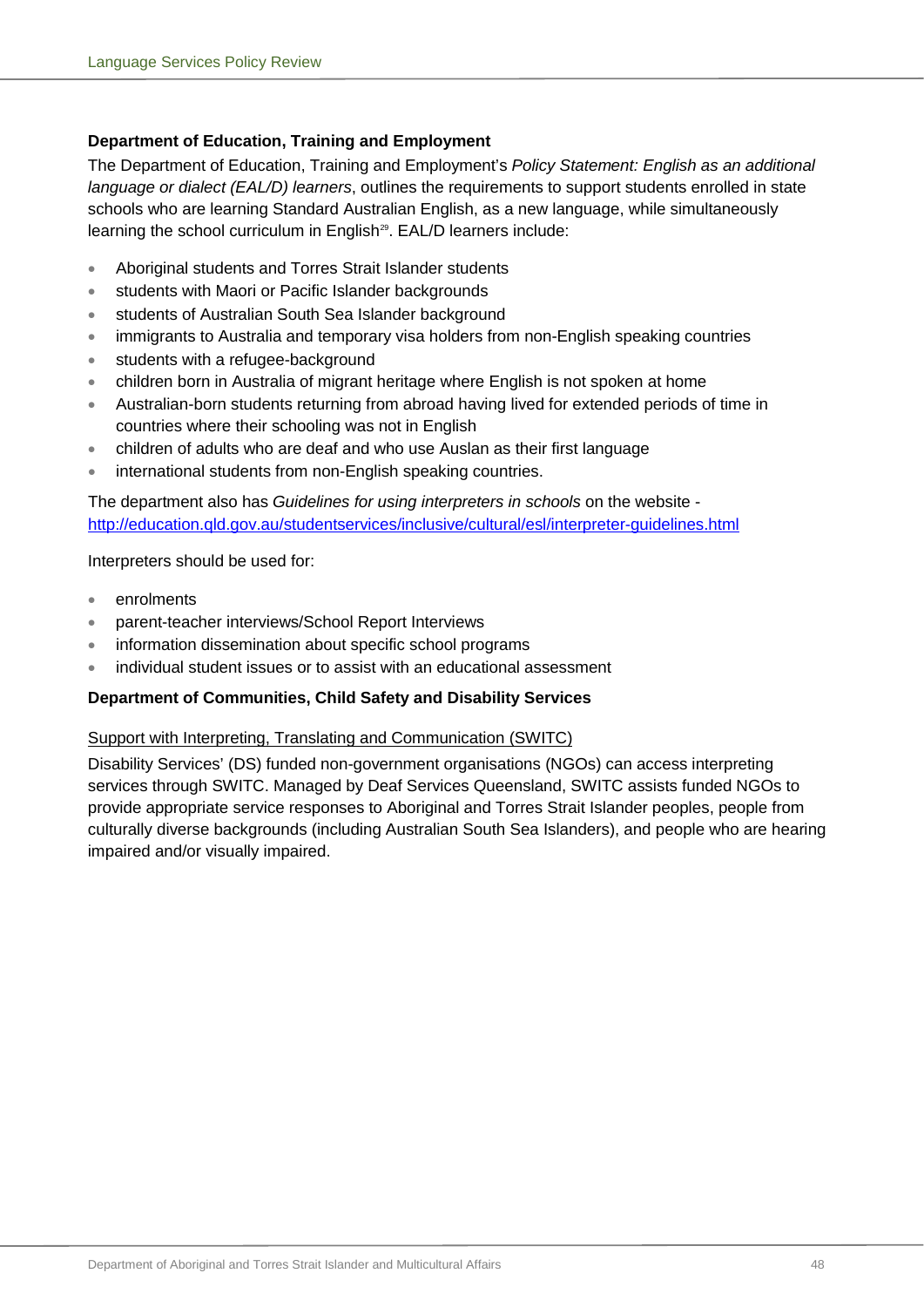# <span id="page-50-0"></span>Appendix 3 - Results of stakeholder engagement

## Stakeholder consultation process

In addition to seeking feedback from government agencies on the *Queensland Language Services Policy* (LSP) review, Cultural Diversity Queensland (CDQ), within the Department of Aboriginal and Torres Strait Islander and Multicultural Affairs, engaged with a range of other stakeholders to determine (where relevant):

- whether the LSP has improved access to interpreting and translating services for clients
- what funding and procedural arrangements are in place with funding bodies to access interpreters
- what barriers or gaps currently exist in the provision of language services broadly
- what barriers or gaps are currently experienced by clients in the provision of language services
- best practice examples in delivering language services
- key considerations for government agencies in procuring quality interpreters and translators
- the extent of data collection on language services.

## **Meeting with key stakeholders**

Throughout February and March 2014, CDQ arranged meetings with key stakeholders to seek input on the LSP review, including funded services, language service providers and industry associations.

## **Stakeholder forums**

CDQ coordinated four Stakeholder Engagement Forums during March 2014. These forums sought input for the LSP review in addition to feedback on the draft Queensland Cultural Diversity Action Plan. Forums were held in Townsville (11 March), Rockhampton (13 March), Logan (24 March) and Cairns (28 March). Over 120 participants were involved, largely key stakeholders working with culturally diverse communities in the areas of service delivery, community development or policy advocacy roles. A number of regionally based local and state government representatives were also present at these forums.

## **Written submissions**

Online submissions were sought via the CDQ website and other electronic means during March 2014, to provide a broader perspective for the review. Online submissions were received from 14 organisations and individuals.

## Key findings from stakeholder engagement

The stakeholder engagement process provided CDQ with rich data to inform the review of the LSP. Key themes that emerged from the stakeholder consultations are discussed below.

## **Inconsistent implementation across government and community agencies.**

Stakeholders acknowledged that the existence of a LSP has led to some improvements in access to interpreters for some government and funded community agencies but that an update is necessary.

Some of the reasons for the policy-practice implementation gaps raised by participants include:

- lack of incentives to implement the LSP
- perception that there is no departmental budget for interpreting and translating services
- lack of staff training
- lack of awareness of the policy amongst government agencies and funded community agencies.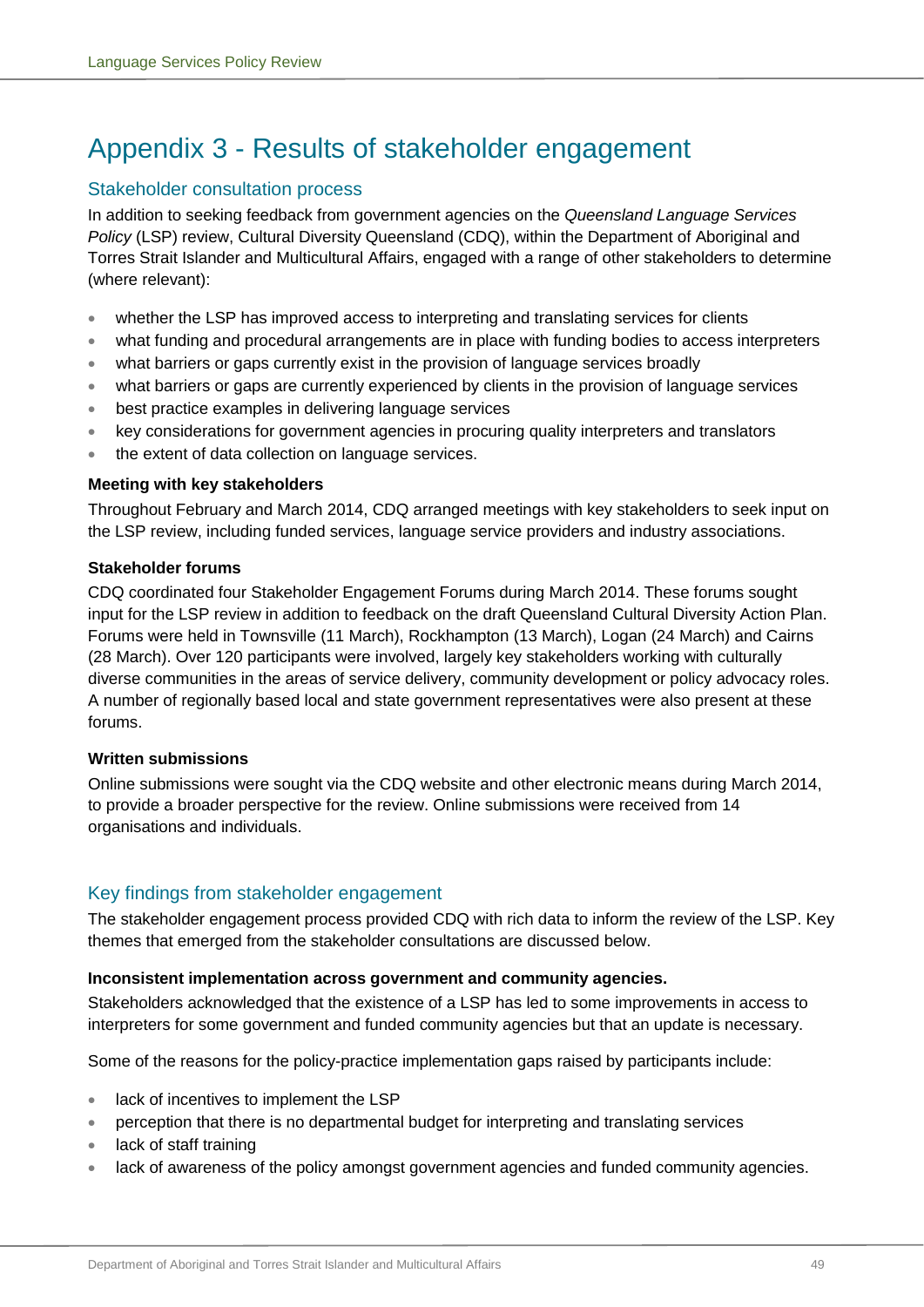A number of stakeholders raised concerns that the LSP is written in a way that enables agencies to 'self-select' whether or not to engage an interpreter. It was suggested that the policy should be 'more prescriptive about the use of interpreting services in both government and community services, particularly for specialist services such as health, counselling and the justice system. It was further suggested that access to interpreters should be integrated in service delivery across government from a risk management, client/staff health and safety perspective.

Stakeholders also pointed out that although the LSP makes a strong commitment to language services, government agencies have to implement the policy within existing budgets. Some government agencies routinely do not engage interpreters, including Auslan, due to budgetary constraints. Government stakeholders present at the engagement forums, stated that they regularly engage interpreters (paid out of a regional budget), others had to check with central office before they can arrange for an interpreter. Stakeholders reported that some schools are routinely not engaging interpreters as there is a perception amongst teaching and administration staff that there are no funds for interpreters.

Stakeholders also highlighted that Magistrates' Courts regularly do not engage interpreters for domestic violence cases. Stakeholders reported that although courts are aware of the need for qualified interpreters, the reluctance to engage them stems from budgetary concerns and a lack of clarity about who is responsible for organising and paying for the interpreter (e.g. between police and courts).

Feedback suggested that some government and community agencies are unwilling to engage interpreters due to the extra time it takes to work with them and a reluctance to reduce service outputs. In some cases, agencies have even turned away clients who are not proficient in English because they do not want to engage interpreters.

## **The LSP is not adequately promoted**

A significant number of community and government stakeholders consulted were not aware of the current LSP. Some stakeholders pointed out that many community agencies were not aware of the provisions by their funding bodies for them to access interpreting services. There is also a perception amongst agencies that interpreters can only be accessed for service delivery purposes, not for consultative or planning processes.

Feedback suggests that awareness of the LSP is generally higher amongst government and funded community agencies that regularly provide services to culturally diverse communities. Although there are some government and community agencies that have been engaging interpreting services as part of service delivery with limited awareness of the LSP.

Some agencies have their own policies in place relating to engaging interpreters, however, stakeholder feedback suggests that many frontline staff are also not aware of these policies.

There was also feedback that some staff have little or no understanding about the difference between qualified and unaccredited interpreters and translators.

Stakeholders strongly suggested that the new LSP should be better promoted across government and funded community services, particularly amongst frontline staff. Suggestions were made to increase the uptake of the LSP, including simplifying the LSP document and lifting out the 'guidelines' section into a separate document, to include examples of templates and best practice.

## **Current procurement arrangements limit access to other language service providers**

The majority of funded community agencies access interpreter services through TIS National, via accounts established by their funding department. Most stakeholders were generally content with TIS. Other departments have arrangements in place through another provider. There were concerns raised regarding the provision of unqualified interpreters, even for specialist services.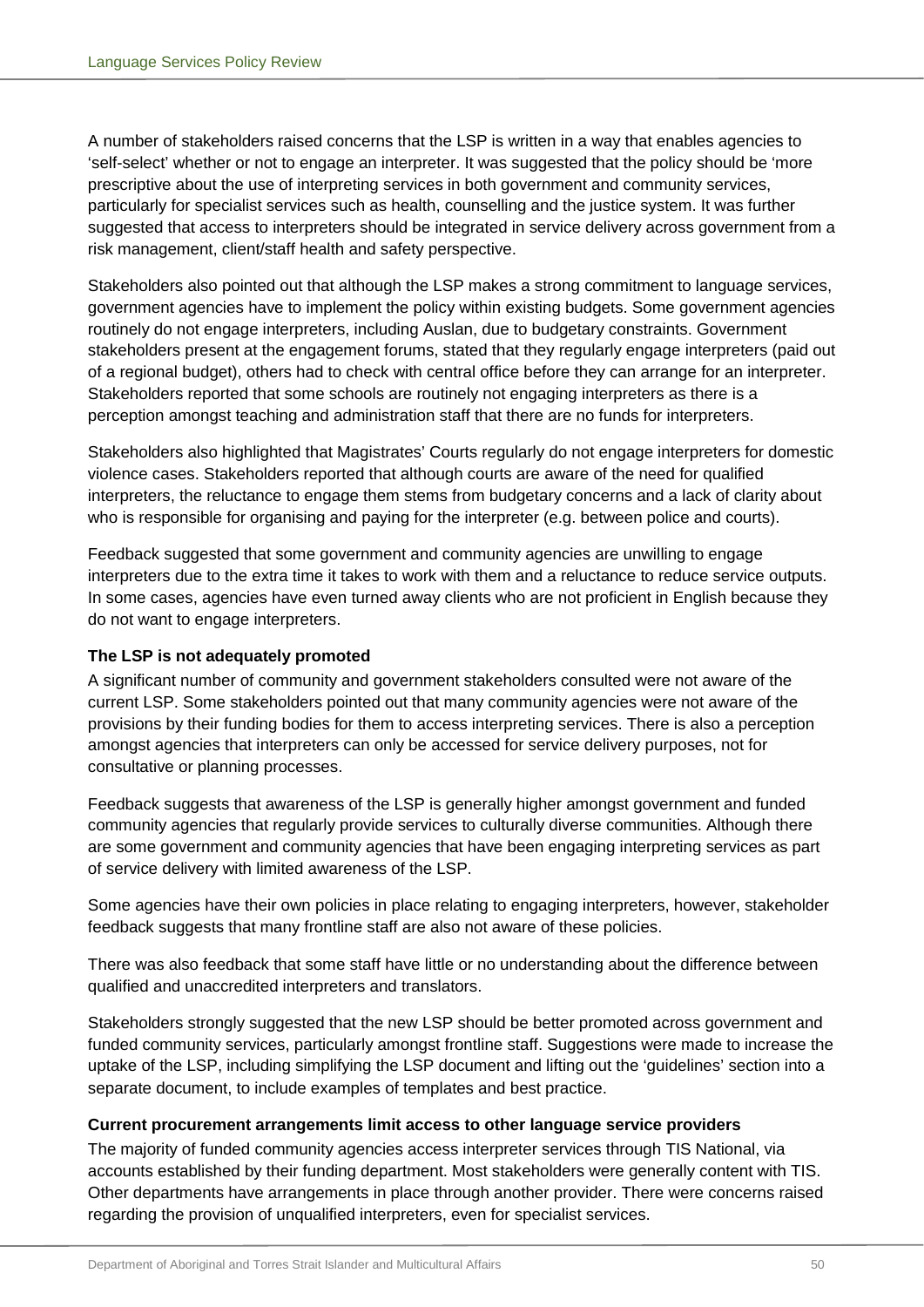In cases where a funded community agency has been unable to arrange an appropriate interpreter through their nominated provider, they have had to engage and pay for an interpreter through another source. This requires reimbursement through their funding bodies which is reportedly cumbersome and prohibitive. It was therefore suggested that the procurement arrangements for interpreting services be reviewed to include more 'preferred providers' so agencies are able to access a wider range of interpreters in a more streamlined manner.

Similar feedback was provided in relation to Auslan interpreting, particularly that agencies tended to engage one service provider and had difficulties accessing interpreters after-hours despite other service providers being available.

## **Limited scope of the LSP to departments and their funded services**

Some stakeholders raised the need for the coverage of the LSP to be extended to include other government entities and statutory bodies that have a public interface, such as independent schools, the Office of Adult Guardian and the Queensland Public Trustee.

## **Lack of clarity in the LSP about the need for funded community agencies to implement the policy**

Stakeholders acknowledged that while the LSP states that government agencies should 'implement appropriate budgets and assistance for funded community agencies to engage interpreting services for service delivery, it is not apparent whether funded community agencies should comply with the LSP.

Stakeholders suggested that the LSP make clear that government-funded community agencies should also use interpreters. While multicultural focused community agencies may have specific interpreter funding or access to fee-free interpreting, many mainstream community agencies do not always engage interpreters, making them inaccessible to people who need language support. The LSP needs to be promoted amongst mainstream community agencies to encourage these services to become more accessible to people who have difficulty communicating in English.

Stakeholders also suggested that the LSP be further clarified regarding the provision of access to interpreters for Queensland Government funded programs and projects only, and that this arrangement does not apply to the organisation generally.

Some community agencies that have multiple programs funded by one or several departments have multiple processes for arranging interpreters. While it is not necessarily a prohibitive issue, it can create confusion for staff and clients.

## **Further guidance needed for agency staff on how to work with interpreters**

Stakeholders suggested there needs to be clearer and more prescriptive guidelines on how government and funded community agency staff should work with interpreters. The guidelines should clearly articulate good practices such as:

- how to book an interpreter and check their accreditation prior to commencing the assignment
- explaining the role of the interpreters to the clients before the start of the session
- factoring in extra time after a session to provide an opportunity to debrief with the interpreter.

## **Lack of awareness by clients that they are able to ask for an interpreter**

Several stakeholders mentioned that the Queensland Interpreter Card was useful, however needed to be more readily available in reception areas of government and community agencies, and clients provided with information on how to use them. Moreover, clear, obviously-displayed promotional material in multiple languages with simple statements, such as "Interpreters available here – please ask us", will assist clients to feel empowered to ask for interpreters when required.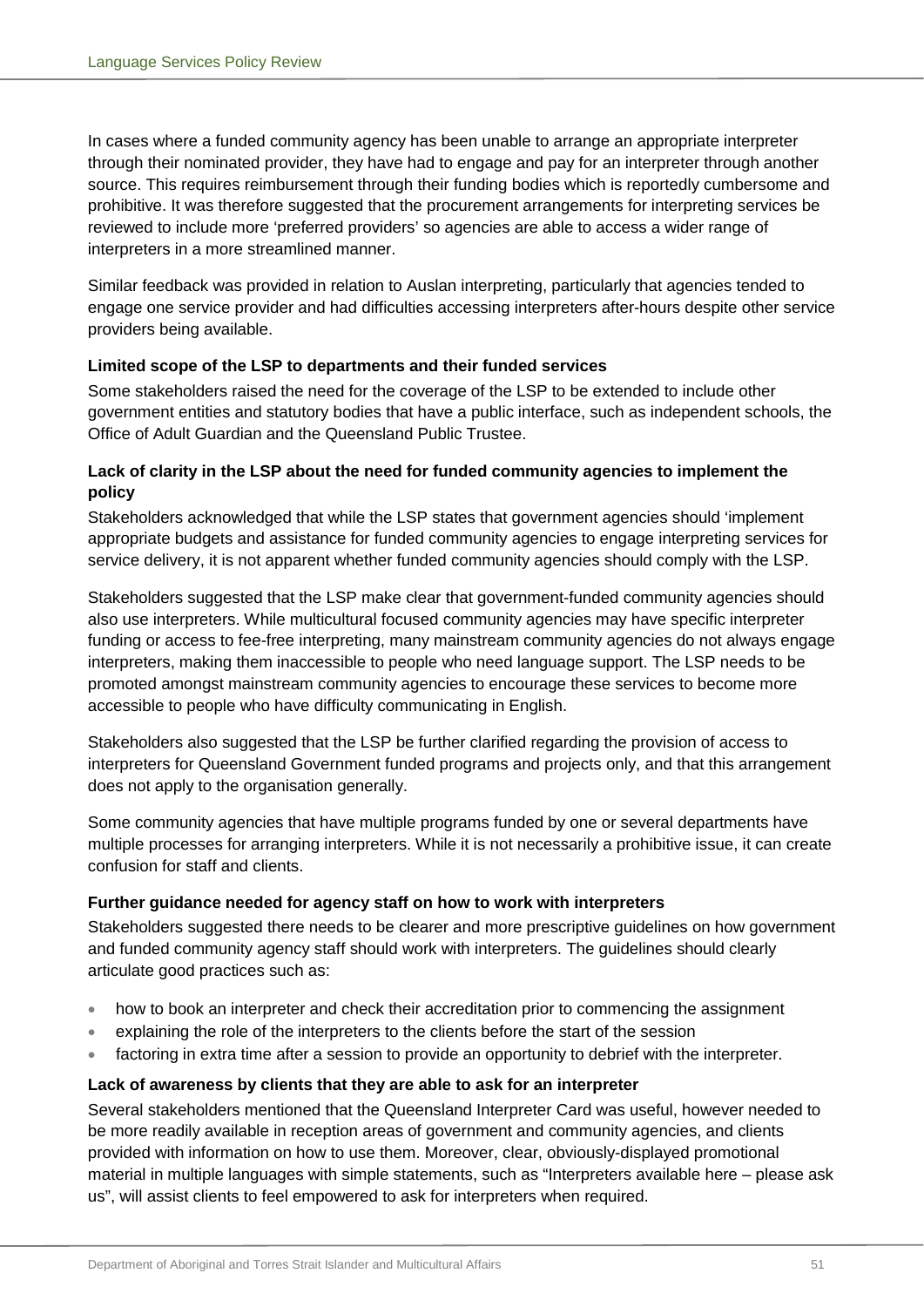Stakeholders also identified a need to ensure government websites clearly direct people to translated webpages or information through use of translated wording or the National Interpreter Symbol on homepages. Also needed is more clarity on government websites regarding how clients can access interpreters (e.g. do they go through the department or can they phone an interpreter and then connect with the government agency). Stakeholders also suggested that local or regional government services such as libraries, visitor centres and council offices could be better used to promote the LSP.

Stakeholders repeatedly raised issues about the lack of promotional material available in government agencies in particular, such as visual cues (e.g. posters, signs in different languages) in public waiting areas to remind staff and clients that they are able to access interpreters.

## **Lack of staff training**

A significant part of implementing the LSP is in relation to staff training on how to work effectively with interpreters. Stakeholders suggested that the LSP should be more prescriptive in requiring agencies to allocate budgets for cultural competency training, including training on how to work with interpreters. Agencies should also be required to actively audit their own compliance with the policy.

A common issue raised by stakeholders was the lack of awareness of service providers on how to work effectively with an interpreter, including knowing when to engage an interpreter, how to arrange for one, and how to converse with the client through an interpreter. Stakeholders pointed out that there is a lack of incentives, drive and available resources to enable staff to access cultural competency training.

It was also noted that interpreter engagement in some agencies fluctuated with staff turn-over. It was suggested that implementing consistent inductions and training could address this issue.

There is also a lack of understanding amongst agencies about the interpreter's role, leading to situations where interpreters are asked to perform duties that are beyond their job scope, such as making coffee. Stakeholders also identified that often agencies have unrealistic expectations of interpreters' availability which could be alleviated with better planning and management of appointments. There is also a lack of understanding of the AUSIT Code of Ethics (as implemented by NAATI) by staff using interpreter services, which often results in some distrust that the interpreters are not providing an accurate interpretation.

## **Ongoing inappropriate use of friends and family members including children as interpreters**

One stakeholder conducted a survey of 15 community leaders and found that 14 (93%) reported knowing of instances where friends and family were used as interpreters. Ten (66%) reported that children and young relatives were used as interpreters, These instances occurred across a range of services including GPs, hospitals, schools, courts, child safety and housing services<sup>30</sup>.

Even though the use of friends and family, particularly children, as interpreters is identified as inappropriate in the LSP, stakeholders raised concerns about it still occurring. Of particular concern is the practice of using children as interpreters. GPs, some community agencies and government agencies such as hospitals, police, schools, child safety and housing services were raised as areas that commonly use friends and family members as interpreters instead of engaging qualified interpreter services. Stakeholders also raised concerns about the use of family members in domestic violence cases including family of the victim or even of the perpetrator.

## **Use of bilingual / cultural support workers for communication support**

Some stakeholders suggested that members of ethnic community groups could be better used as a resource for general communication support. However, other stakeholders advised that they were already providing this kind of support without being paid and that there was an expectation amongst some service providers that they should volunteer their time and language skills.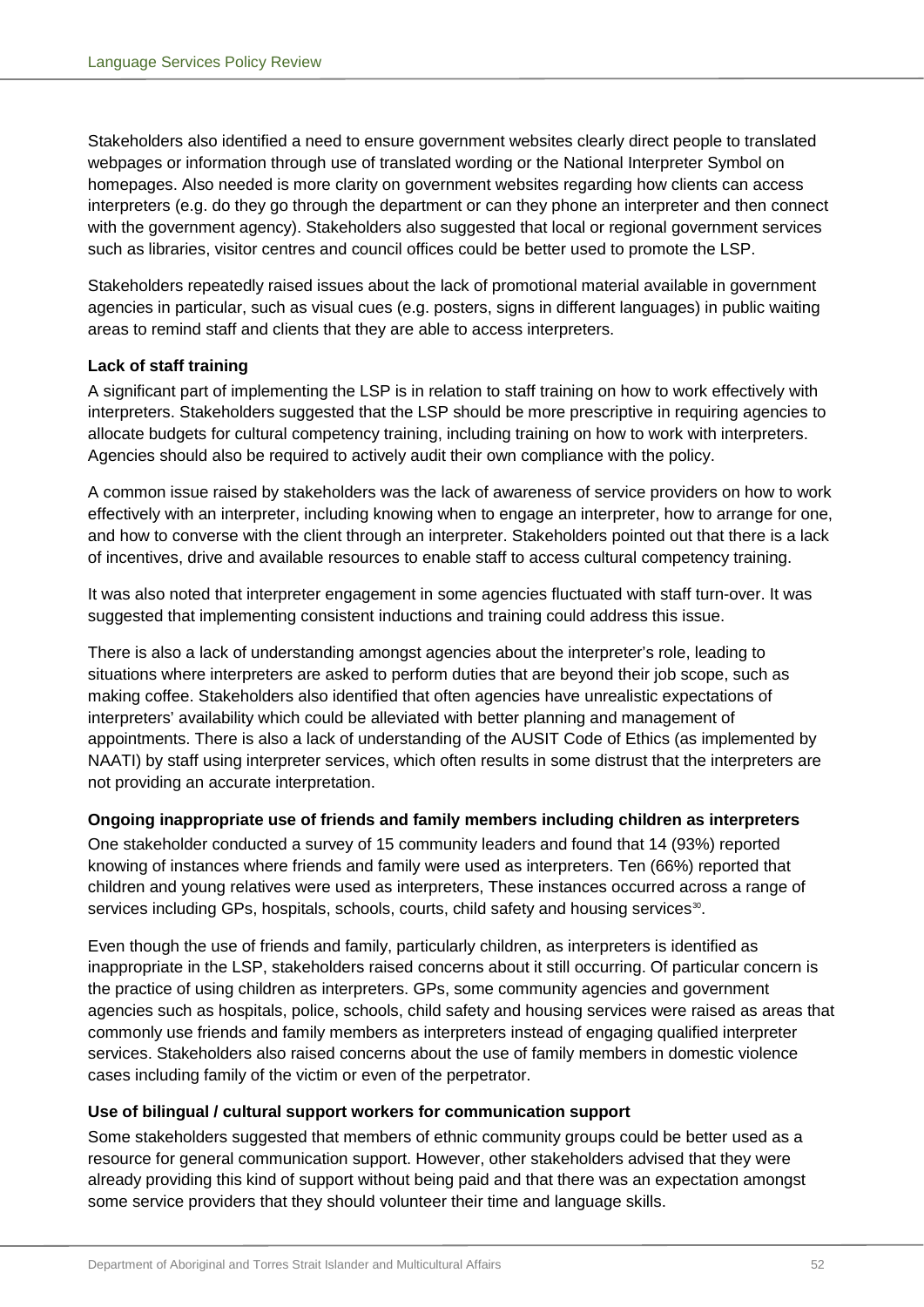Some stakeholders advised that they do employ people as bicultural or cultural support workers to provide general communication support. These stakeholders did make a clear distinction between the role of these bicultural/cultural support workers and qualified interpreters. For example, a bicultural worker may assist a client to make an appointment at a doctor's surgery, but do not interpret in the medical consultation (unless it is an emergency).

Regional stakeholders in particular raised the need for individuals from ethnic community groups to be provided support to access training to become an accredited interpreter.

## **Lack of availability of qualified or appropriate interpreters**

A common issue raised by stakeholders was in relation to difficulties accessing interpreters from small language groups, particularly those from new and emerging languages. This may be due to the rate of growth of new and emerging communities, and little or no qualified interpreters in these languages. Increasing demands for interpreters from established migrant groups as the population ages was also raised.

Lack of availability of interpreters is particularly an issue in regional areas. For instance, the regional office of one government department noted that Brisbane-based interpreters do not accept jobs in Logan due to the distance they have to travel (considering travel and travel time are not paid).

One stakeholder pointed to a recent RMIT initiative to train refugees to become interpreters and highlighted a number of difficulties including keeping up with the emergence of new and emerging languages. A potential solution to address this complex issue is through more collaboration between government, tertiary bodies, the language service providers and community services sector.

## **Good quality interpreters leaving the industry**

Feedback from stakeholders identified that increasingly good quality interpreters are leaving the industry while there are a growing number of unaccredited interpreters being contracted by major language service providers. Reasons provided included:

- casualisation of work
- poor remuneration
- poor work conditions.

The interpreter workforce exists within a highly competitive and unregulated market dominated by a few language service providers. Because the market is unregulated, tenders for language services are largely driven by price. Prioritising cost effectiveness tends to result in service providers cutting costs to win government tenders through poor remuneration of and not paying out-of-pocket expenses for interpreters. Quality is also impacted as many service providers use unaccredited interpreters that cost less.

It was suggested that government tenders for interpreter services should include conditions regarding standards such as minimum hourly rates of pay for interpreters. It was noted that as Queensland is moving towards a modern award process, it will become more obvious that interpreters and translators are a group of workers who are disadvantaged as they are 'award free'.

As there is little or no difference in the pay rates for interpreters of different levels of accreditation, there are no incentives for unaccredited interpreters to gain or upgrade their qualification. This reinforces the poor quality in the workforce.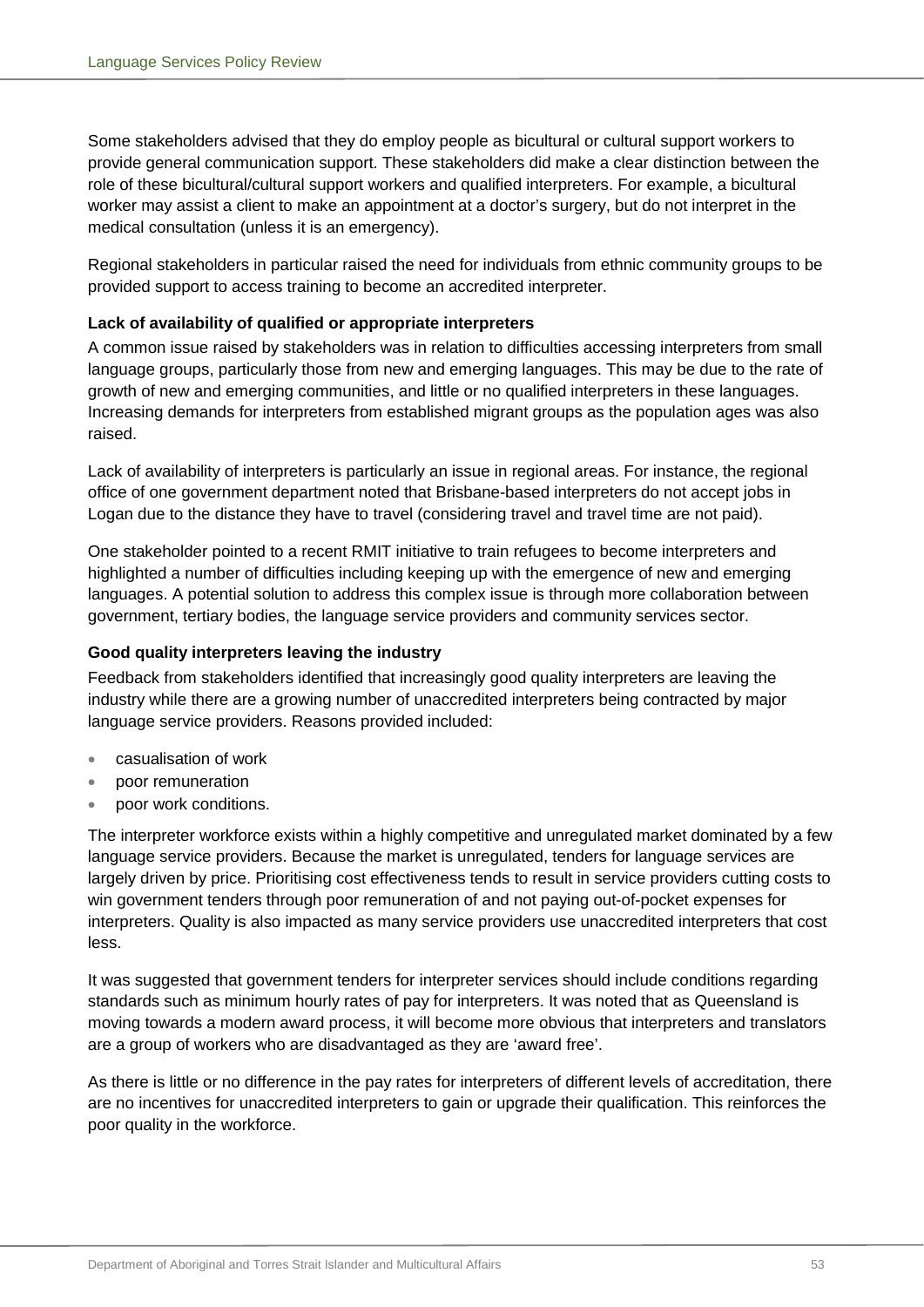## **Professional indemnity and public liability insurance amongst interpreters**

Anecdotally a lot of interpreters aren't aware of the potential risks in not having their own professional indemnity and public liability insurances, particularly when interpreting in private homes etc. The cost of both professional indemnity and public liability insurance can be prohibitive resulting in many community interpreters choosing to work without this protection. Most language service providers do not provide insurance for contracted interpreters and the need for such is rarely dealt with in training programs.

## **Lack of training available for interpreters**

Stakeholders repeatedly raised the lack of available training for interpreters in Queensland. Current courses only exist at a post-graduate level in Chinese, Japanese and Korean.

While the National Accreditation Authority for Translators and Interpreters (NAATI) provides workshops to assist with testing for recognition or accreditation in a number of languages, regional stakeholders consistently raised challenges with accessing this training due to distance. NAATI tests are usually only done in Brisbane, making it difficult for people in regional areas to attend. The cost of NAATI testing has also been raised as a prohibitive factor for those wanting to gain credentials.

Stakeholders identified the need for more accreditation pathways for interpreters and some suggestions included interpreter training available at Certificate level courses and forming partnerships with Victorian-based training institutes that currently provide similar courses.

## **Lack of professional development for interpreters**

As most interpreters are independent contractors, there is little or no professional development, apart from informal support from other interpreters. This can result in some interpreters feeling very isolated. Stakeholders also pointed out that there is a sense of reluctance for interpreters to share information as they are competing for the same jobs.

Stakeholders identified that it is important to provide more avenues for interpreters to receive ongoing training and professional development, particularly those working in specialist fields such as health, legal or counselling.

## **Lack of ongoing support for interpreters**

Stakeholders also highlighted the importance of providing opportunities for interpreters to debrief following an interpreting session, particularly if the matter is of a serious, sensitive or traumatic nature. Some stakeholders regularly provide debriefing for the interpreters they engage due to the nature of their work with vulnerable clients. These stakeholders stress the importance of debriefing and support for the interpreters. They pointed out that in some cases the interpreters have come from the same background as the client, and may have had their trauma retriggered through the interpreting session.

It was pointed out, however, that service providers may not be funded or have the capacity to provide preparatory briefings for interpreters to clarify requirements, nor to provide de-briefing sessions or professional supervision. Stakeholders suggested that language service providers should consider exploring how they can provide this support and supervision for the interpreters they contract.

## **Unreliability of language service providers**

While some stakeholders were generally happy with the quality of interpreting services, a number of stakeholders did express concerns about the unreliability and inconsistency of some language service providers. They pointed out that even though an on-site interpreter is booked, sometimes several weeks in advance, it is not uncommon to be notified that the interpreter is no longer available on the day of the appointment.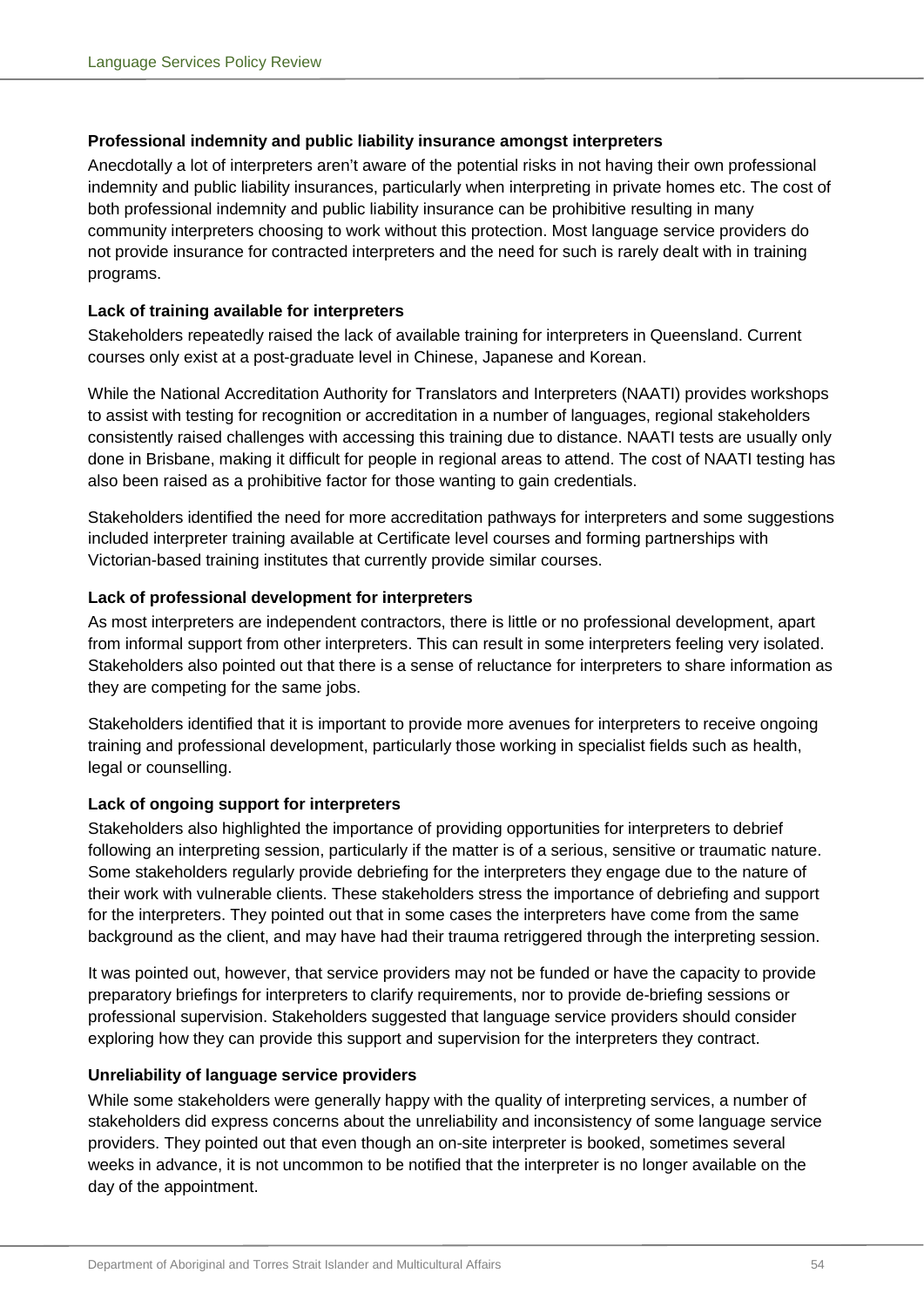Other feedback included:

- lack of professionalism of staff and interpreters
- technical and quality issues
- lack of understanding of culture or context of clients
- unwillingness to accommodate the services' or clients' needs or requests for specific interpreters
- providing unqualified/unaccredited interpreters.

Feedback regarding individual service providers or programs was mixed with some stakeholders complaining of cumbersome and lengthy processes, while others spoke highly of services' willingness to respond to feedback and accommodate client needs.

While some staff routinely check the credentials of an interpreter prior to commencing the session, most do not, as they assume that all interpreters provided through the major language service providers are accredited. In reality this is not always the case.

## **Quality issues of interpreters**

The poor professional ethics of some interpreters was raised several times by stakeholders. For instance, some interpreters engage in discussion with the client midway through the interpreting session; provide additional explanation; and summarise instead of interpret. In other instances stakeholders noted that the English language skills of the interpreter was poor.

## **Varying requirements of police and other checks for interpreters**

While there is a perception amongst government and community agencies that police and working with children checks are important for interpreters, there is no consistent requirement by the language service providers to undergo these checks. There is a view that interpreters work directly with agency staff and would generally not be alone with clients, limiting the need for personal checks on the interpreter. NAATI's view is that these checks should be part of the contracting arrangement with the language service provider rather than part of the accreditation process.

## **Increasing difficulties arranging a specific, suitable interpreter**

For some stakeholders requesting a specific interpreter, such as one that had worked with the service or client previously, or with a particular characteristic (e.g. gender, cultural background) is becoming increasingly difficult. This is of particular importance in counselling to develop trust with clients. However, stakeholders noted that some interpreter service providers are increasingly reluctant to accommodate these requests as it is seen as favouring one interpreter over others. In making this point stakeholders highlighted that it is important to ensure that the provision of services, including language services, should be client focused, not interpreter focused.

## **Lack of use of interpreters in essential services such as allied health, medical specialists and real estate agents.**

Stakeholders highlighted that the most notable and consistent gaps in interpreter service provision are in private allied health care such as occupational therapy, physiotherapy, speech therapy, podiatry, optometry, mental health care, psychology, dietetic advice and diabetes education, as well as dental care and private medical specialists. As these services would have to pay for interpreters themselves it was raised that they are rarely made available. It is therefore extremely difficult, sometimes impossible, for clients with difficulty communicating in English to access these essential services. It was also suggested that in some cases family members or friends are used as interpreters.

The Real Estate Agencies' Interpreting Pilot project was raised as a good example. However, access to interpreters is only limited to real estate agencies in refugee settlement areas, not in other areas where there may be high migrant populations.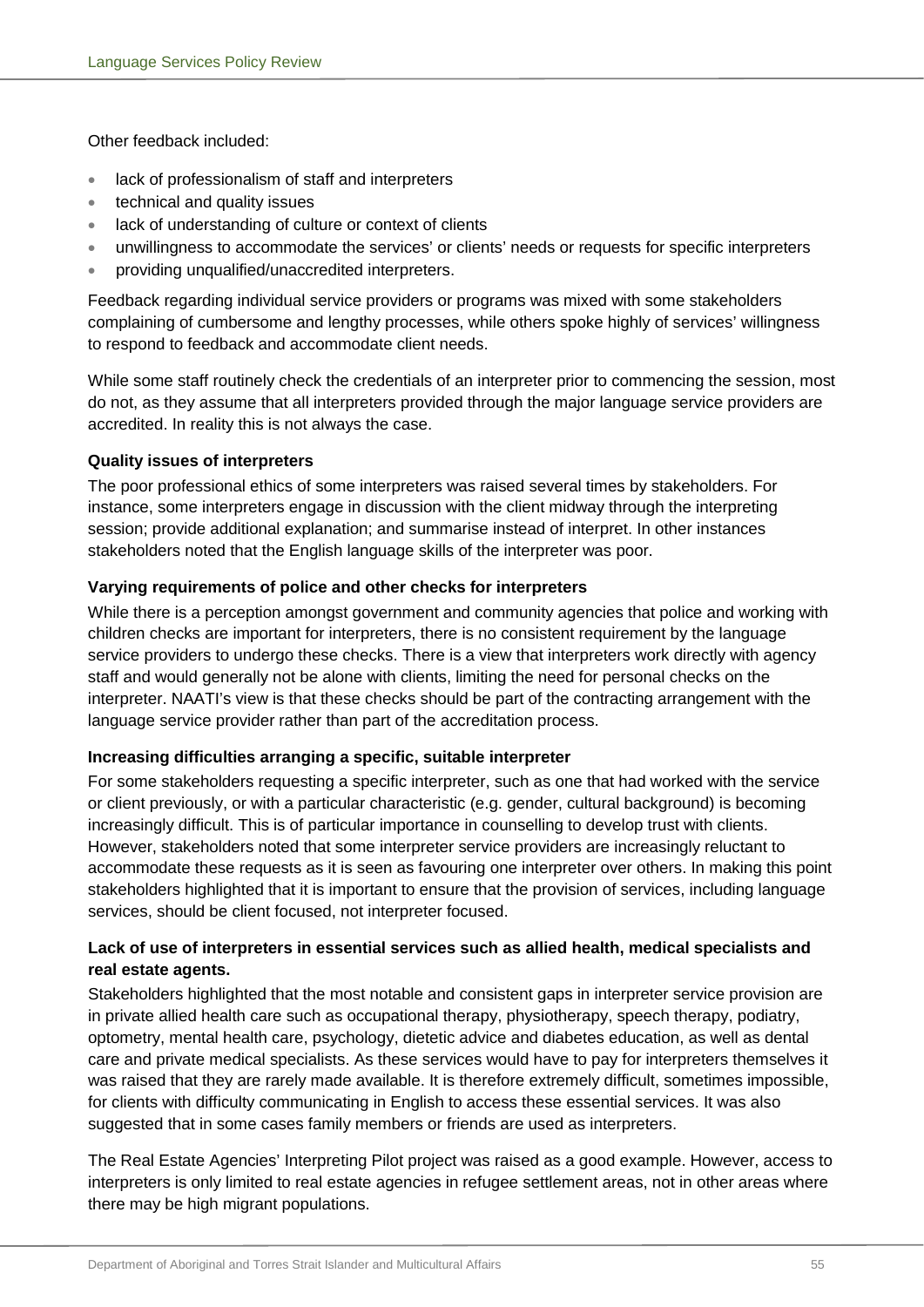## **Use of technology**

Stakeholders emphasised the need to have up-to-date equipment that facilitates successful telephone and video conference based interpreting, to meet shortages in interpreting particularly in regional and rural areas.

While some stakeholders suggested and supported more use of other forms of technology (such as smart phone apps), others were concerned that some clients will not engage well with technology, for instance those who do not have access to or are unfamiliar with smart phones and the internet, or who are illiterate.

Stakeholders acknowledged that use of good quality and reliable technology has the potential to address supply-and-demand issues and aid communication where interpreter services are not practicable. However, they cautioned against using technology in place of human interpreters, particularly in settings such as health, counselling or for legal matters.

## **Uncertainty about interpreter access following implementation of the National Disability Insurance Scheme (NDIS)**

Stakeholders working with culturally diverse clients with a disability are concerned about whether recipients of funding through the Australian Government's NDIS will still be able to access fee-free interpreter services through state government and state funded agencies. Stakeholders have sought advice from the National Disability Insurance Agency (NDIA) but they are also not aware of future arrangements.

## **Better use of data**

While some community agencies collect a range of data in relation to interpreting services, others do not. The community agencies that service a significant proportion of people from culturally diverse backgrounds tend to have their own systems in place to gather a wide range of data on client demographics and language service provision, such as:

- occasions of interpreting service
- non-supply
- unmet demand
- quality of service
- languages used.

Generally community agencies collect more data than what is required by their funding bodies.

While some agencies have been able to request data on usage from the interpreter service provider, others have reported that this is a difficult process.

## **Limited access to translation services**

Community agencies generally don't have the funds to translate resources, unless it's through a separate grant (e.g. Gambling Community Benefit Fund). Only one arrangement with funding bodies for some community agencies appeared to allow access to translation services.

While some community agencies may find the need to translate documents into multiple languages, feedback from stakeholders stressed the importance that these are in simple, layman language. It was also pointed out that translated materials have limited use for some communities as many are illiterate in their language or they are only oral languages.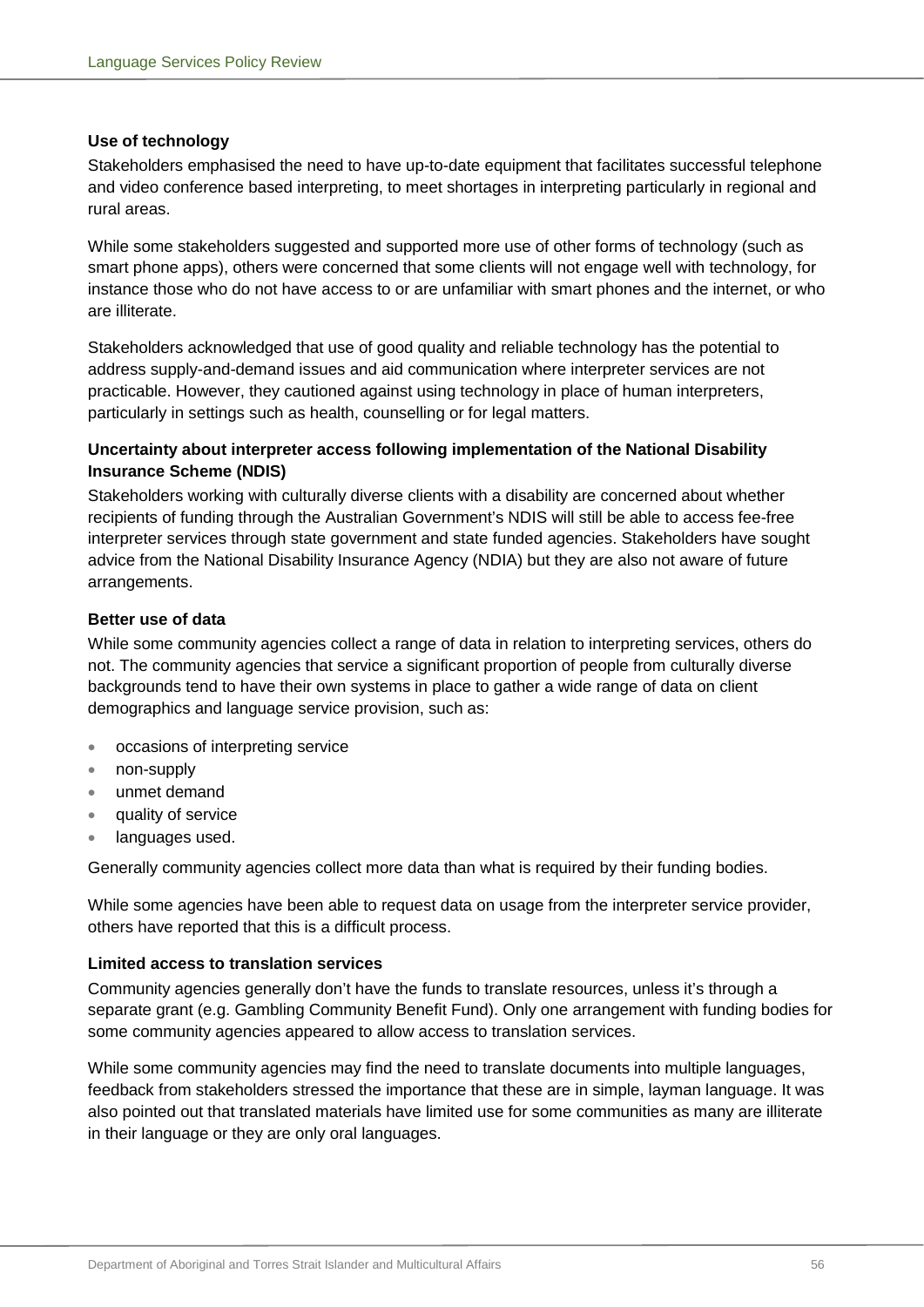Some community agencies support their clients to have their documents translated, for education, medical and legal purposes, out of their own budgets. For instance, one agency spent up to \$300 (from emergency funds) to support one client to have her documents translated. This agency is not specifically funded to provide access to translation services. Given the high cost of translation; this agency is only able to support a very limited number of clients to have documents translated.

## **Lack of a coordinated statewide approach**

A number of stakeholders highlight the complexities that exist in relation to language service provision in Queensland, due primarily to the lack of a whole-of-government approach to procuring and coordinating quality language services. It was suggested by a number of stakeholders that consideration should be given to examine the feasibility of a more coordinated and efficient approach to the provision of interpreting services, such as a state based and operated language service provider.